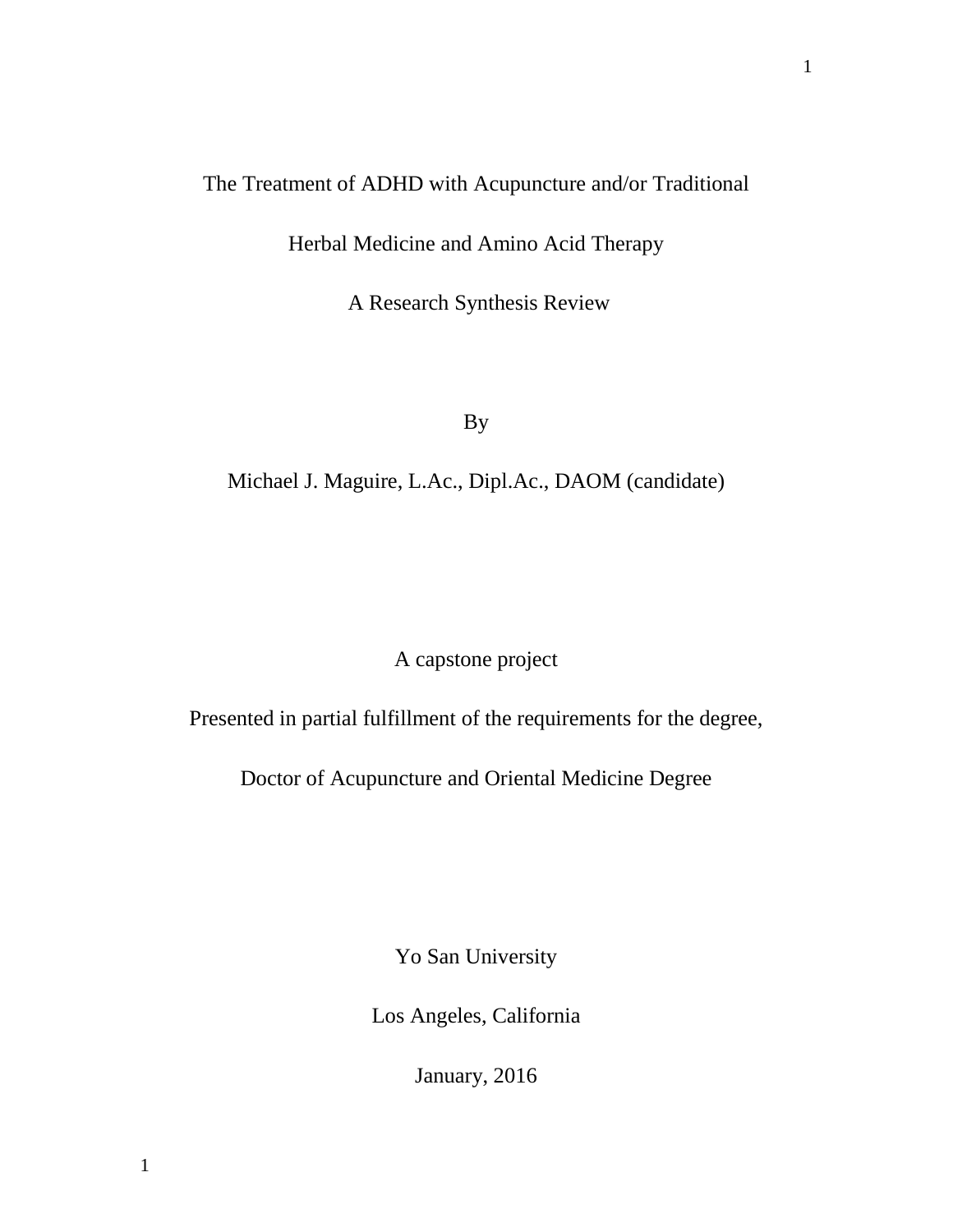# **Approval Signatures Page**

This Capstone Project has been reviewed and approved by:

Evey Kansy, Ph.D. January 31, 2016

Harly Ramsey, PhD., Capstone Project Advisor Date

January 31, 2016

**The L.A.**, Specialty Chair Date

 $J_{\text{annuary}}$  31, 2016

Andrea Murchison, L.Ac, DAOM Date DAOM Program Director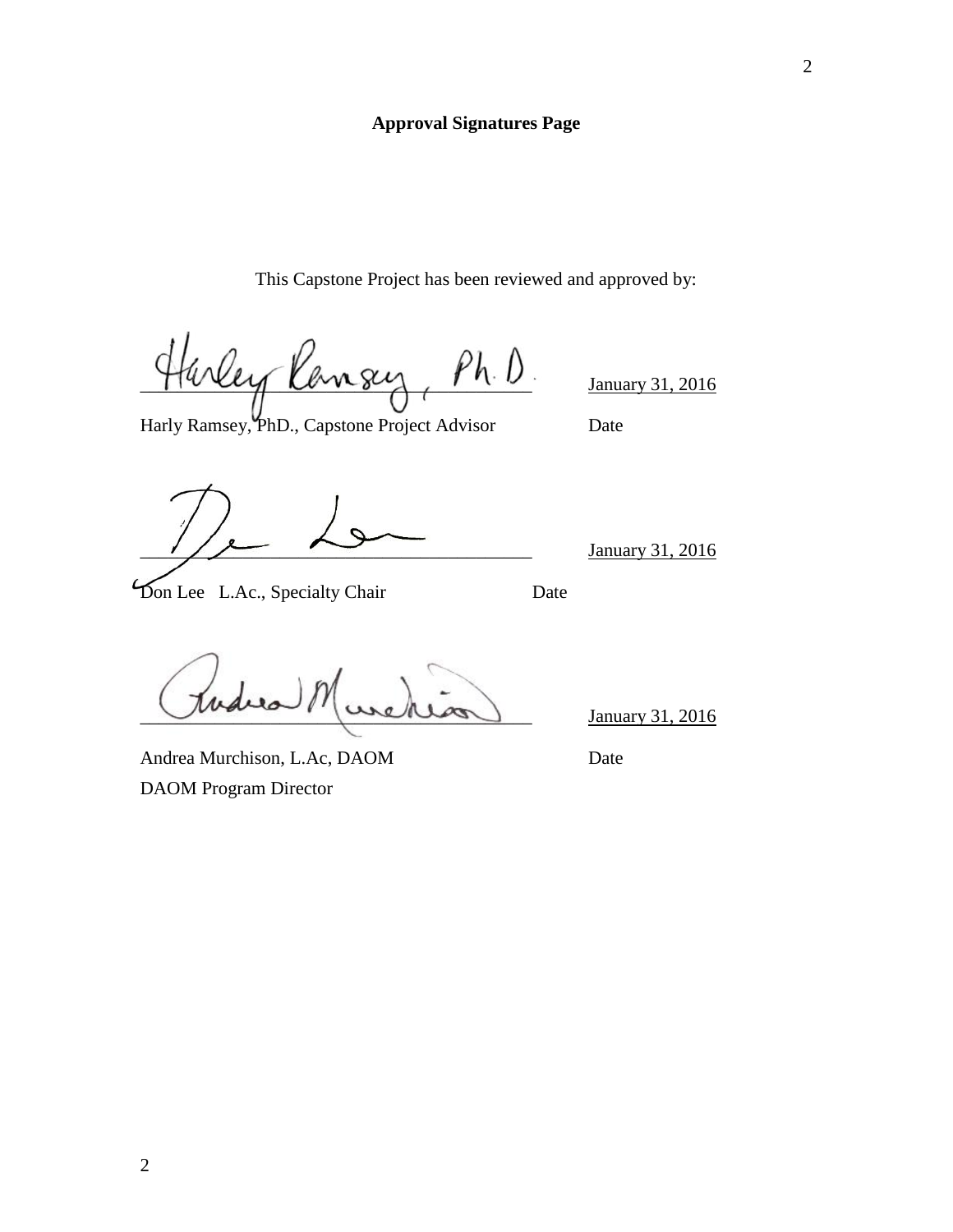#### **Abstract**

This study engaged a research synthesis approach to non-drug treatment of ADHD looking at acupuncture, and/or traditional herbal medicine and amino acid therapy as a safe and effective treatment strategy instead of prescription medication. The data that emerged, lead to a modular holistic treatment approach to this condition given the wide range of symptom variations in the ADHD population. There is also a significant opportunity to further reduce ADHD symptoms with lifestyle choices, such as an elimination diet and mindfulness meditation. Combining acupuncture, traditional herbal medicine, amino acid therapy and healthy lifestyle choices appears to be a safe and effective method of reducing ADHD symptoms and improving the quality of life for these individuals and their loved ones. Recommendations for further research to verify these findings are warranted.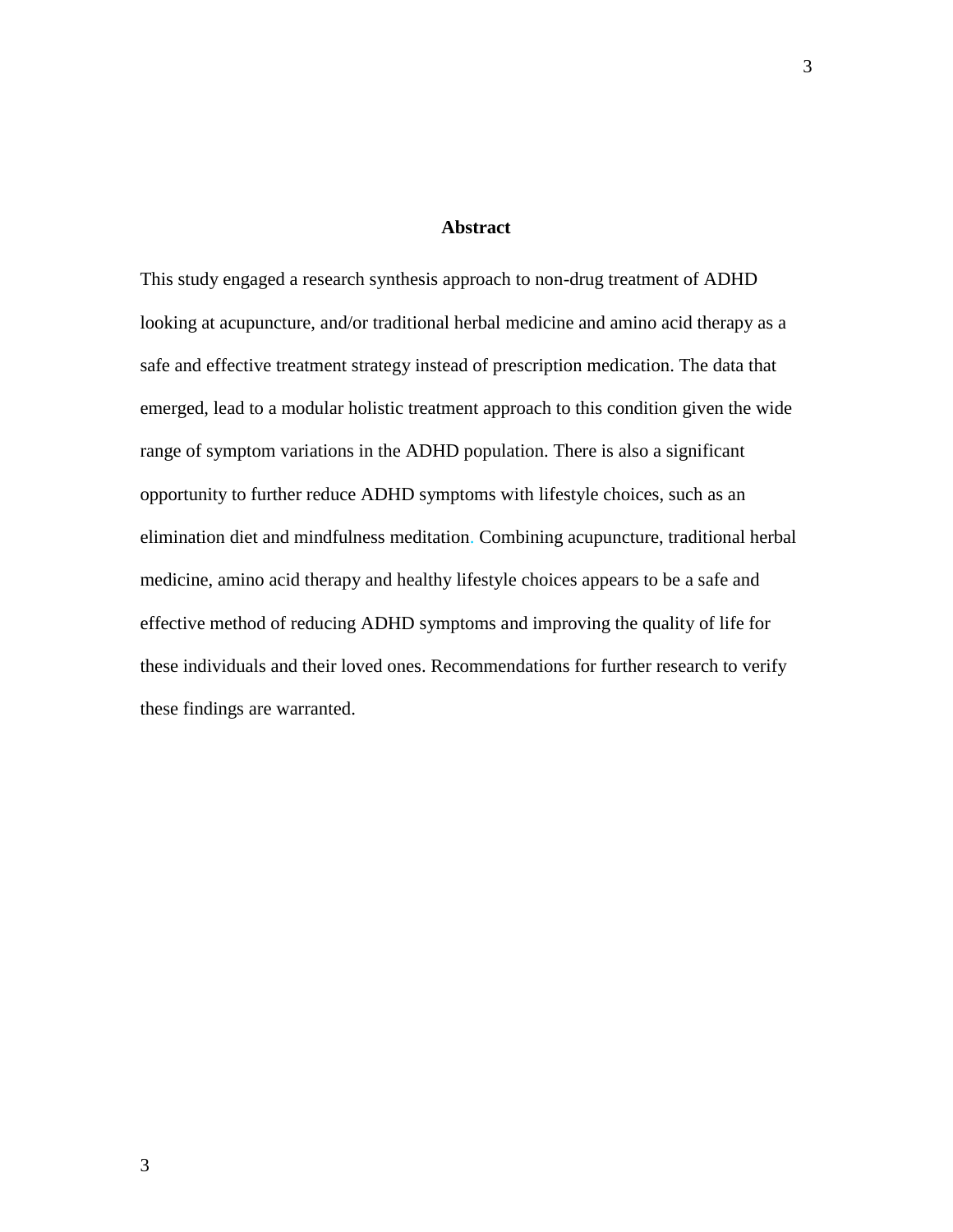#### **Acknowledgements**

This study would not have been possible without the support and confidence of my clients and their families who have suffered with ADHD and who have courageously sought out a non-drug treatment for this condition. I also greatly appreciate the guidance of the Yo San University Doctoral staff, especially Andrea Murchison, and my fellow students who encouraged me along the way. A special thanks to Yo San University librarian Julie Carmen for helping me find research articles that were hard to locate, and to Mary Schulz for her expert guidance in helping me locate research articles that were even harder to find at UCLA Medical/Dental Library. I would like to thank Shiranda Zee for the organizational help, especially towards the end of this project. I want to acknowledge my beloved wife Melanie J Maguire for her constant love, support, healthy meals and encouragement when I needed it most. My daughters Misha and Moorea have also been a source of love, inspiration and strength while completing this project and the Yo San University Doctoral program. My two best friends and surfing buddies, Ryan and Mikke, thanks for your friendship, humor, wise counsel and "guy time". In closing, I am indebted to Harly Ramsey for her expert advice and sage assistance as my Capstone Advisor. Harly, you gave me a track to run on that allowed me to see the project through to a timely completion. Thank You.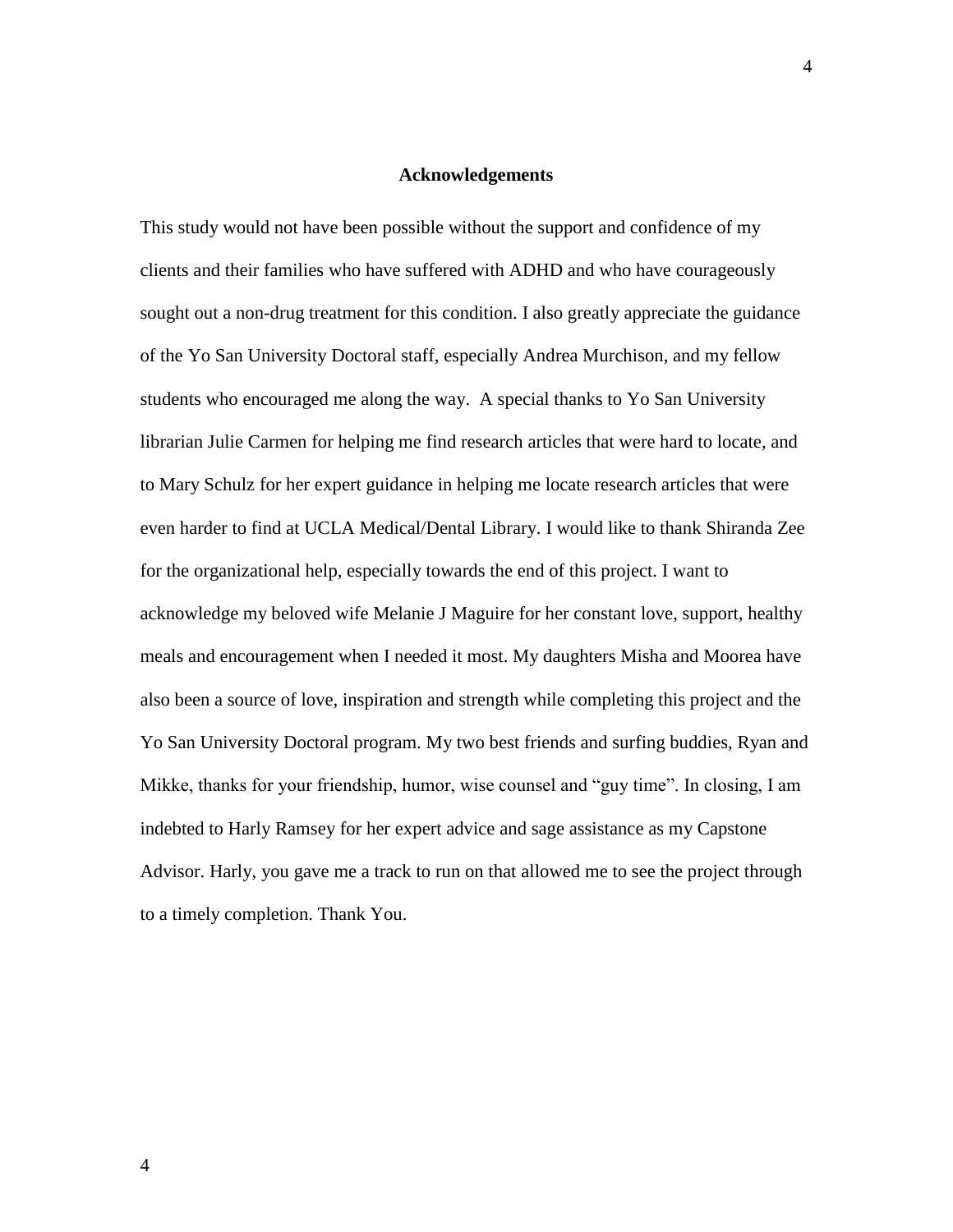# **Table of Contents**

| Potential Causes of ADHD and Its Characteristics10                |  |
|-------------------------------------------------------------------|--|
|                                                                   |  |
|                                                                   |  |
|                                                                   |  |
| Stimulant Medication and its Mental and Emotional Side Effects 14 |  |
|                                                                   |  |
| Acupuncture and ADHD with Hyperactivity Predominant 16            |  |
| Traditional Herbal Medicine and Amino Acid Therapy17              |  |
|                                                                   |  |
|                                                                   |  |
|                                                                   |  |
|                                                                   |  |
| Reducing Inattentiveness and Short Attention Span                 |  |
|                                                                   |  |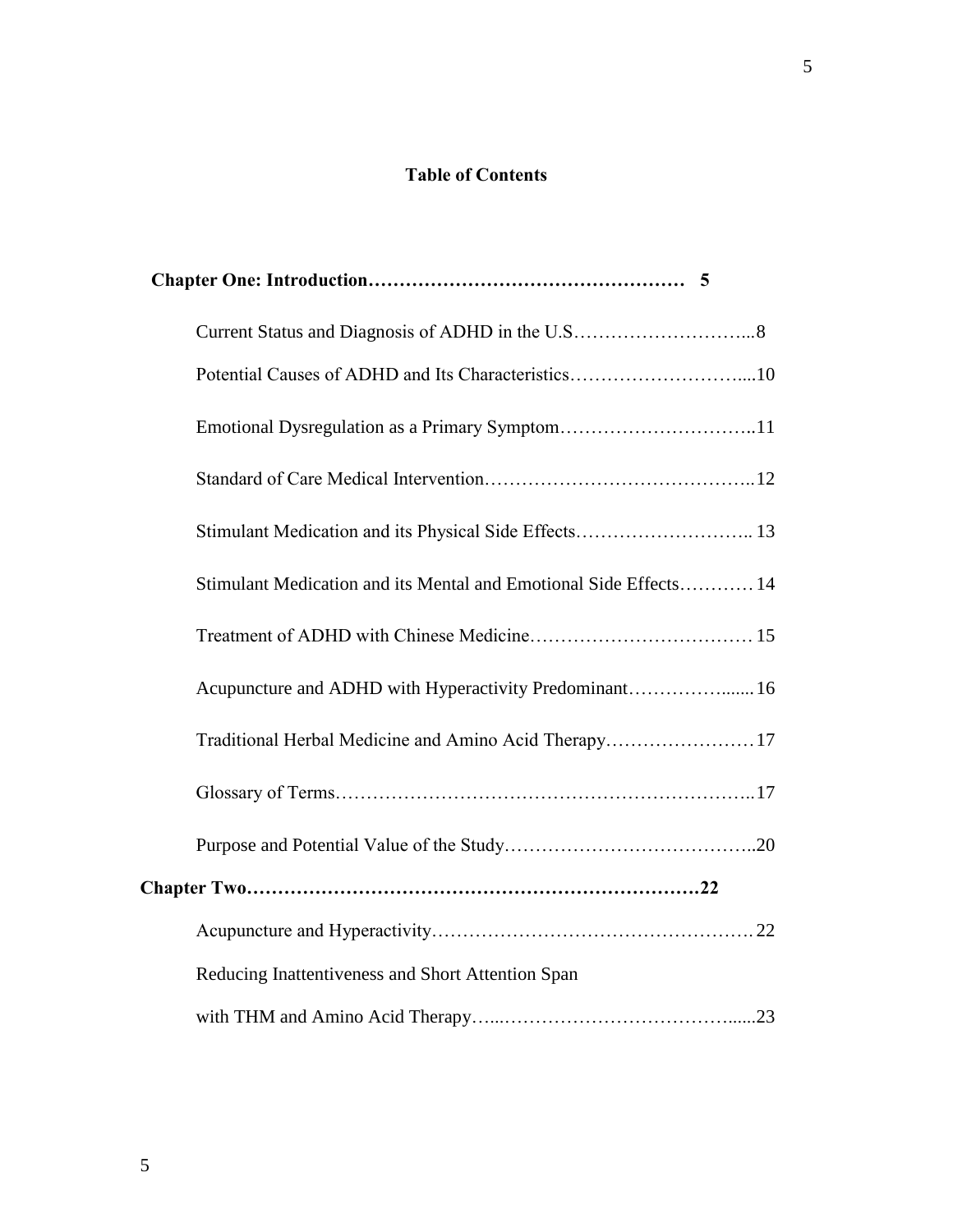| Effects of THM and Amino Acid                                   |
|-----------------------------------------------------------------|
|                                                                 |
| Amino Acids for Sleep and other ADHD Symptoms27                 |
|                                                                 |
| Electro-Acupuncture Has Therapeutic Effect with Depression29    |
| Omega-3 Fatty Acids may Reduce ADHD Symptoms and Comorbity 29   |
|                                                                 |
|                                                                 |
|                                                                 |
| Acupuncture and ADHD (Hyperactive and Mixed Type)33             |
| Reducing Inattentiveness, Short Attention Span, Impulsivity and |
|                                                                 |
| Positive Results Using Acupuncture with Increased Nocturnal     |
| Melatonin Secretion, Reduction in Insomnia and Anxiety37        |
| Amino Acid L-Theanine for Improving Sleep                       |
|                                                                 |
|                                                                 |
|                                                                 |
|                                                                 |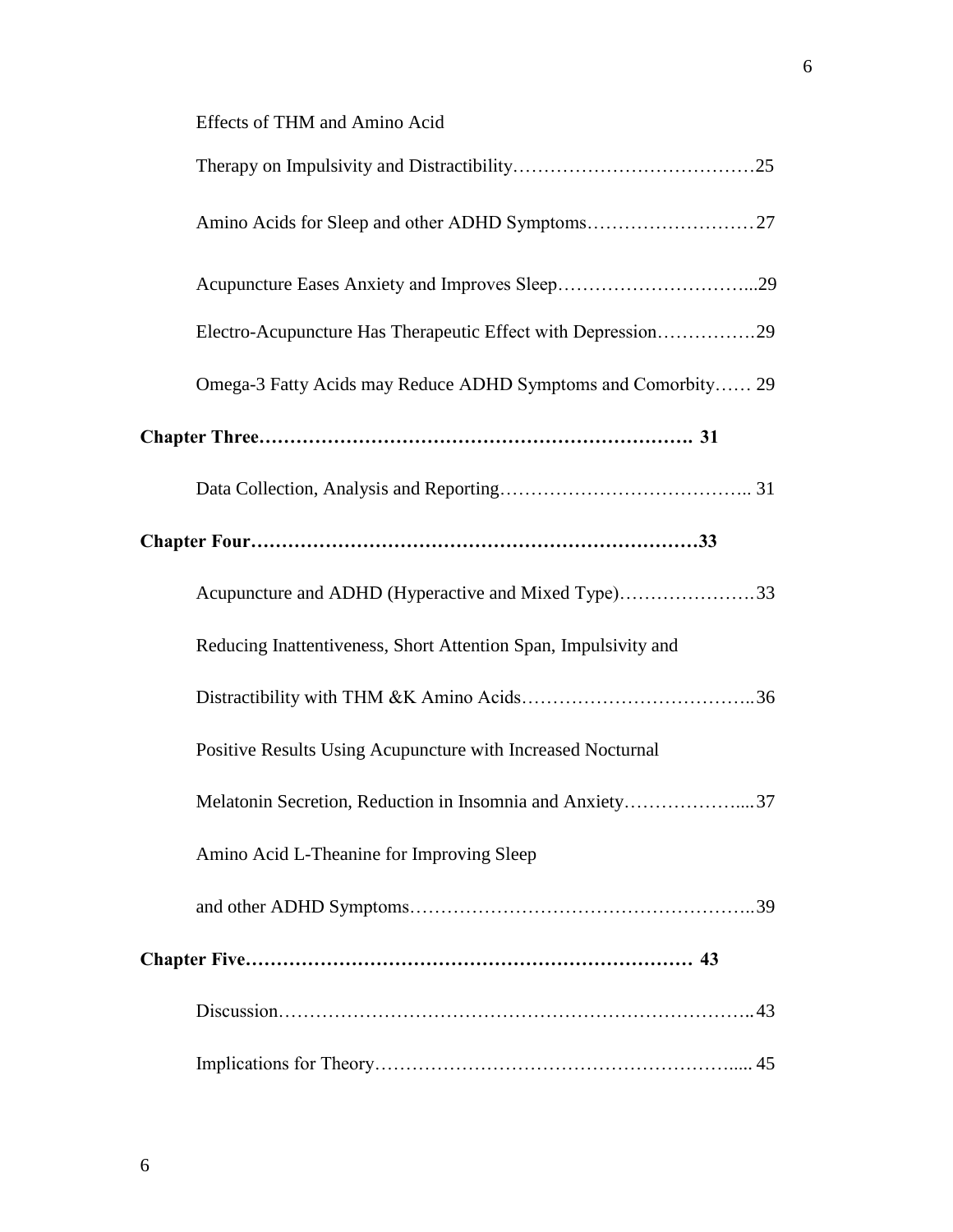# **Tables**

| Acupuncture and ADHD (Hyperactive and Mixed Type)33                  |
|----------------------------------------------------------------------|
| Reducing Inattentiveness, Short Attention Span, Impulsivity          |
|                                                                      |
| Positive Results Using Acupuncture for Increased Nocturnal Melatonin |
|                                                                      |
| Amino Acid L-Theanine for Improving Sleep and other                  |
|                                                                      |
|                                                                      |
|                                                                      |
|                                                                      |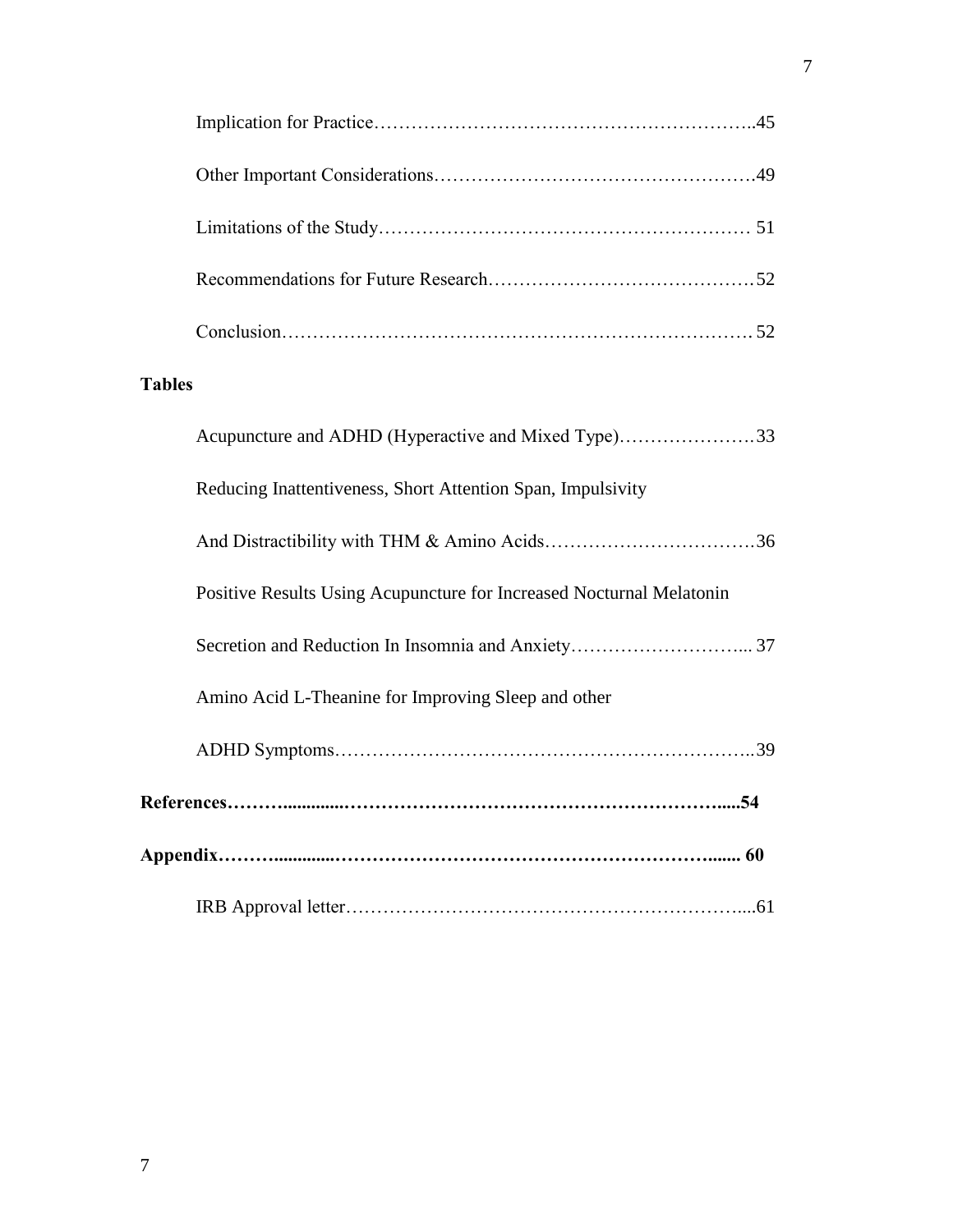#### **Chapter 1**

#### **Current Status and Diagnosis of ADHD in the U.S.**

In the last decade Attention Deficit Hyperactivity Disorder (ADHD) has been on the rise in children, teens and adults. The Center for Disease Control reports that 11% of children in the United States have been diagnosed with ADHD by a health care provider (Center for Disease Control 2010). This amounts to 1 in 10 children or 6.4 million children in the U.S., according to a 2014 National Survey (Center for Disease Control 2014). The 2014 national survey was a follow-up to the 2011-2012 National Survey of Children's Health (Visser, S. N., Zablotsky, B., Danielson, M. L., & Bitsko, R. H. 2015).

According to this report, in 2014 the most common age at which children with ADHD were diagnosed was 7 years old, and one-third were diagnosed before age 6. Primary health care physicians diagnosed over 53% of the children with ADHD, regardless of their age.

The initial concern about a child's behavior, in children later diagnosed with ADHD, came from a family member (64.7%), and someone from school or daycare initially pointed out the possibility of ADHD in about one-third of children later diagnosed with ADHD (30.1%) (Center for Disease Control 2014).

The global consensus on ADHD/Hyperkinetic disorder (HKD) has helped to establish the validity and impact of this condition as well as its impact on development in children. This condition has a wide reaching influence at home and school socially, emotionally and cognitively. In late adolescents and adults, this condition, if untreated, will continue to impact relationships at home and may lead to poor academic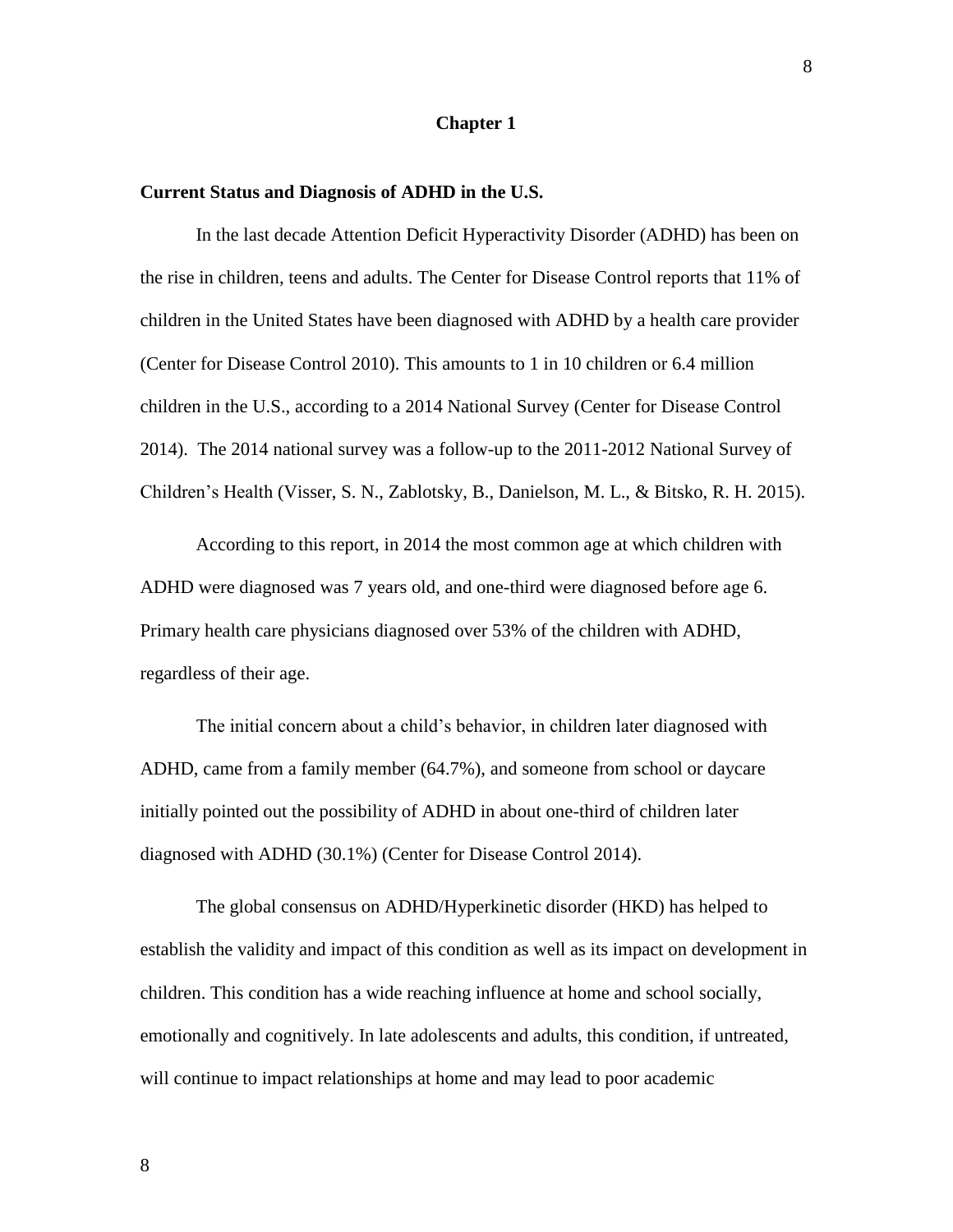achievement as well as less than optimal occupational status. In adolescents and adults with ADHD there is an increased risk of substance abuse and potential trouble with the law. The International Classification of Diseases (ICD-10), World Health Organization in 1992 defines this disorder now commonly known as ADHD as Hyperkinetic Disorder (Remschmidt, H. 2005).

The World Health Organization states that ADHD is characterized by abnormal levels of inattentiveness and restlessness that are pervasive across situations and persistent over time. These characteristics are easily observable and are not the result of autism or affective disorders (UKAAN 2013 Handbook for Attention Deficit Hyperactivity Disorder in Adults).

According to the Diagnostic and Statistical Manual of Mental Disorders (DSM-IV) of the American Psychiatric Association, ADHD is among the most prevalent of neurobehavioral disorders in children. DSM-IV classifies ADHD according to three subcategories. These include: (1) predominantly inattentive type (ADHD-1), (2) predominantly hyperactive-impulsive type (ADHD-H1) and (3) combined type (ADHD-C). The inattentive subtype is consistent of people who primarily exhibit inattentive behaviors, yet do not show hyperactive or impulsive behaviors. The predominantly hyperactive-impulsive type is directly opposite to the inattentive type. The combined type (3) has characteristics of both type (1) and type (2).

# **Potential Causes of ADHD and Its Characteristics**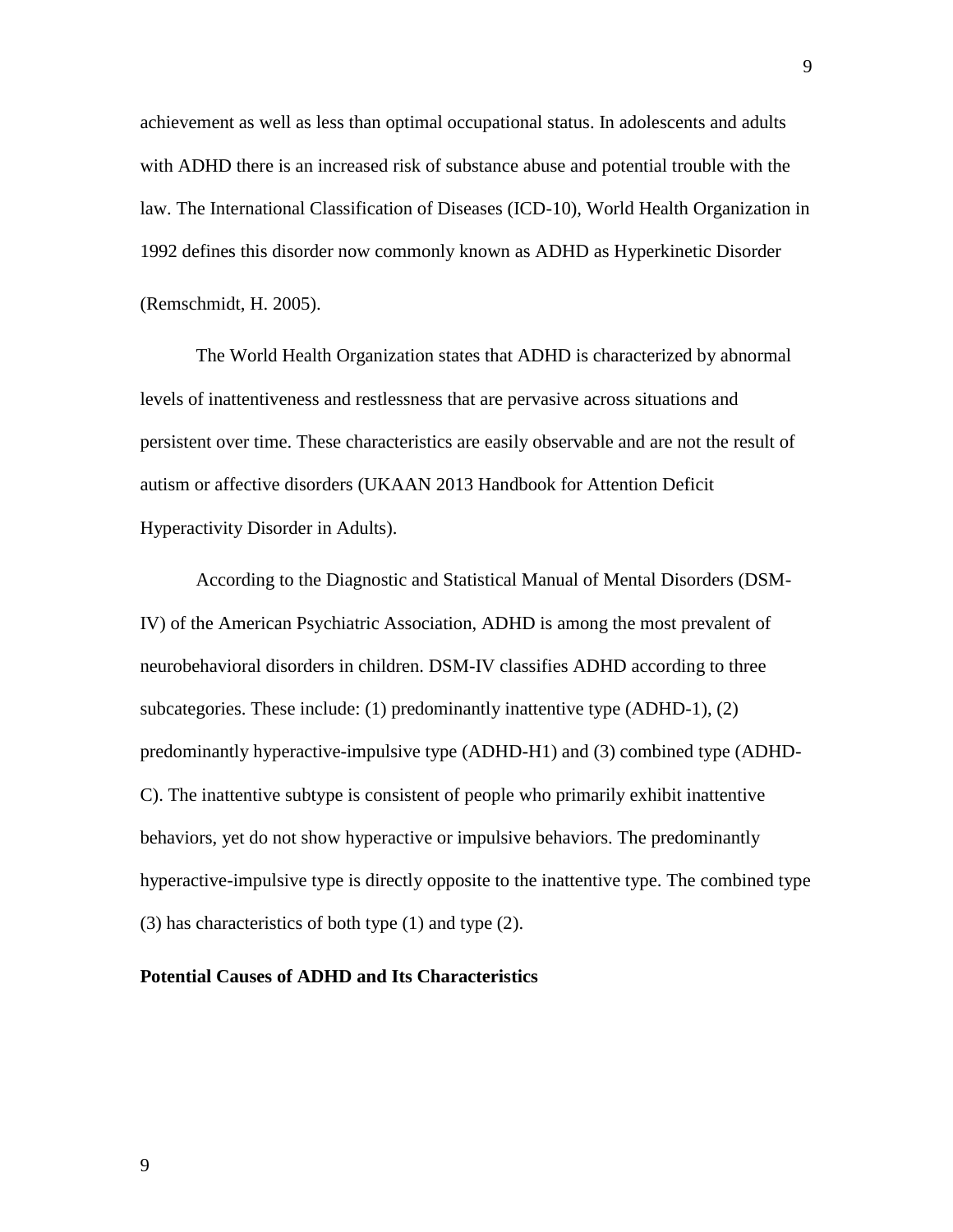The most prevalent characteristics of ADHD that occur are:

- 1. Inattentiveness
- 2. Hyperactivity/Restlessness

appear to be significant contributing factors.

- 3. Impulsiveness
- 4. Distractibility
- 5. Disorganization
- 6. Emotional Dysregulation
- 7. Sleep Disturbance
- 8. Social Impairment

ADHD expert Daniel Amen, M.D. who has treated ADHD for more than 30 years, has found 7 different ADHD types. These are: Classic, Inattentive, Overfocused, Temporal Lobe, Limbic, Ring of Fire and Anxious. The expanded types of ADHD are from the book by Amen, D.G., (2015) *Change Your Brain Change Your Life, Revised and Expanded*. New York, N.Y.: Harmony Books.

Coexisting conditions also known as comorbidity in ADHD are learning disabilities, oppositional defiant disorder, anxiety disorders, depression, emotional dysregulation, language disorders, deficit in facial affect recognition and insomnia (Sinzig, J., Morsch, D., & Lehmkuhl, G. 2008; Shaw, P., Stringaris, A., Nigg, J., & Leibenluft, E. 2014).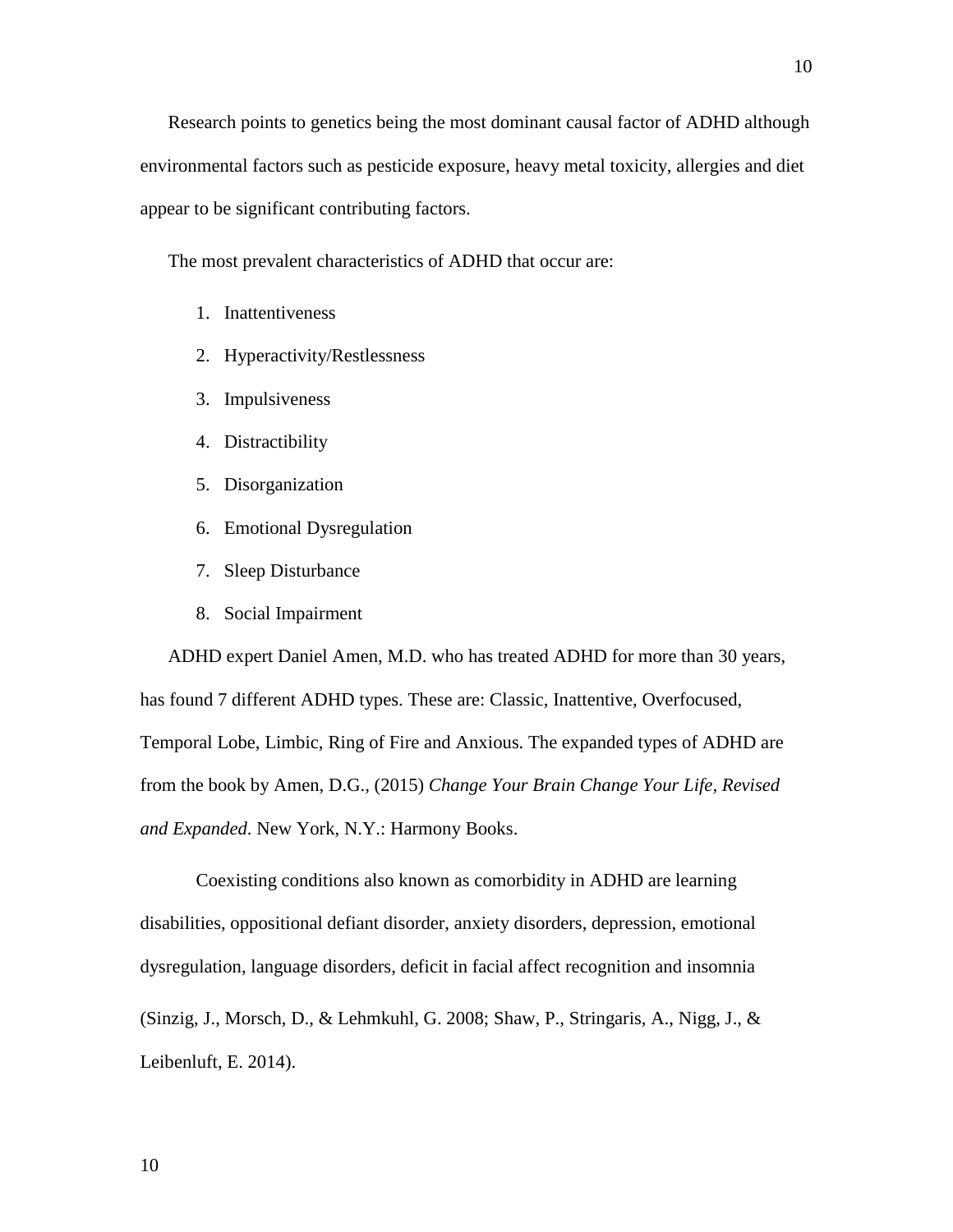Early concepts of ADHD referred to it as "minimal brain damage". Emotional dysregulation was the primary symptom and inattention was a secondary symptom (Clements, S. D. 1966).

#### **Emotional Dysregulation as a Primary Symptom**

Research indicates that the combination of ADHD with emotional dysregulation has a much more significant effect on children, adolescents and adults than the impact of hyperactivity and inattention in ADHD alone. The primary areas of impact are wellbeing, self-esteem, interpersonal and social conflict, peer relationships, family relationships, academic performance and career or job attainment (Wehmeier, P. M., Schacht, A., & Barkley, R. A. 2010; Bunford, N., Evans, S. W., & Wymbs, F. 2015; Shaw, P., et al. 2014).

Emotional dysregulation was defined in a study as having a moderate elevation on the combined Child Behavior Checklist subscales of Attention Problems, Aggressive Behavior and Anxious/Depressed subscales. The Child Behavior Checklist is a widely accepted method of identifying problematic behavior in children and it covers emotional, behavioral and social aspects of life (Klein, R. G., et al. 2012). This checklist is becoming widely utilized by doctors diagnosing ADHD in the US as an additional assessment tool to the DSM-IV diagnostic criteria. A study that followed children with ADHD and emotion dysregulation into their adult years, found that four years later these individuals had persistent ADHD along with increased social impairment and psychiatric issues compared to children who had ADHD without emotional dysregulation.

Another study showed children that match the 'dysregulated profile' on the Child Behavior Checklist but did not have ADHD, had persistent and elevated levels of anxiety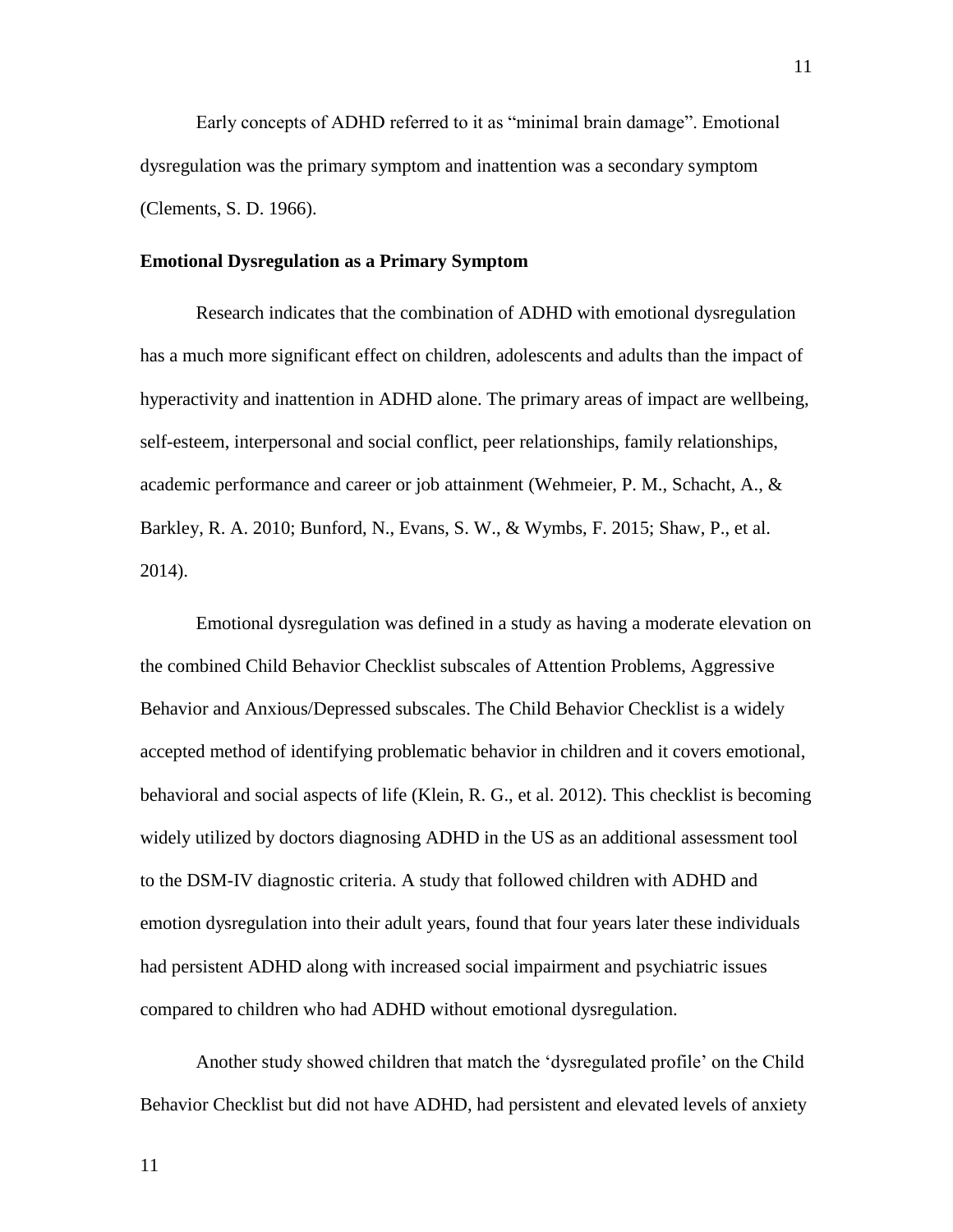and disruptive behavior in adulthood compared children who did not have issues with emotional regulation (Althoff, R. R., Verhulst, F. C., Rettew, D. C., Hudziak, J. J., & Van der Ende, J. 2010).

An aspect of social impairment can be attributed to a reduced ability to recognize various emotional states of others by noticing their facial expressions. A person with ADHD may have a deficit in the ability to recognize fear, anger, sadness or joy in the person they are in the presence of and then respond appropriately. This lack of awareness can lead to difficulty in social situations and a lack of being connected with those persons they are with. Recent Research indicates the both Autism and ADHD can share the characteristic of a deficit in facial affect recognition in children (Sinzig J. et al. 2008; Dyck, M.J. et al. 2001; Singh, S.D. et al.1998).

# **Standard of Care Medical Intervention**

In the United States the first choice for the medical intervention and treatment of ADHD is to prescribe stimulants such as methylphenidate (Ritalin). Often times this type of medication is effective as far as improving symptoms of ADHD such as inattentiveness, impulsivity and hyperactivity, but at what cost to the individual taking the medication?

Over 1.5 million children in the U.S. take Ritalin (methylphenidate) as of 2004. However, most of the research studies that followed the use of pychostimulant treatment for ADHD extended for only several months (Jadad, A. R., Booker, L., Gauld, M., 1999; Scharchar, R. J., Tannock, R., 1993). There is research that evaluated one or two years use on these types of medication and while they did continue to reduce some symptoms of ADHD these children continued to have issues in terms of academic performance,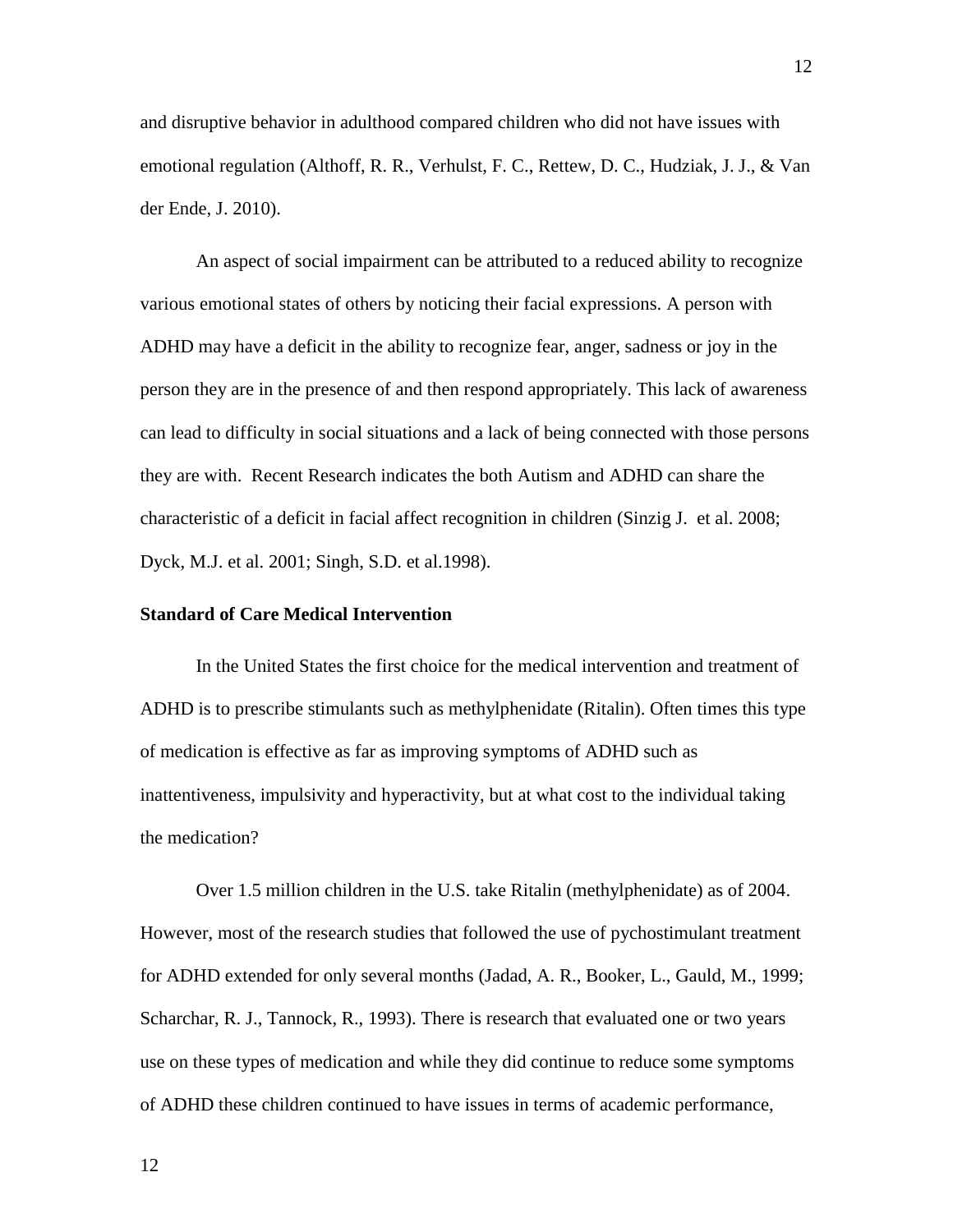social impairment and psychiatric problems during their teens all the while being on stimulant medications (Gillberg, C., Melander, H., Von Knorring A., et al.1997; Hinshaw, S.P., Klein, R.G., Abikoff, H., 1998; Barkley, R. A., McMurray, M. B., Edelbrock, C.S., Robbins, K., 1990).

#### **Stimulant Medication and its Physical Side Effects**

Potential side effects with ADHD stimulant drugs are significant, serious, and potentially life threatening. The following is a partial list of events associated with the ADHD group of medications as a whole, but is not limited to the following:

1. These drugs have a black box warning of increased risk of suicidal ideation and a possibility of severe liver injury.

2. Stimulant drugs can cause possible sudden death in cases with pre-existing structural cardiac abnormalities or other serious heart problems.

3. There also exists a risk for stroke and myocardial infarction as well as a risk of drug dependence (Vitiello, B. 2008; Munk, K., Gormsen, L., Kim, W. Y., Andersen, N. H., 2015).

4. Amphetamines may impair the ability of the patient to engage in potentially hazardous activities such as operating machinery or vehicles.

5. ADHD stimulant drugs can cause lowering of the seizure threshold.

6. There is an increased possibility of developing leucopenia and/or anemia.

Other side effects are: higher incidence of infection, photosensitivity reaction, constipation, tooth disorders, emotional liability, decreased libido, somnolence, speech disorder, palpitation, twitching, dyspnea, sweating, dysmenorrhea, and impotence.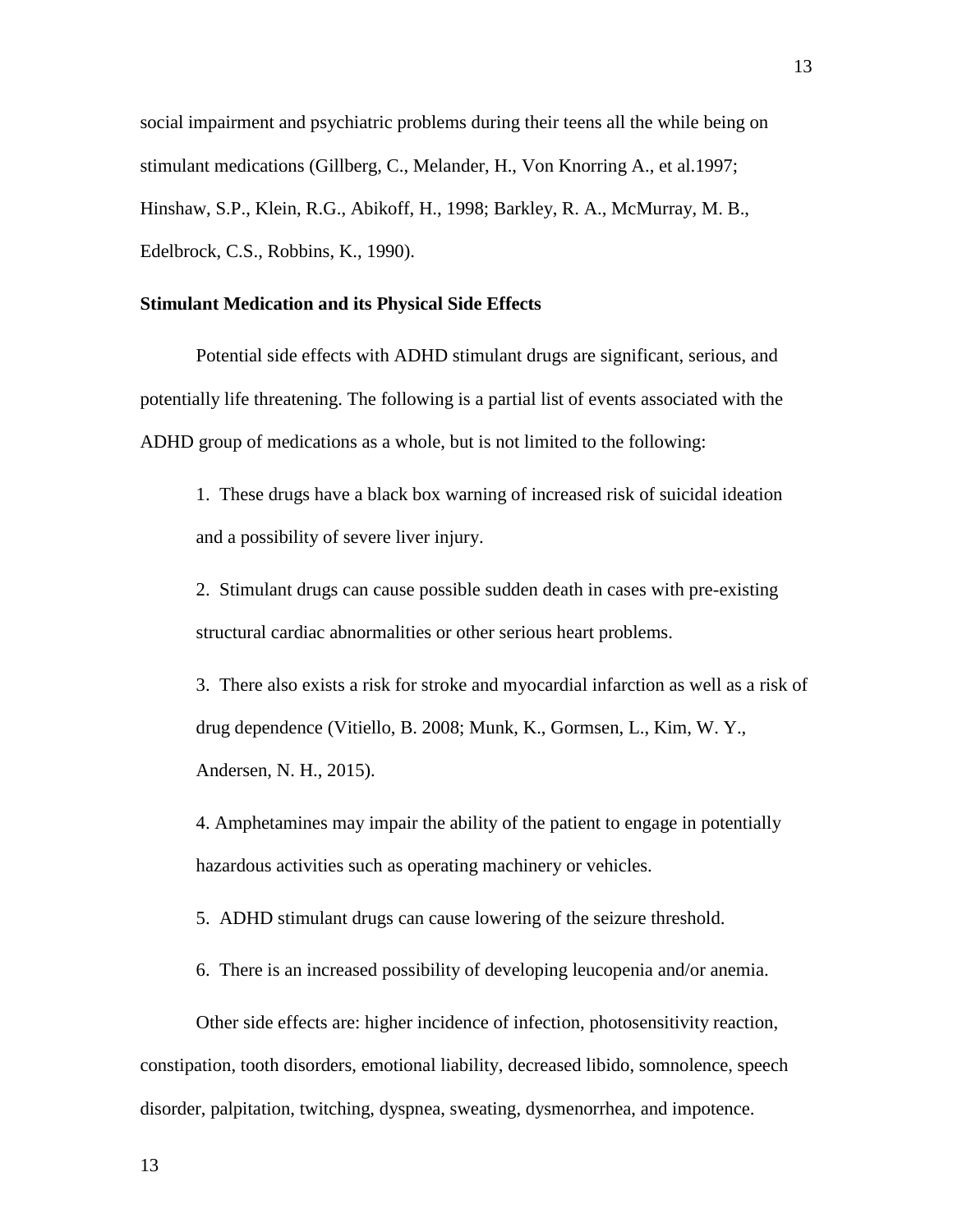Integument disorders include, but are not limited to, urticaria, rash, and hypersensitivity reactions including angioedema and anaphylaxis. Other side effects manifesting on the skin are serious skin rashes, including Stevens Johnson Syndrome and toxic epidermal necrolysis.

#### **Stimulant Medication and its Mental and Emotional Side Effects**

Treatment by stimulants at usual doses can cause emergent psychotic or manic symptoms, e.g., hallucinations, delusional thinking, or mania in children and adolescents without prior history of psychotic illness or mania. These stimulant medications may exacerbate symptoms of behavior disturbance and thought disorder in patients with a preexisting psychotic disorder. This class of stimulant medications can increase aggression and hostility as well as induce mixed/manic episodes. Contraindications include patients with marked anxiety, tension, and agitation, since the drugs may aggravate these symptoms. This class of drugs can increase the risk of drug dependence (Hinz, M., Stein, A., Neff, R., Weinberg, R., & Uncini, T. 2011).

A study that followed 79 children who took methylphenidate for ADHD over a five-year period found the most prevalent side effect experienced was a reduction in appetite. For children who are of a slender body type this may be a problem (Charach, A., Ickowicz, A., & Schachar, R. 2004; Powell, S. G., Frydenberg, M., & Thomsen, P. H. 2015; Zachor, D. A., Roberts, A. W., Hodgens, J. B., Isaacs, J. S., & Merrick, J. 2006).

Taking into consideration there are 3 generally recognized different types of ADHD: 1) Inattentive Type, 2) Hyperactive Type, and 3) Mixed Type, and some experts who state that there are 7 different types; ADHD is a complicated condition. Add to this the potential coexisting conditions such as anxiety, depression, emotional dysregulation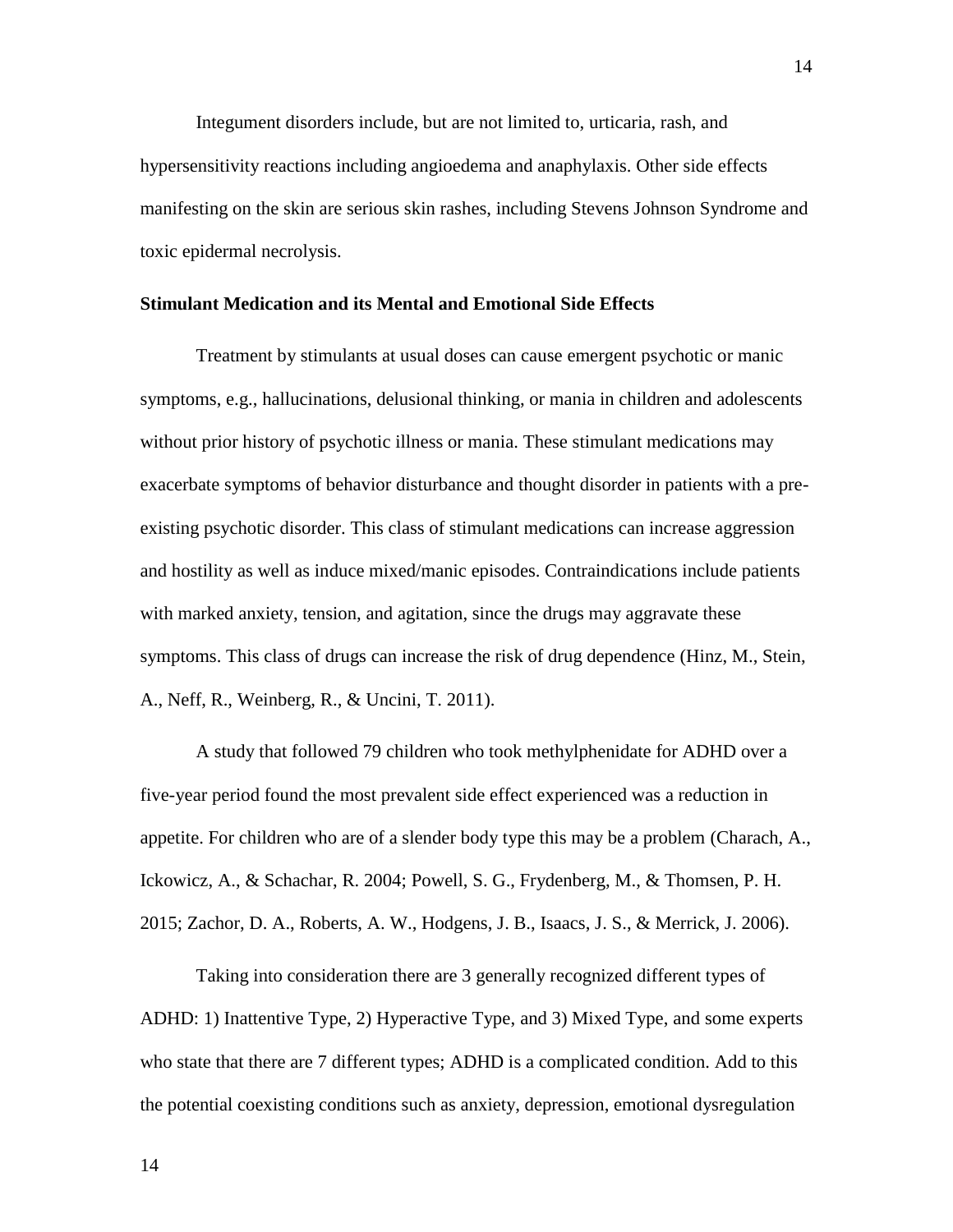and insomnia and its becomes clear that prescribing medication for this condition is not as simple as one or two drugs fits all.

Some individuals are more sensitive to this class of medication than others and there is a need for them to have a safe, effective and well-tolerated method of managing their symptoms of ADHD and any comorbidity.

#### **Treatment of ADHD with Chinese Medicine**

ADHD is a condition that varies widely from individual to individual. A basic tenant in Chinese medicine is "same disease different treatment" and "different disease same treatment" (based on each individuals presenting symptoms and patterns). The fact that Chinese medicine considers the underlying causes of a disease or imbalance lends itself to the possibility of being an effective and safe treatment of this condition. Chinese medicine also takes into account the direct relationship between the primary organs and their associated emotions, thus lending additional insight and treatment strategies for ADHD and the emotional dysregulation, or insomnia that so frequently accompanies it.

There are various modalities within Chinese medicine that ought to improve the symptoms of ADHD. Certain modalities may be more effective than others for specific symptoms. The notion of employing a non-drug, modular approach and using the most effective modalities of Acupuncture, Traditional Herbal Medicine or Amino Acid Therapy for certain aspects of ADHD, while choosing a different modality or combination of these for other aspects of ADHD, has not been addressed in the current research I have found to date. The author submits that the time has come to approach and treat the individual with ADHD and not simply treat ADHD. There are viable options to accomplish this in an individualized and holistic way.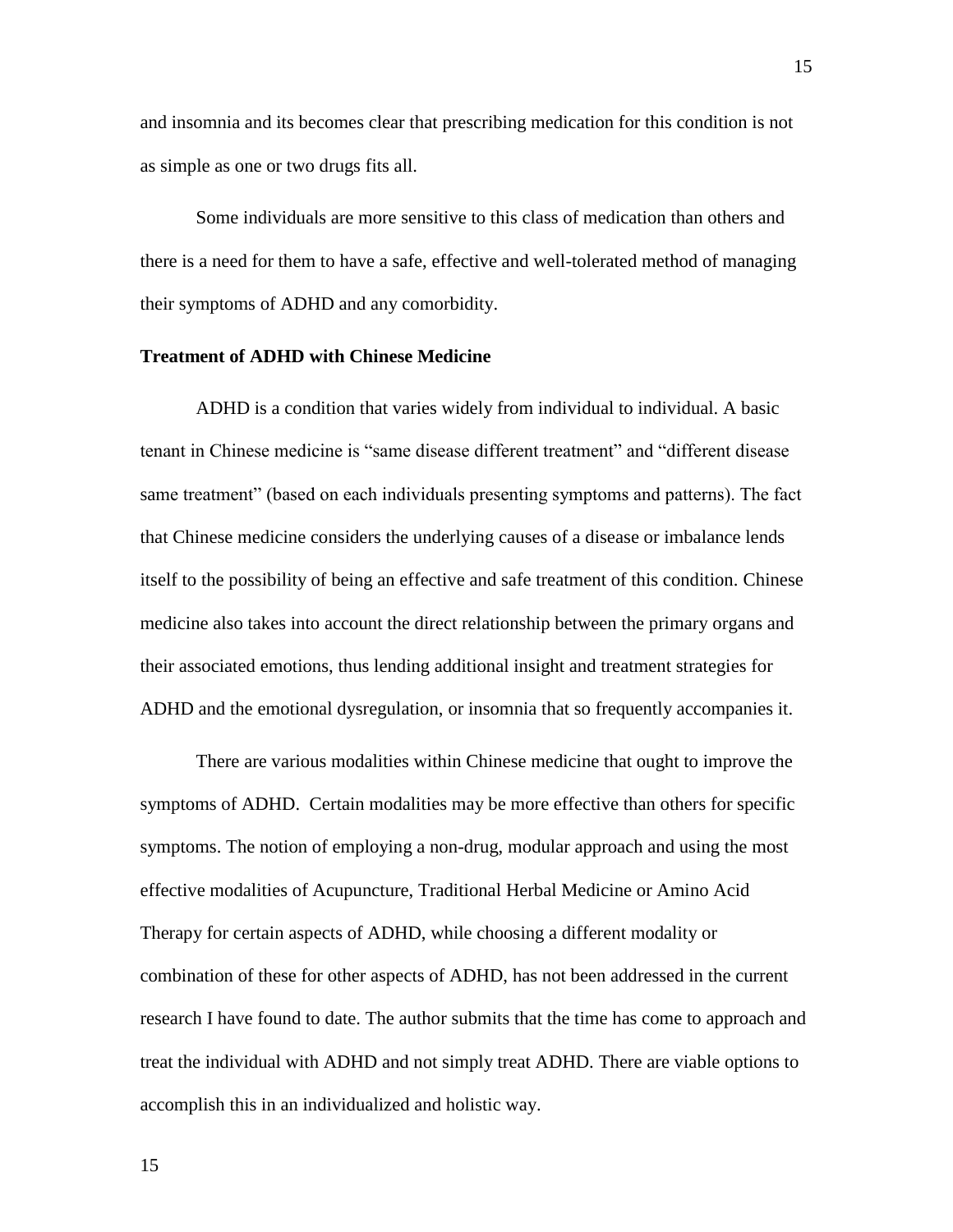#### **Acupuncture and ADHD with Hyperactivity Predominant**

Research articles on acupuncture and ADHD indicate that certain aspects of this condition, such as hyperactivity, respond well to this modality while inattentiveness and impulsivity may respond more slowly than hyperactivity.

According to Chinese medicine and Acupuncture theory, when hyperactivity and restlessness are present, it is an imbalance that may involve the liver, kidneys and heart or some combination of these organs.

This condition of hyperactivity is common in young children, especially boys. However, when liver depression qi stagnation (emotional tension, moodiness) occurs along with kidney and heart yin vacuity (weakness) the symptoms are more profound and persistent throughout childhood, and potentially continue into adolescents and adulthood. Additionally, Spleen qi (digestive function) is typically weak and still developing in younger children, which may further imbalance the kidneys or become a source for phlegm and congestion. According to Chinese medicine, this can "mist the heart", which further agitates the child's shen (emotion stability) and can negatively affect sleep and ability to maintain focused attention.

### **Traditional Herbal Medicine and Amino Acid Therapy**

Research Articles on Traditional Herbal Medicine and Amino Acid Therapy show promise in the area of supporting attentiveness and impulsivity, so it appears that a combination of modalities may yield the best results given the variability of presenting symptoms of these individuals.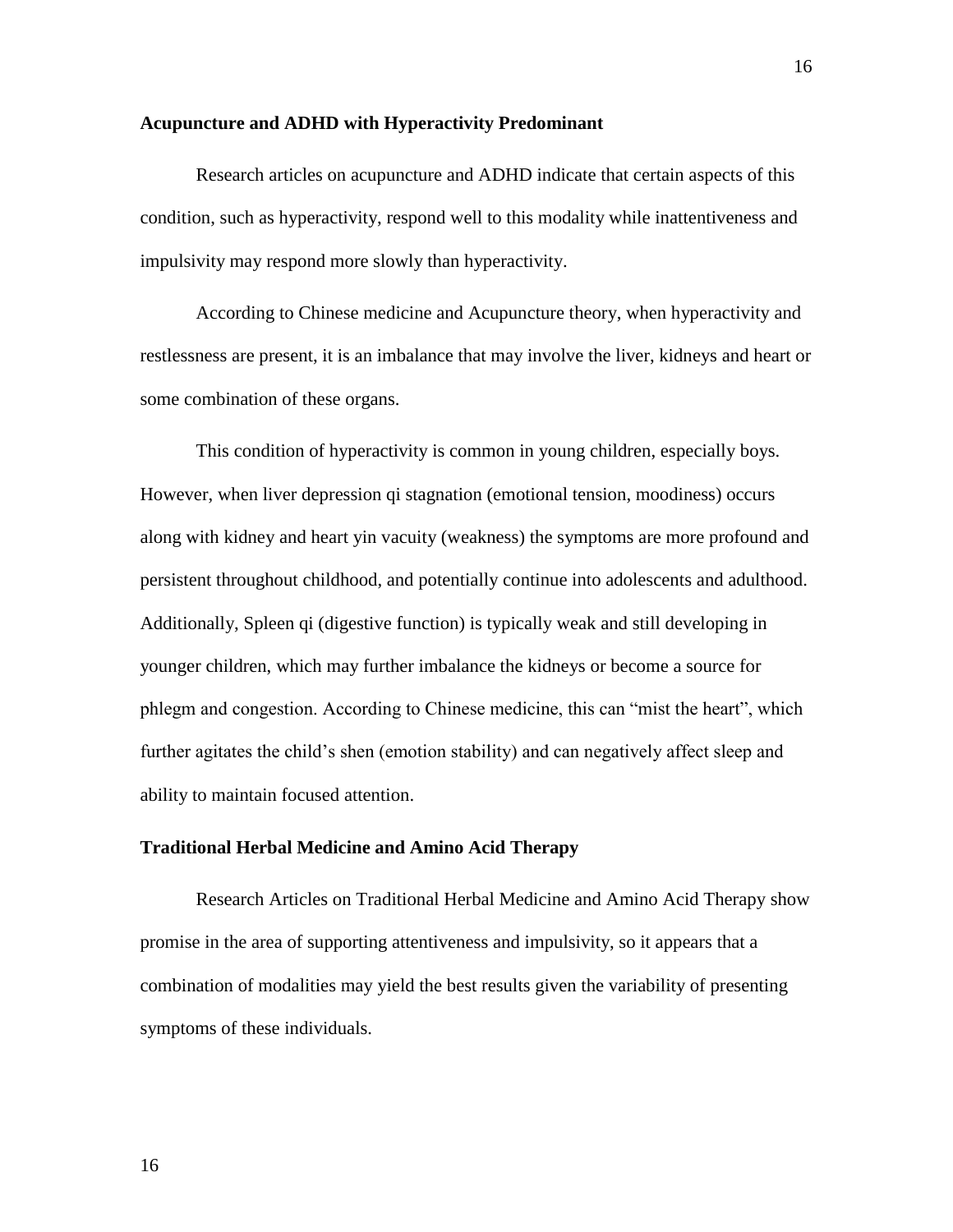Part of the problem in reviewing research on the topic of ADHD is that one modality is used and evaluated. This condition with all its inherent variables lends itself to a multi-prong approach. Meta-Analysis on the topic of ADHD and acupuncture or Chinese medicine is looking for effective homogeneous treatments, yet the very nature of this condition does not lend itself to this approach. Typical exclusions of research articles on Acupuncture and ADHD are different types of acupuncture being used together or other modalities added to acupuncture; specifically more than one type (body acupuncture and ear acupuncture), acupuncture and tuina (Chinese massage), acupuncture and Chinese herbs, acupuncture and behavior therapy, etc.

#### **Glossary of Terms**

**ADD:** Attention deficit disorder. In years past ADD was distinct from ADHD as it did not include symptoms of hyperactivity.

**ADHD:** Attention deficit hyperactivity disorder. This acronym has replaced ADD in more recent years and includes the three most recognized types of ADHD. 1. Inattentive Type, 2. Hyperactive-Type, 3. Mixed Inattentive-Hyperactive Type.

**Amino Acid Therapy:** A method of administering amino acids and precursors in an effort to balance the levels of dopamine and serotonin in the brain. Typically the dose is guided by urine testing of dopamine and serotonin. Once dopamine and serotonin are at an optimal dose, symptoms of ADHD diminish significantly.

**Comorbidity:** Two or more coexisting medical conditions or disease processes that are additional to an initial diagnosis.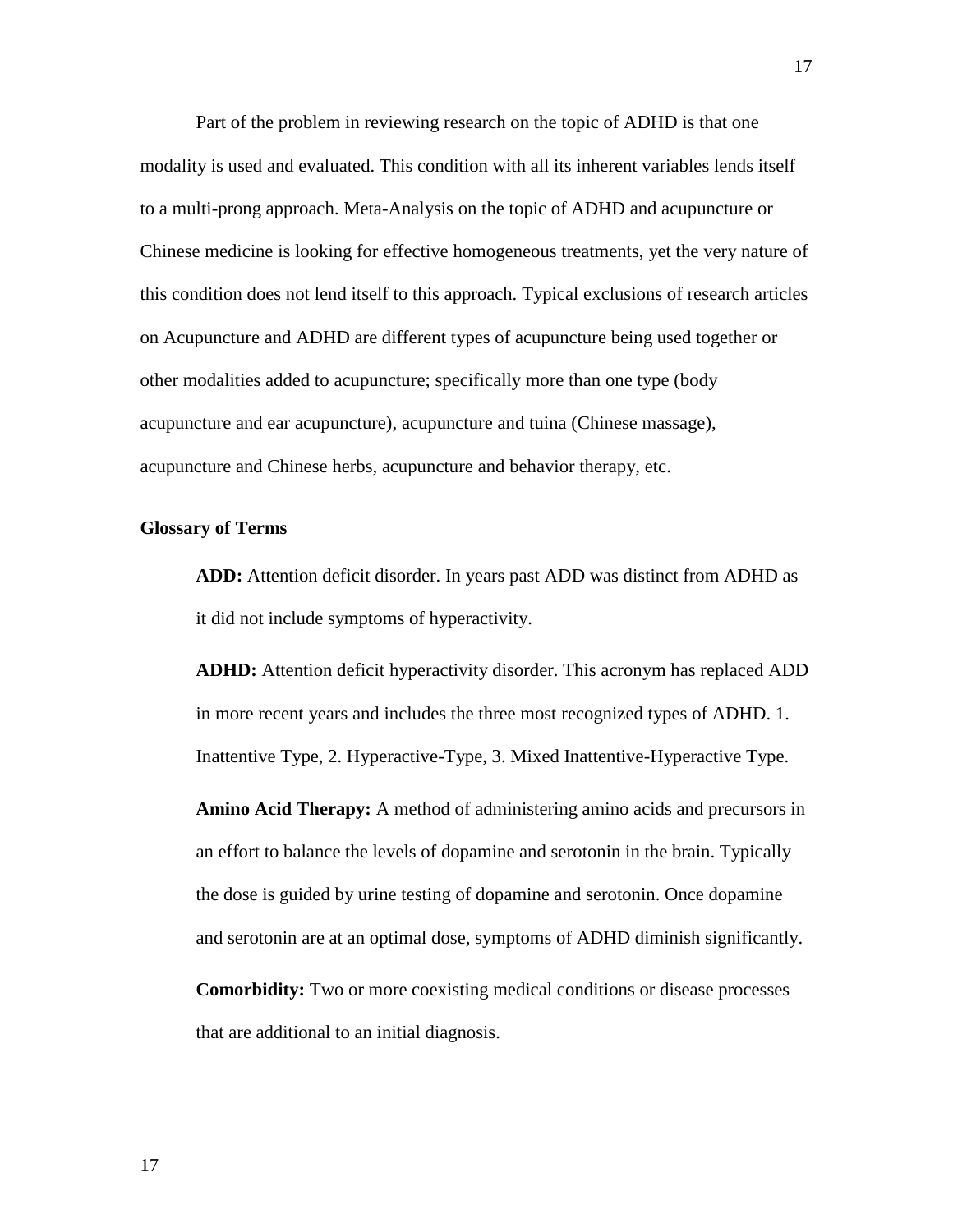**Emotional Regulation:** Researchers are not absolutely clear on a definition of this term, yet two key points need to be mentioned. One key aspect is that emotion regulation seems to involve a network of systems that work together (e.g., attentional, cognitive, behavioral, social, biological). Second, these processes ideally act to balance, manage, stabilize or organize emotions to help individuals adapt appropriately to their environment. Emotions may be positive (e.g., joy, love) or negative (e.g., depressed, anxious) in their intrinsic nature. Some people respond with great emotional intensity to a stimulus, while others show little or no emotion to the same stimulus. Emotional Regulation involves the regulation of multiple systems such as cognitive, attentional, behavioral, and neurological. Ideally, all these processes are modulated in such a way that helps a person meet the demands of the situations that present in a relatively healthy, appropriate fashion (Hilt, L.M., Hanson J.L., & Pollack, S.D., 2011).

**Emotional Dysregulation:** A deficiency in the ability to effectively modulate and control emotions in light of social, environmental and situational circumstances. Emotional Dysregulation is basically a maladjusted attempt to regulate emotions in such a way as to realize one's goals, get along socially and feel good about one's self (Hilt, L.M. et al. 2011).

**Facial Affect Recognition:** The ability to recognize facial expressions and eye expressions in order to understand, predict and respond appropriately to the person or persons in your presence (Sinzig, J. et al. 2008).

**Hyperactivity:** means having increased movement, impulsive actions, and a shorter attention span, and being easily distracted. Hyperactive behavior usually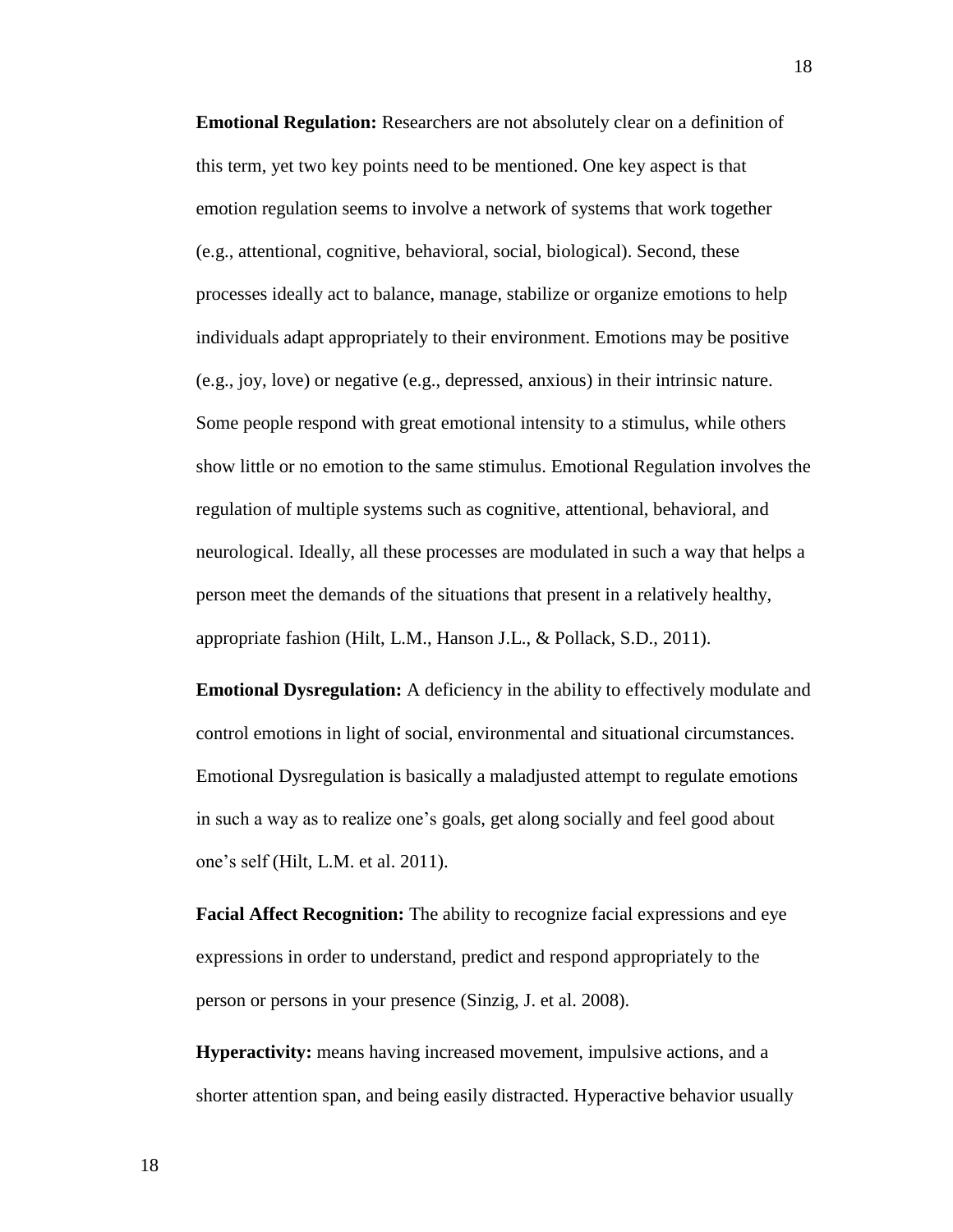refers to constant activity, being easily distracted, impulsiveness, inability to concentrate, aggressiveness, and similar behaviors (Hyperactivity (2015) *MedlinePlus Medical Encyclopedia.* (n.d.). Retrieved December 15, 2015, from https://www.nlm.nih.gov/medlineplus/ency/article/003256.htm.

**Traditional Herbal Medicine:** The practice and art of prescribing herbs traditionally used in China, India and other areas of the world that have an ancient system of classifying herbs according to function and an effective way of combining and prescribing herbs based on a traditional diagnosis.

**Oppositional Defiant Disorder** A behavior disorder in children and adolescents characterized by a persistent pattern of defiant, disobedient, and hostile behavior towards authority figures; a frequent loss of temper, arguing, becoming easily angered, chronically uncooperative and oppositional, or other negative behaviors. There is a link between increased activity in the Anterior Cingulate Gyrus, a part of the Prefrontal Cortex of the brain, and oppositional or argumentative behavior (Amen, D.G., 2015. Looking Into Worry and Obsessiveness. *Change Your Brain Change Your Life, Revised and Expanded* (223) New York, NY: Harmony Books).

**Prefrontal Cortex:** An area of the brain located in the frontal lobe that is the seat of executive function, planning, reasoning, problem solving, working memory, strategic memory, regulates stress response and inhibits sexual behavior. Problems related to the prefrontal cortex, according to ADHD expert Daniel Amen, M.D. are: short attention span, distractibility, lack of perseverance, impulse control problems, hyperactivity, chronic lateness, poor time management,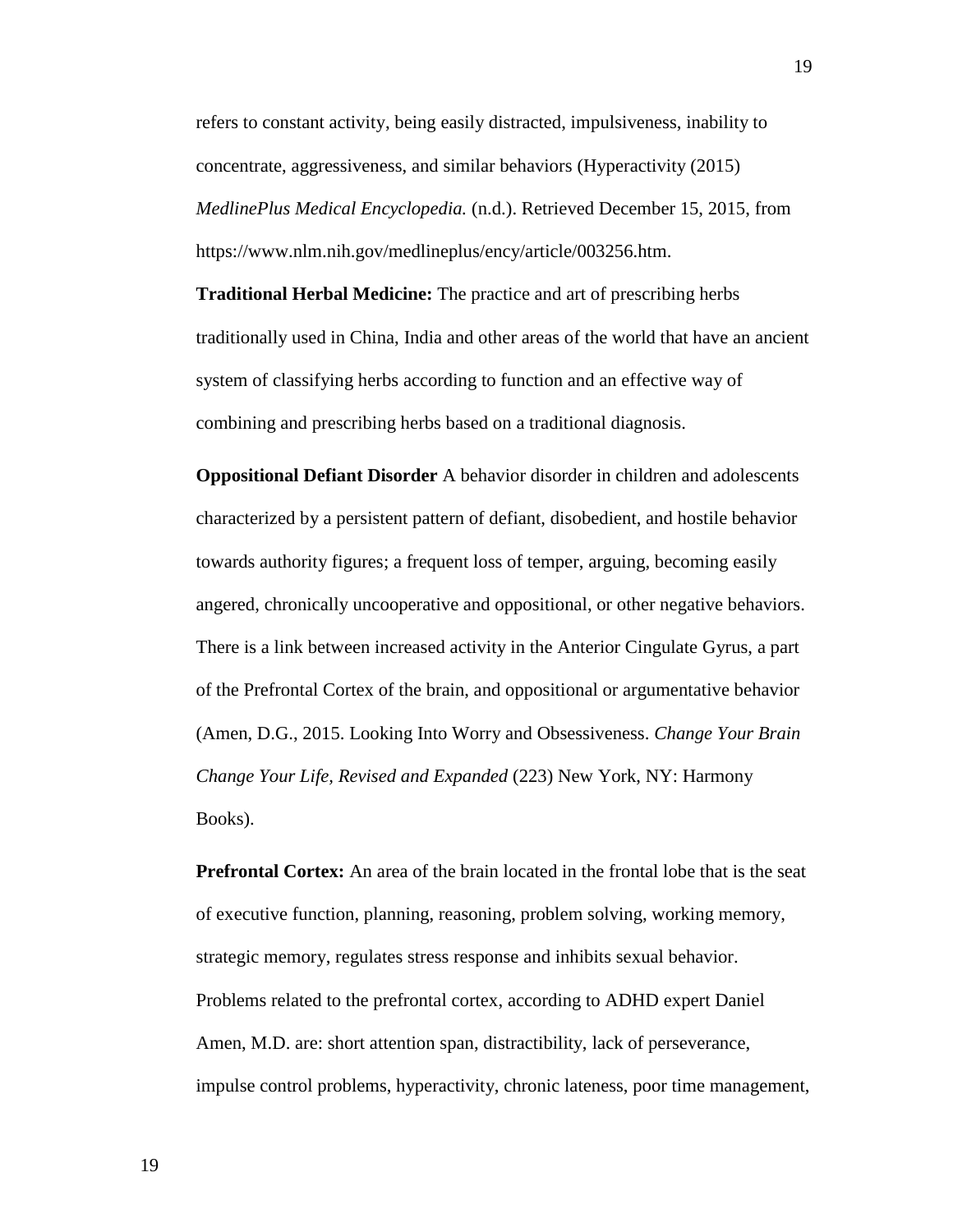poor organization and planning, procrastination, unavailability of emotions, misperceptions, poor judgment, trouble learning from experience, short term memory problems, social and test anxiety, lying and misperceptions (Amen, D.G., 2001. Healing ADD The Breakthrough Program That Allows You to See and Heal the 6 Types of ADD pgs 87-92, New York: The Berkley Publishing Group).

**Theories of Mind (ToM):** the notion that our cognitive functions allow us to process the behaviors and experiences of those we are with in such a way that we can recognize, understand, predict and follow what is being communicated (Baron-Cohen, S. 2008, Empathy Mindblindness and Theory of Mind, *Psychology Today* online, posted 2008, retrieved from

https://www.psychologytoday.com/blog/aspergers-diary/200805/empathymindblindness-and-theory-mind).

#### **Purpose and Potential Value of the Study**

Can Acupuncture, Traditional Herbal Medicine and or Amino Acid Therapy be an effective treatment for Attention Deficit Hyperactivity Disorder? It is hypothesized that regular and consistent treatment with acupuncture, traditional herbal medicine and/or amino acids can balance blood flow and master neurotransmitters in the prefrontal cortex of the brain and thereby reduce or resolve the symptoms of ADHD.

The purpose of this study is to compare and contrast the effects of acupuncture, herbs and/or amino acids on the 3 types of ADHD: 1.) Inattentive Type, 2.) Hyperactive Type and 3.) Mixed Inattentive-Hyperactive Type, and investigate which one or combination of these has the most significant results.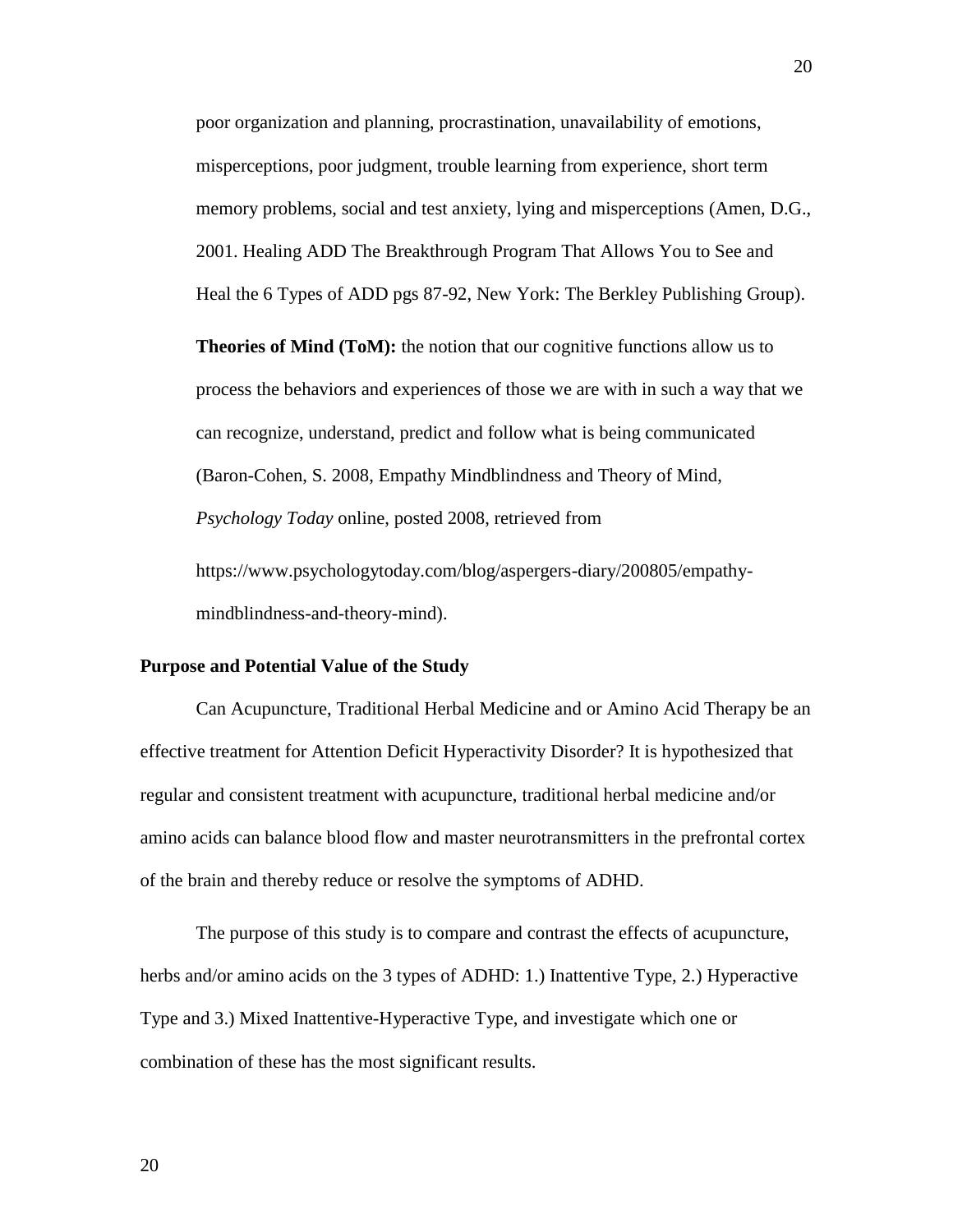This research synthesis would be of value to the child, adolescent and adult population as a possible alternative to prescription medication, which is the current standard treatment for this condition. Acupuncture, herbs and/or amino acids each have a low incidence of side effects and have the additional benefits of improved function and regulation of the body, mind and emotions.

This study can also be of value to the acupuncture, psychology and biomedical communities to help their patients with ADHD as a viable option that shows scientific evidence of its effectiveness. Parents, children, adolescents and adults will also benefit directly by accessing this information and using these non-drug methods of reducing or resolving the symptoms of ADHD.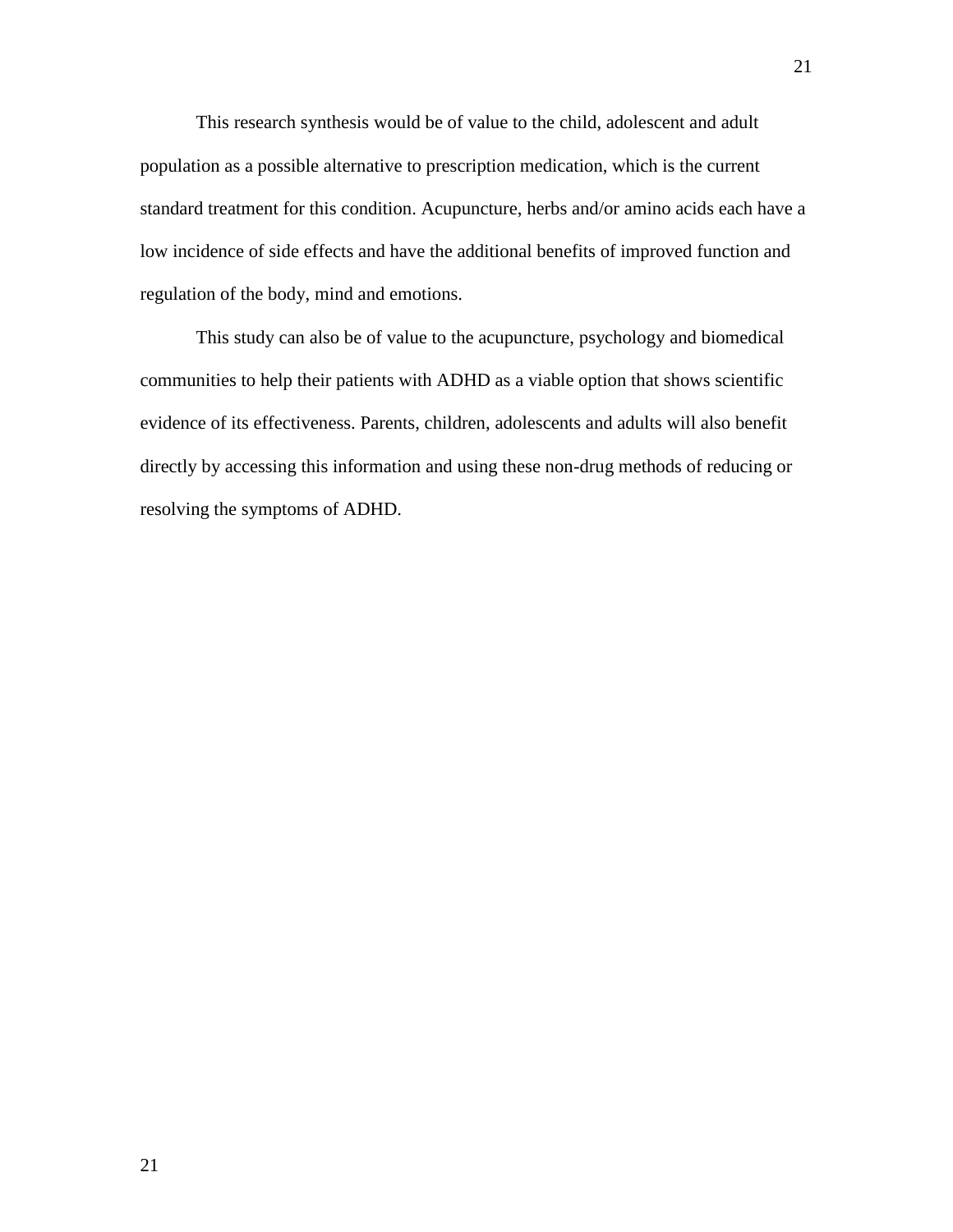#### **Chapter 2**

In this chapter we will review some of the research highlights of Acupuncture,

Traditional Herbal Medicine and Amino Acid Therapy as it applies to treating key

symptoms and co-morbidities of ADHD.

The key symptoms and co-morbidities of ADHD are:

- 1. Hyperactivity/Restlessness
- 2. Inattentiveness/Short attention span
- 3. Impulsivity
- 4. Distractibility
- 5. Disorganization
- 6. Emotional Dysregulation
- 7. Anxiety
- 8. Depression
- 9. Insomnia

# **Acupuncture and Hyperactivity**

Hyperactivity or Restlessness can respond favorably to Acupuncture, Traditional Herbal Medicine and Amino Acid therapy.

Acupuncture was found to be helpful for hyperactivity and restlessness in children according to a pilot study at the Xiaoxiao Children's Centre in Milan, Italy. At this centre the practitioners also emphasized home treatment using Chinese massage (tuina), which the parent or caregiver was instructed on how to perform. This helped to reinforce the weekly acupuncture treatments (Rossi E. 2010).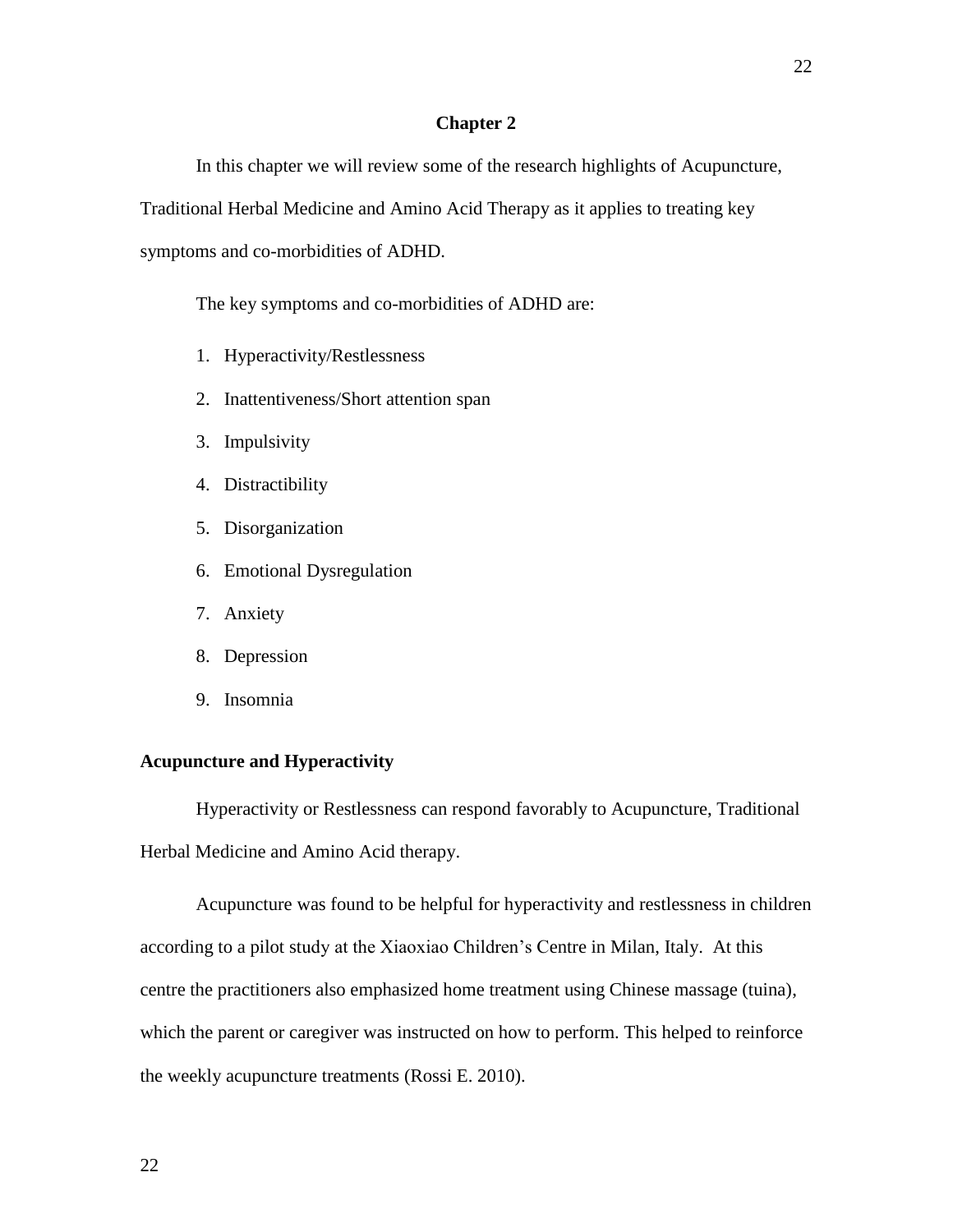In a study that compared 155 children receiving acupuncture treatment vs. 58 children receiving Ritalin treatment, it was found that both methods were significantly effective and had about the same success rate. The study found that acupuncture was more effective in the younger children (12 years old); especially those with hyperactive or mixed subtype ADHD. However, a key point of the study was that the acupuncture group retained 82.6% effectiveness in symptom reduction one month after treatment stopped, while the Ritalin group retained 32.8 % effectiveness over the same duration (Becker, S. A. 2001).

Acupuncture encourages homeostasis of the nervous system and endocrine system, which effectively calms restlessness. Acupuncture also promotes balance of digestive, immune and circulatory systems (Ma,Y., Ma, M. & Cho Z. (2005) *Biomedical Acupuncture for Pain Management: An Integrative Approach*. St. Louis, MO: Elsevior).

In a study by Li S. et al. completed in 2011, *Acupuncture for Attention Deficit Hyperactivity Disorder (ADHD) in children and adolescents (Review)*, from The Cochrane Collaboration of 14 studies, no evidence was available from randomized control trials or quasi-control trials that passed the exclusion criteria and showed efficacy for Acupuncture in the treatment of ADHD according to the authors. While many of these 14 studies reported effective results the bias remained high and the quality of the studies low (Li S. et al. 2011).

# **Reducing Inattentiveness & Short Attention Span with THM & Amino Acid Therapy**

Studies show that traditional herbal medicine and amino acid therapy are helpful in reducing symptoms of inattentiveness /short attention span.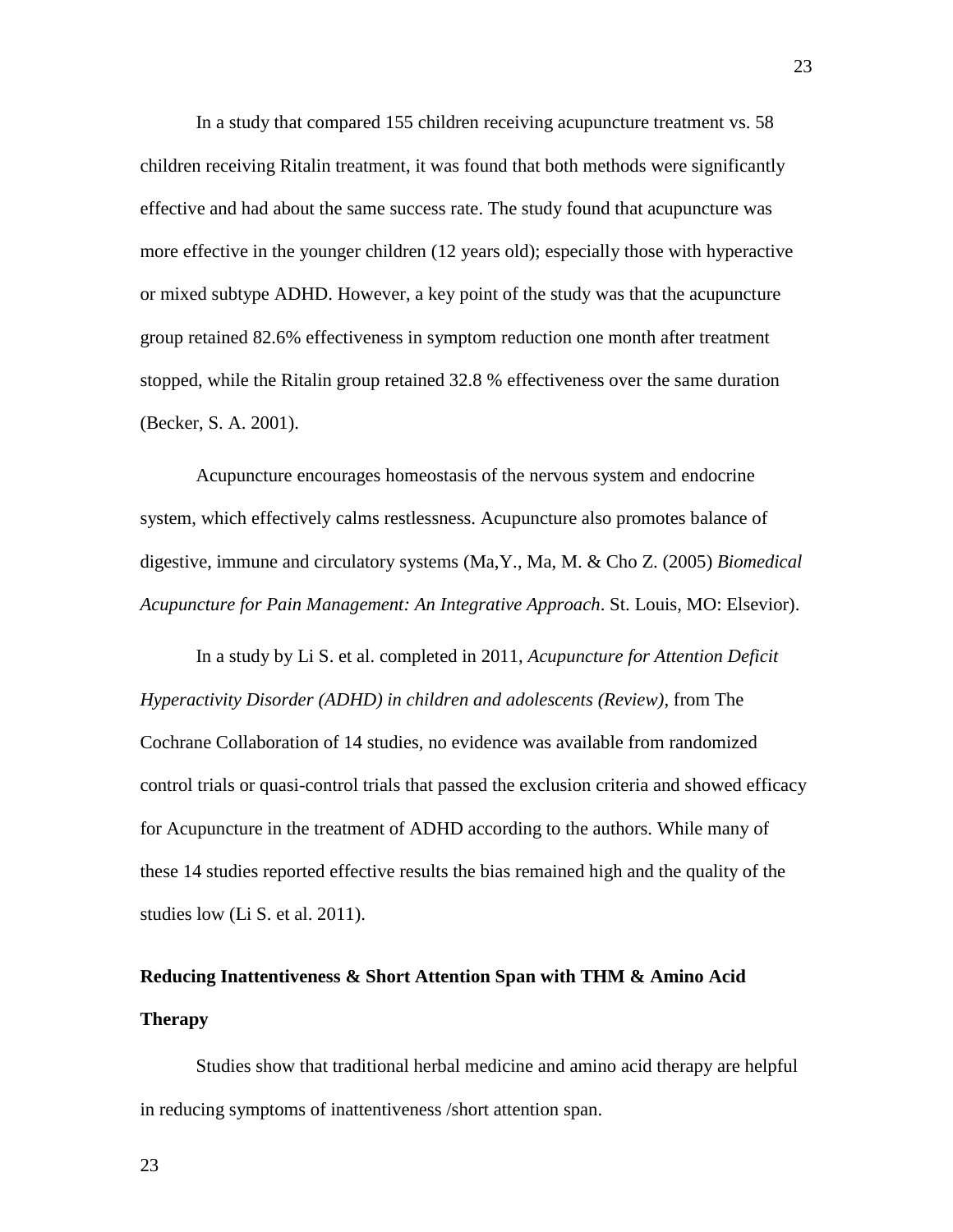Traditional herbal medicine using Chinese and Ayurvedic herbs show promise in providing the specific nutrients needed to improve attention in order to stay on task. The herbal compound combining both Chinese and Ayurvedic herbs along with spirulina showed positive changes in mood while improving focus (Katz, M., et. al. 2010).

Some of the herbs used in traditional Ayurvedic medicine that show beneficial effects for cognitive function, improving memory and in some cases mood regulation are Celastrus paniculatus Willd. seed oil, Centella Asiatic L., Acorus calamus, Whithania somnifera, Bacopa monnieri and Nigella sativa L. seeds. (Arora, N., & Shashi Pandey-Rai, S. 2012; Shukla, S. D., Bhatnagar, M., & Khurana, S. 2012; Kongkeaw, C., Dilokthornsakul, P., Thanarangsarit, P., Limpeanchob, N., & Norman Scholfield, C. 2014; Bin Sayeed, M. S. et al. 2014; Kumar, M.H.V.& Gupta Y.K., 2002).

In Traditional Chinese medicine Ginkgo biloba leaf has been used for centuries to enhance cognitive function, memory, cerebral circulation and neuronal cell metabolism. This herb also demonstrates antioxidant action and is neuroprotective and reduces apoptosis. Magnolia officinalis bark and Ziziphus spinosa seed are Chinese herbs that treat mild anxiety, nervousness and sleep-related problems. Magnolia officinalis is an antioxidant, is neuroprotective, anti-inflammatory and shows antioxidant action. Polygala tenuifolia Willd. is an herb used in TCM as a cardiotonic, cerebrotonic, strengthens the will, and eases insomnia while enhancing memory and improving understanding (Lin, C. C. K., Cheng, W.-L., Hsu, S.-H., & Chang, C.-M. J. 2003; Koetter, U., Barrett, M., Lacher, S., Abdelrahman, A., Donick, D. 2009).

Specific amino acids and their co-factors cross the blood brain barrier and can optimize levels of dopamine and serotonin while balancing dopamine and serotonin in the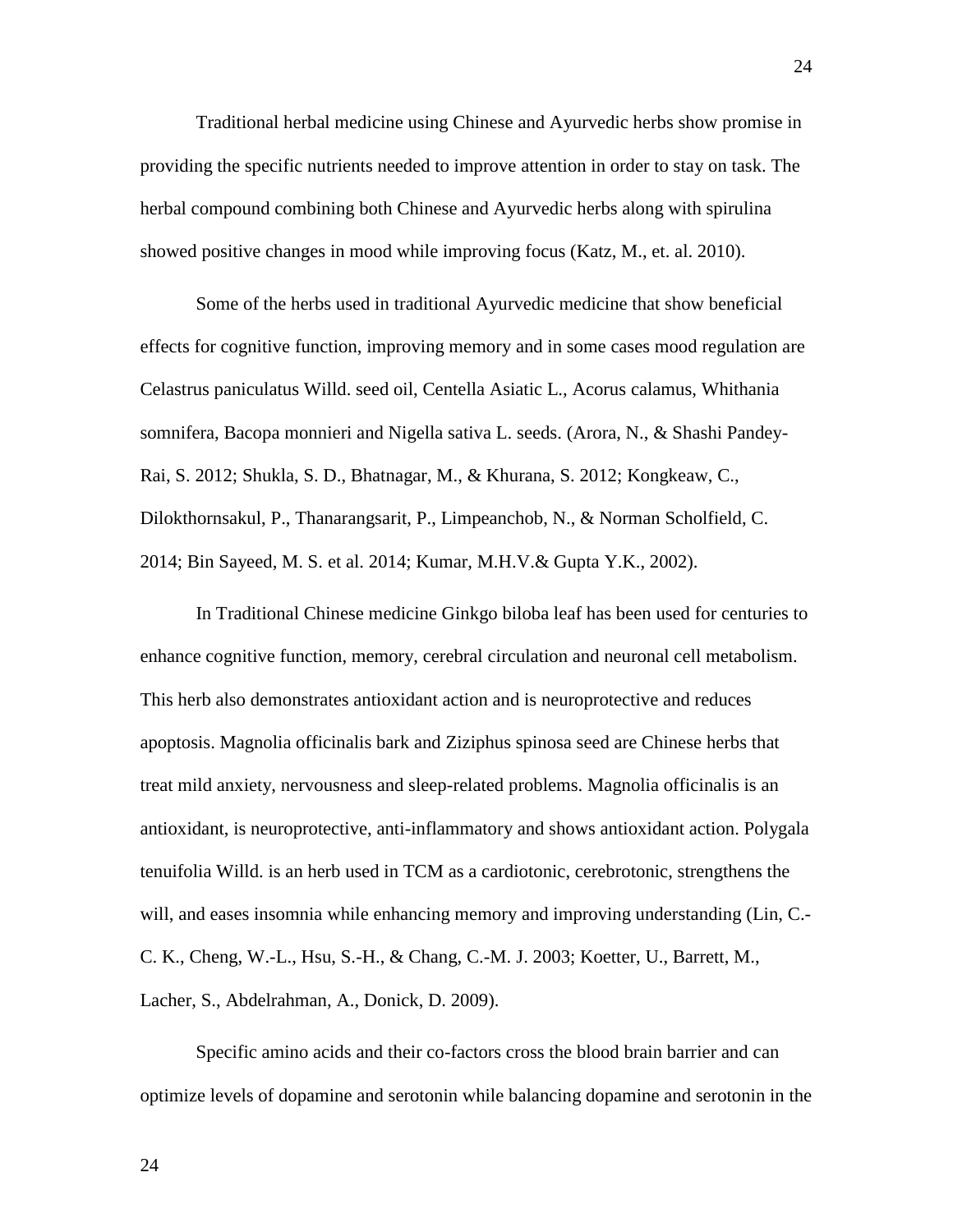brain. This method shows efficacy in improving attention, staying on task, reducing impulsivity and promoting emotional stability. Amino Acid Therapy dosing is very individualized and must be at the therapeutic level for each person in order to attain these results. Urine lab tests for Dopamine and Serotonin are necessary in approximately 40% of pediatric cases for resolution of ADHD symptoms. In approximately 60% of these cases, symptoms resolved in 3-5 days following initial dosing protocol. A series of urine lab test results reflect the changing levels and ultimately the optimal balance of dopamine and serotonin (Hinz M., Stein A., Trachte G., Uncini T. 2010).

This novel approach helps the individual's yin and yang balance. This is reflected in the improvements of focus, attention, impulsivity and mood regulation (Hinz M. et al, 2011).

Hyperactivity or Restlessness can respond favorably to Acupuncture, Traditional Herbal Medicine and Amino Acid Therapy. Depending on the child and family some modalities may be better suited for that individual in terms of compliance.

#### **Effects of THM and Amino Acid Therapy on Impulsivity and Distractibility**

Impulsivity, which is a hallmark symptom of all forms of ADHD, appears to be least responsive to acupuncture. Research indicates that both Traditional Herbal Medicine and Amino Acid Therapy, in some cases, guided by urine lab testing of serotonin and dopamine are effective in reducing impulsivity.

According to Katz, the combination of Chinese and Ayurvedic herbs used in their research study in Israel showed both safety and effectiveness in reducing impulsivity, a symptom of ADHD that is often difficult to treat holistically (Katz, M., et al. 2010).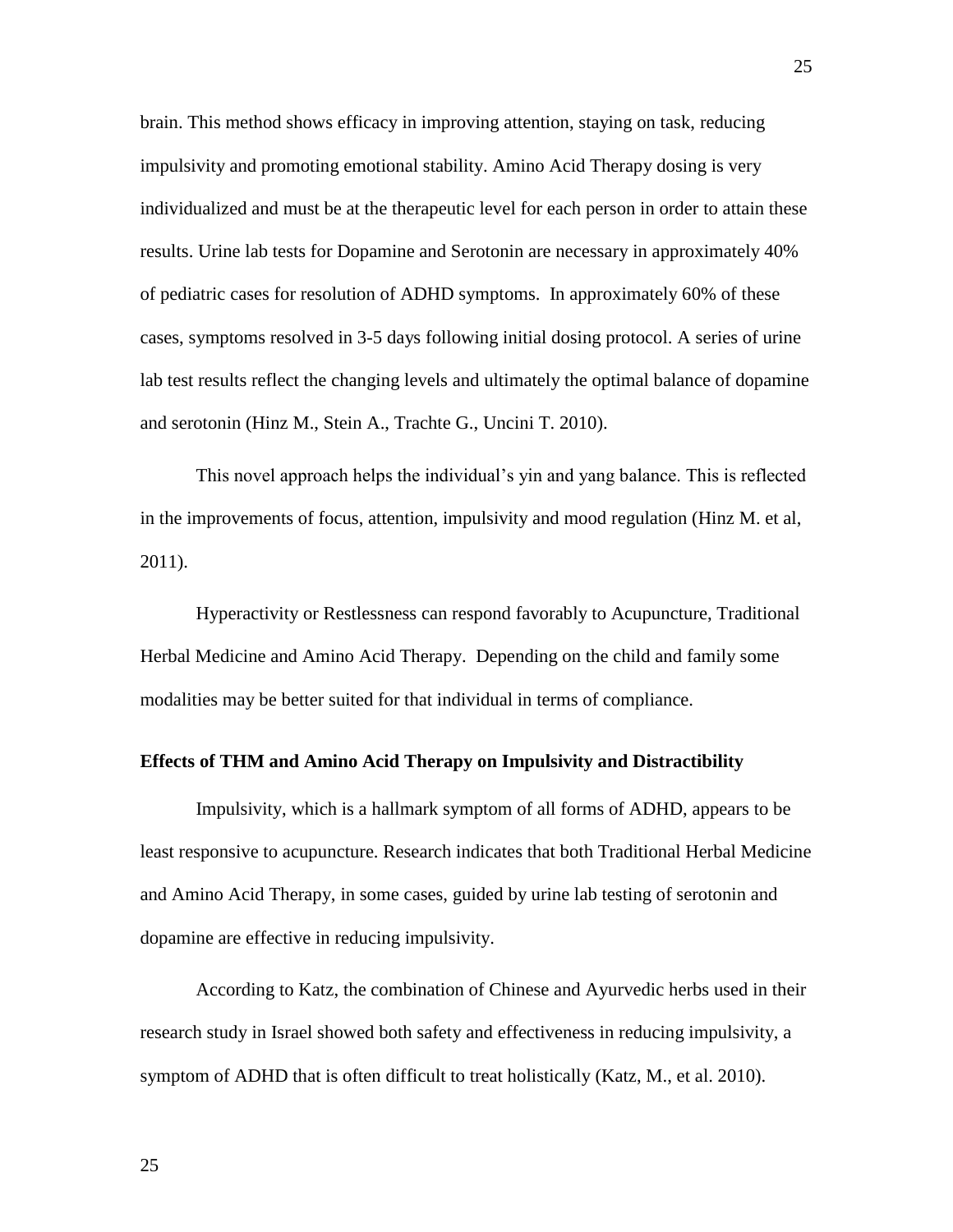In the peer reviewed study of 84 school age children, ages 4-18 years, given amino acid therapy by Hinz et al., symptoms of impulsivity resolved once the therapeutic dose was reached for these individuals. This method raises serotonin and dopamine levels as needed and strikes a balance between these master neurotransmitters in the brain (Hinz, M. et al. 2011).

The amino acid therapy as recommended by Hinz in the 2011 study is based on a protocol that had 3 different dosage levels. These individuals all start at level 1 dosing and if symptoms of ADHD were not resolved in one week on that dose the next week they increased to level 2. If symptoms were not resolved after the end of the week on dose level 2, then level 3 dose was started. At the end of week three if symptoms were not resolved, a urine sample was collected and urinary serotonin and dopamine assay results were assessed to find the needed dose of amino acids.

The amino acids used in the study and dosage levels are listed below:

Level 1: 75mg 5-HTP/750 mg L-Tyrosine am & 4pm Level 2: 112.5mg 5-HTP/1125mg L-Tyrosine am & 4pm Level 3: 112.5mg 5-HTP/1125mg L-Tyrosine am & 4pm, 112.5mg 5- HTP/1125mg L-Tyrosine 7pm

Distractibility or short attention span and disorganization are other key symptoms of ADHD and reflect the under functioning or dysregulation of the prefrontal cortex of the brain. This area of the brain is the seat of executive functions.

The majority of these problems can present in individuals with ADHD. It takes proper firing at the pre-synaptic gap of the neurons with enough electricity to have good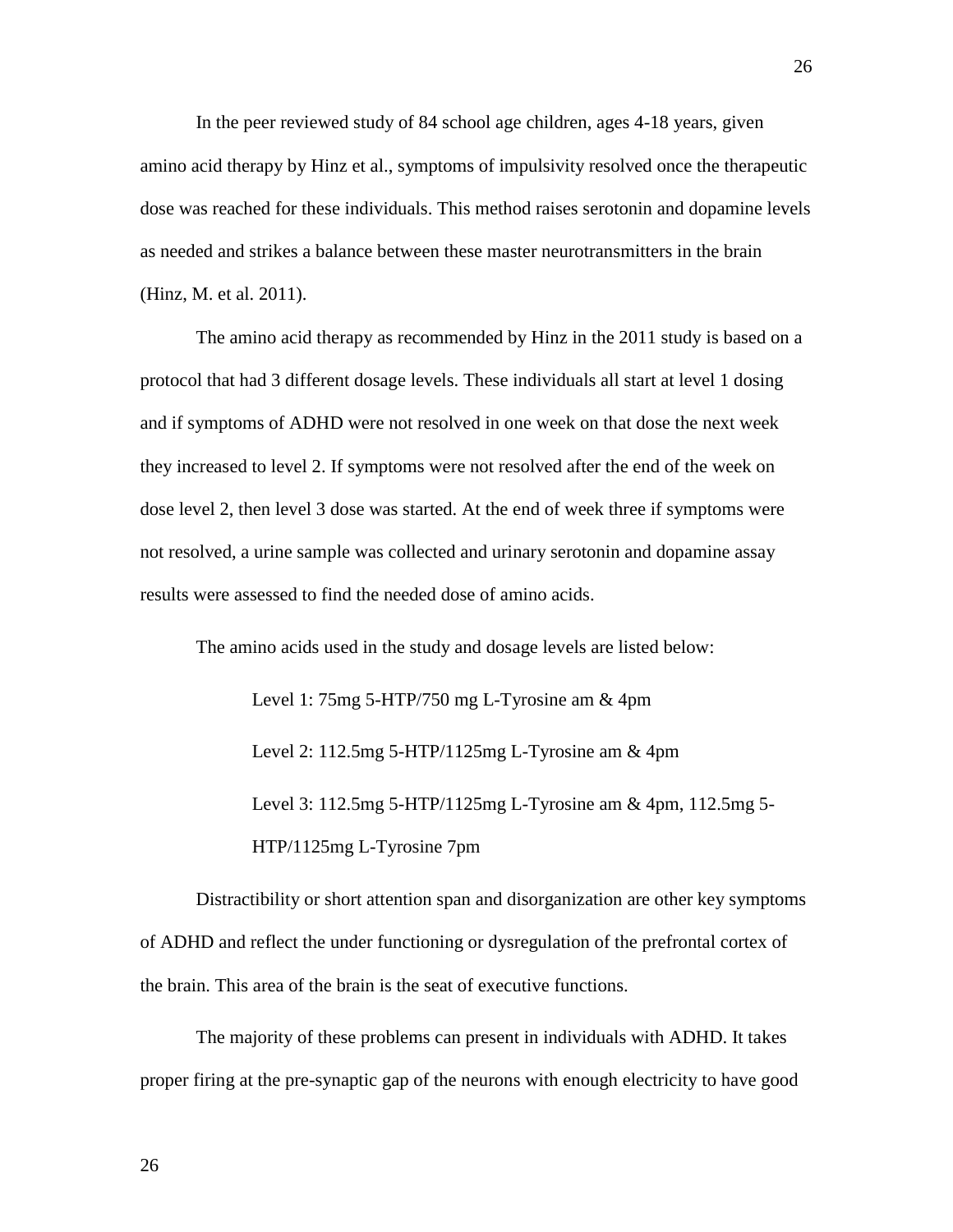functioning of the prefrontal cortex of the brain. When dopamine and or serotonin levels in the brain are low there is not enough electricity to bridge the gap and fire the neurons appropriately to light up the prefrontal cortex. The application of Amino Acid Therapy can improve the electrical firing at the pre-synaptic gap.

One possible contributing factor causing symptoms of ADHD are neurotoxins from heavy metals (mercury, lead) and environment toxicants such as PCBs and pesticides. Emerging research links mercury, lead and pesticide exposure to increase risk of ADHD (Bouchard, M. F., Bellinger, D. C, Wright, R. O. & Weisskopf, M. G. 2010; Cone, M. 2012).

"Each 10-fold increase in urinary concentration of organophosphate metabolites was associated with a 55 percent to 72 percent increase in the odds of ADHD," study author Maryse F. Bouchard, PhD, of the Department of Environmental and Occupational Health, University of Montreal, told Medscape Psychiatry. (Bouchard, M. F., et al. 2010)

## **Amino Acid for Sleep and Other ADHD Symptoms**

Several studies have shown that the amino acid L-Theanine that is derived from green tea (camellia sinensis) is useful for stress reduction, balancing mood, improving subjective alertness, cognitive/ mental function and improving sleep (Giesbrecht,T., Rycroft, J.A., Rowson, M.J., De Bruin, E. A., 2010; Lyon, M. R., Kapoor, M. P., & Juneja, L. R. 2011; Juneja, L. R., Chu, D.-C., Okubo, T., Nagato, Y., & Yokogoshi, H. 1999).

Upwards of 50 percent of children and adolescents diagnosed with ADHD experience some type of sleep trouble. The amount of time it takes to fall asleep, known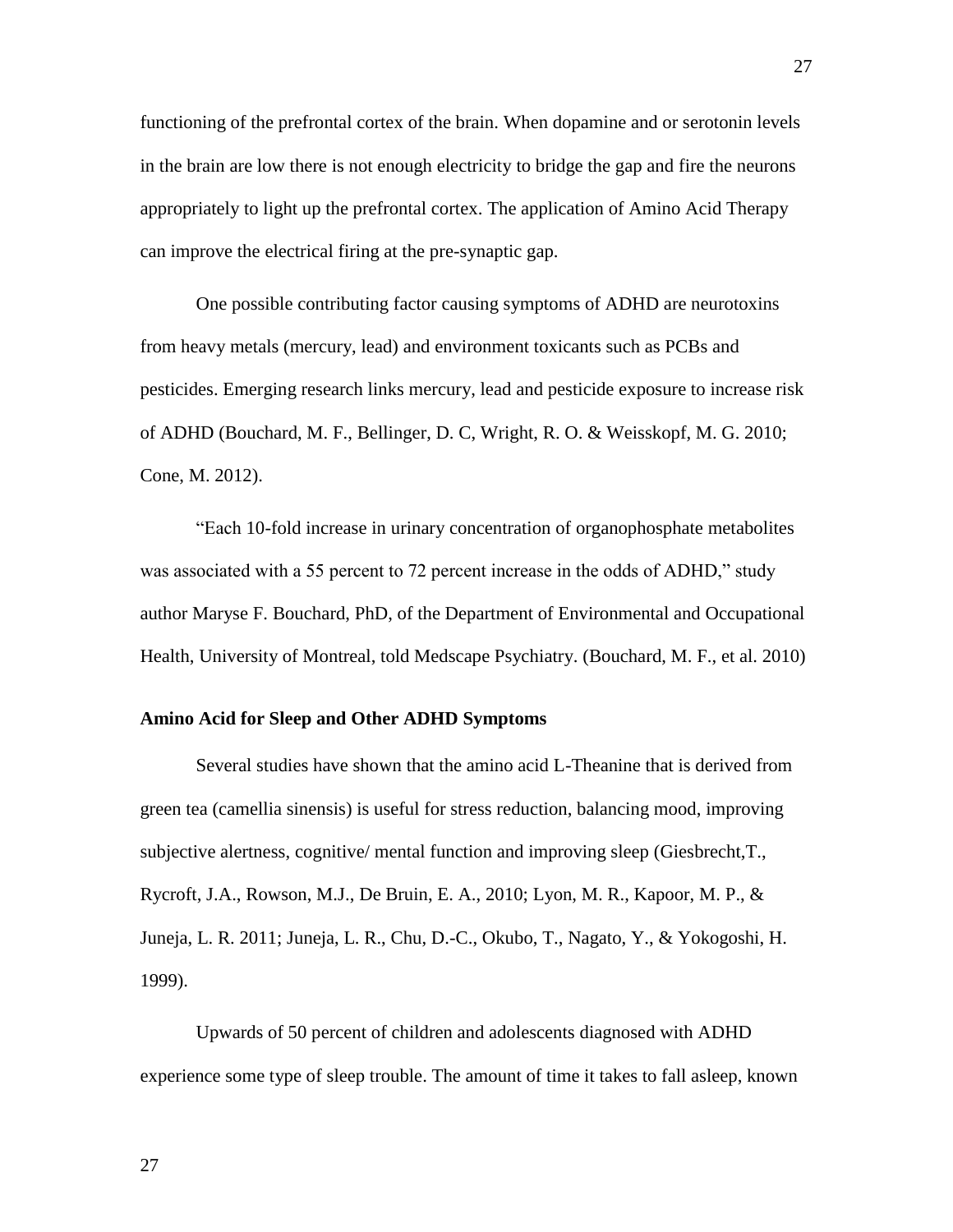as sleep latency, is an issue in approximately 56 percent of children with ADHD. Another 39 percent of these children struggle with restless sleep and waking at night.

One study using L-Theanine measured objective and subjective sleep quality in 47 boys with ADHD and showed significant improvements in the percent of night time spent sleeping restfully, a lowering of episodes of waking up and the time it took to fall back to sleep when awakened in the night. The study did not show significant improvement in sleep latency, the amount of time it took to fall asleep (Lyon, et al. 2011).

One interesting point gleaned from this study was that parents of ADHD children who filled out the Pediatric Sleep Questionnaire, which was a subjective measure of their child's sleep quality, where not fully aware that their child had sleep disturbances or to the extent shown by the subjective measurement using Actigraphy. Actigraphy monitors sleep by a wristband-like recording device worn during sleep to measure a wide range of sleep parameters such as quality, quantity, activity/awakenings and sleep latency (Corkum, P., Tannnock, R., Moldofsky, H. 1998; Wiggs, L., Montgomery, P., Stores, G

2005; Ball, J.D., Tiernan, M., Janusz, J., Furr, A. 1997).

This method of measuring sleep disorders in children with ADHD has been established as a reliable means of accessing sleep disorders in this population (Lyon, et al. 2011).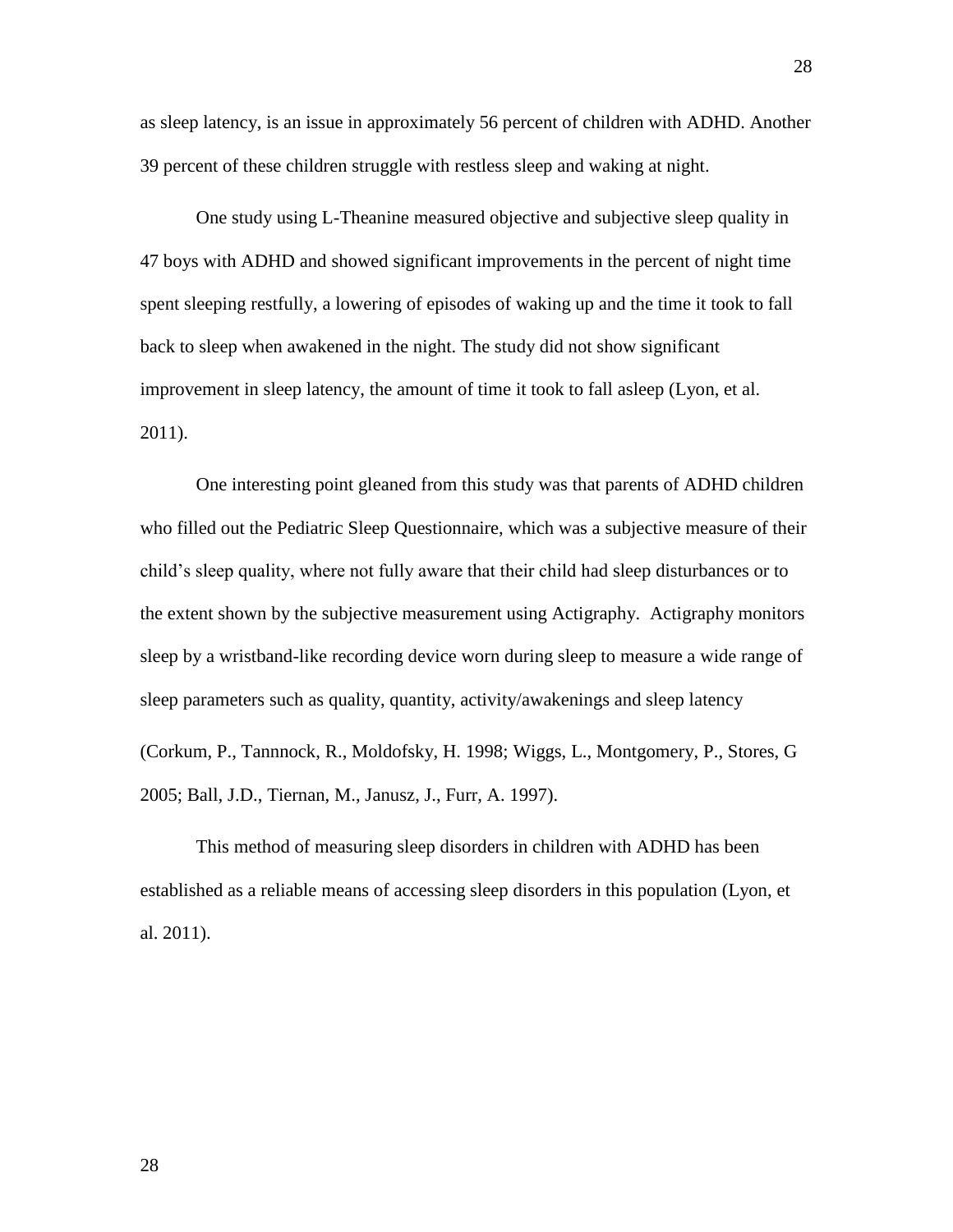#### **Acupuncture Eases Anxiety and Improves Sleep**

Acupuncture is effective in reducing anxiety and improving sleep. Often these two symptoms occur together in people with ADHD as well as chronically higher states of arousal. Chronic anxiety during the day may be a contributing factor to insomnia. This type of insomnia leads to waking multiple times throughout the night. The dual manifestation of anxiety and insomnia represents the most common type of insomnia treated today. Acupuncture has been found to increase Melatonin secretion and consequently improving both anxiety and sleep issues (Spence, D.W. et al. 2004).

#### **Electro-Acupuncture Has Therapeutic Effect with Depression**

In a study from 1998 electro-acupuncture was shown to be as effective as amitriptyline for people with depression. Those experiencing the physical effects of anxiety and the cognitive disturbance of depression considered this form of treatment more effective than amitriptyline. (Luo, H., Meng, F., Jia, Y. & Zhao, X. 1998).

# **Omega-3 Fatty Acids May Support ADHD Symptoms and Comorbidity**

There may be a role for omega-3 fatty acids and especially DHA in supporting those with ADHD accompanied by symptoms of emotional dysregulation, unipolar depression, cognitive performance issues, insomnia and impulsivity. The potential benefit of balancing the omega-3 fatty acids to improve symptoms of ADHD holds true for adults as well. The typical Western diet is particularly high in omega-6 fatty acids and relatively low in omega-3 fatty acids. Research shows that omega-3 fatty acids are critical for brain development. A deficiency in omega-3 fatty acids plays a part in the reduced functionality of the brain in psychiatric and neurological imbalances. Omega-3 is also a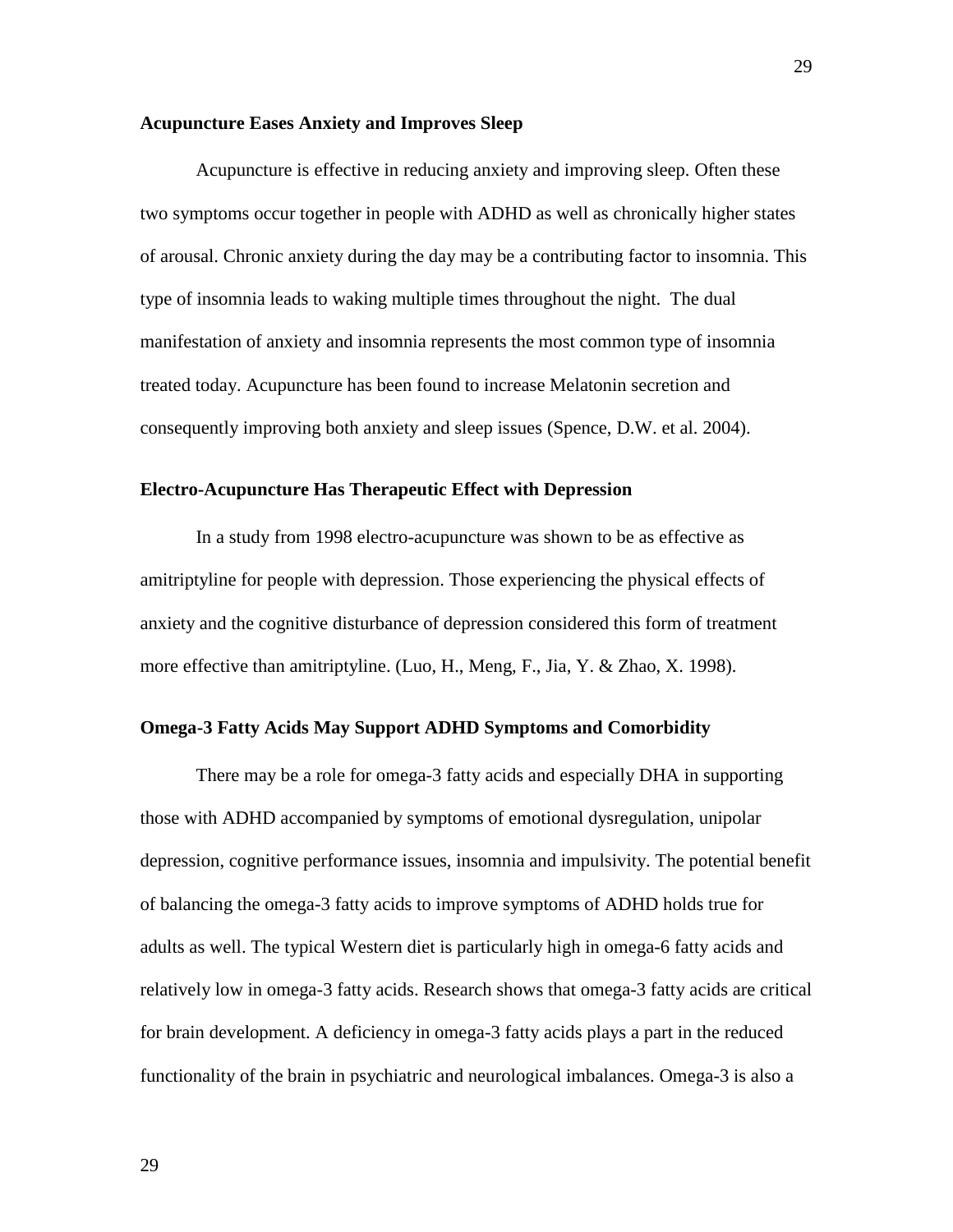factor in initiating and maintaining the sleep cycle (Richardson, A. J., 2006; Richardson, A.J., Puri, B.K., 2002; Sinn, N., Bryan, J., Wilson, C., 2008; Kidd, P.M., 2007; Montgomery, P., Burton, J. R., Sewell, R. P., Spreckelsen, T. F., & Richardson, A. J. 2014).

Animal studies show that chronically low levels of omega-3 fatty acids affect dopamine levels and their receptors in the prefrontal cortex of the brain. ADHD has been linked to low levels of dopamine in the prefrontal cortex of the brain. (Takeuchi, Fukumoto & Harada, 2002).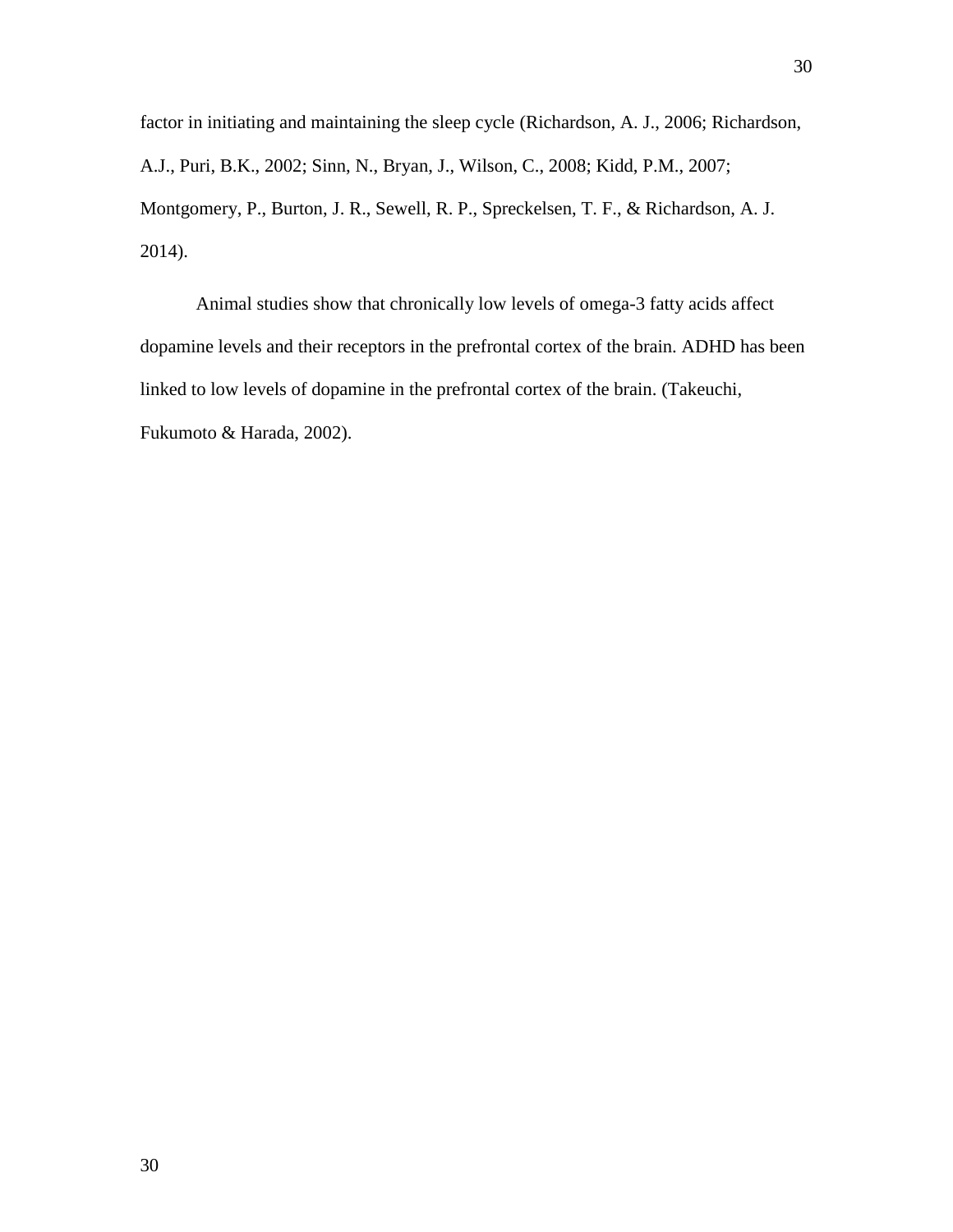#### **Chapter 3**

This study was conducted on PI laptop computer, Public Library, Yo San University library links, University Southern California Medical Dental Library links, home, clinic office, internet at these locations.

Research was conducted June 14, 2014 and ended March 30, 2016. This is a research synthesis, so no subjects were used. Only public journals were used. Case Studies used were research of women, men and children.

#### **Data Collection, Analysis and Reporting:**

According to The Handbook of Research Synthesis and Meta-Analysis, "research synthesis can be defined as the conjunction of a particular set of literature review characteristics. Most definitional about research synthesis are their primary focus and goal: research synthesis attempt to integrate empirical research for the purpose of creating generalizations. Implicit in this definition is the notion that seeking generalizations also involves the limits of generalizations. Also research synthesis almost always pays attention to relevant theories, critically analyze the research they cover, try to resolve conflicts in the literature, and attempt to identify central issues for future research" (Cooper, H., Hedges, L.V., & Valentine, J.C. 2009).

Research Synthesis data was compiled through online search of medical journals through Pubmed, EPSCOHOST, Cochrane Data Base and Google scholar. Published books, class notes and seminar notes were used.

Search words used: Attention Deficit, Attention Deficit Hyperactivity Disorder, ADD, ADHD, Acupuncture, Herbs, Chinese herbs, ADHD treatment, ADHD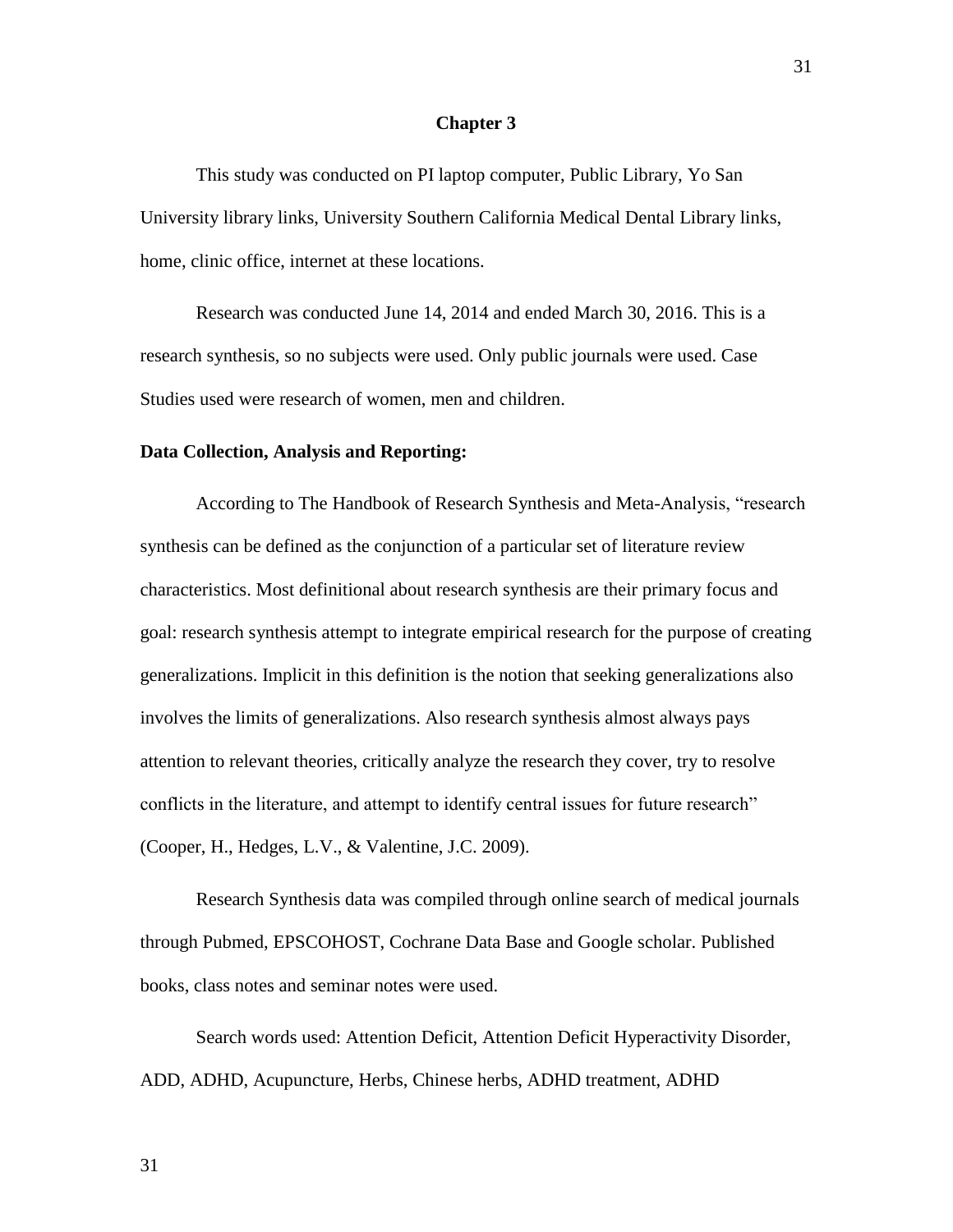nutrition, Amino Acids, Essential Fatty Acids, Minerals & Vitamin Supplements, Anxiety, Depression, Insomnia and Emotional Dysregulation. Inclusion criteria for Research synthesis Studies and articles from 1990 to the present will be used. Human studies will be used. Articles from all countries will be accepted. Exclusion criteria for Research synthesis: no articles older than 1990.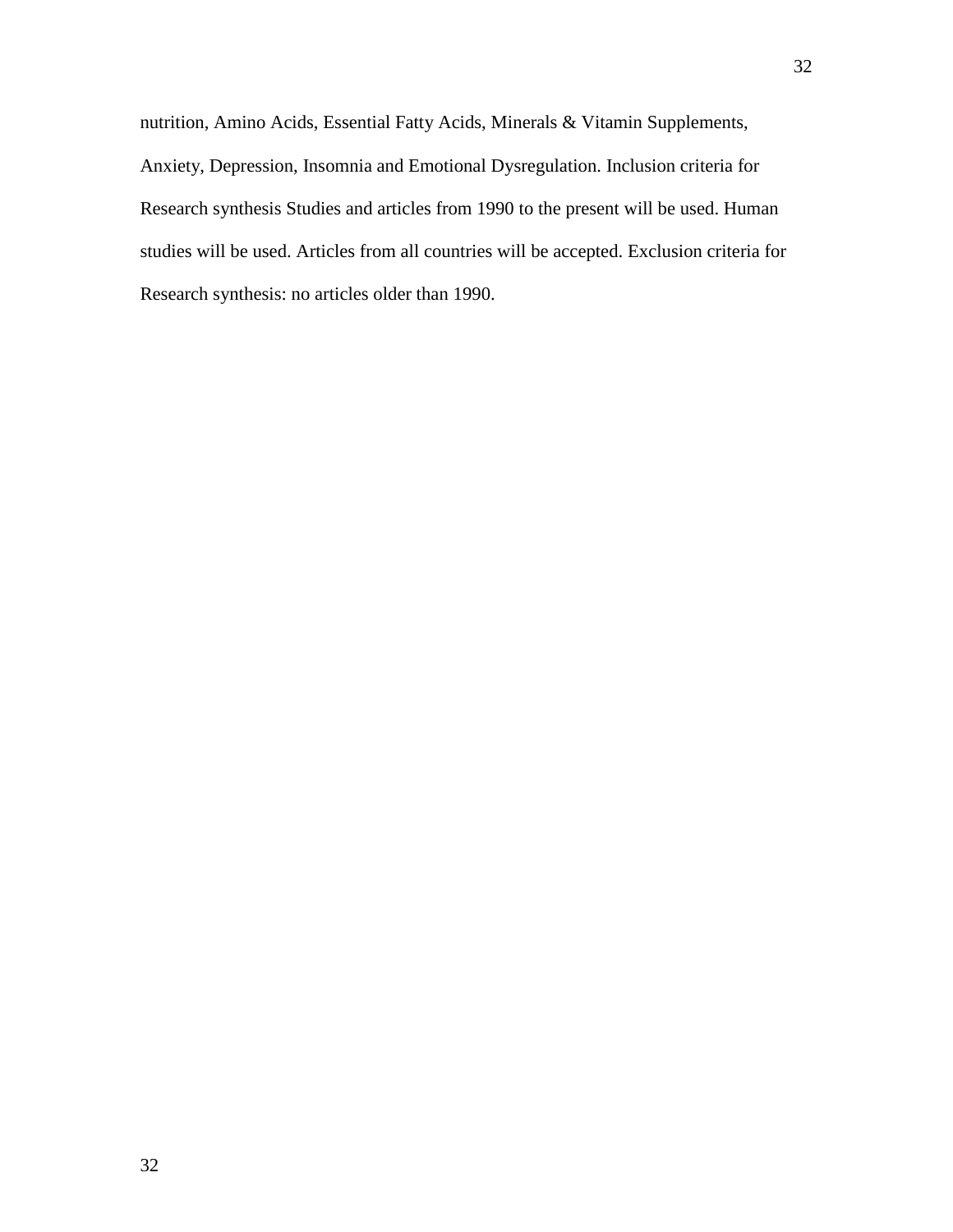#### **Chapter 4**

This chapter collates the results of the studies reported in the literature review of chapter 2. First we will focus on acupuncture and ADHD with hyperactivity and mixed type showing more favorable results. One theme that the researcher noticed is that the acupuncture studies showed a high degree of bias and the qualities of the studies in general were lacking. One example is that DSM-IV was not reported as diagnostic criteria for two out of six studies. Several meta-analysis that were done on acupuncture and ADHD were not able to recommend acupuncture as an effective and safe treatment due to the poor quality of studies, mainly from Asia. While it appears that acupuncture may indeed be effective, the quality of the studies resulted in limited evidence that acupuncture is an effective treatment for the symptoms of ADHD. Another theme that needs to be considered is the number of acupuncture treatments and length of time the course of treatment should span. Some studies may not have been conducted over an adequate time period to yield positive results.

# **Acupuncture and ADHD (Hyperactive and Mixed Type)**

The following table shows 5 different acupuncture studies on ADHD; some with limited evidence of benefit, while other findings show acupuncture is helpful for hyperactive and mixed type.

| <b>Name</b><br>LI | Date | No. $&$ Age<br>оf   | <b>Treatment</b><br>Period   | <b>Method of</b><br><b>Treatment</b>                      | <b>Points</b><br>or                                                             | <b>Findings</b>                                                                                  | Diagnosis and<br>Criteria for |
|-------------------|------|---------------------|------------------------------|-----------------------------------------------------------|---------------------------------------------------------------------------------|--------------------------------------------------------------------------------------------------|-------------------------------|
|                   |      | <b>Participants</b> |                              |                                                           | <b>Dose</b>                                                                     |                                                                                                  | Improvement                   |
|                   | 2009 | $180(4-6)$          | 72<br>6-day week<br>12 weeks | Electro-<br>acupuncture<br>and<br>behavioral<br>treatment | GV24, GB13,<br>EX-HN3.<br>GV20, BL18,<br>BL23.<br>KI3, BL20,<br>LR <sub>3</sub> | Limited evidence exists<br>that acupuncture is an<br>effective treatment for<br>symptoms of ADHD | DSM-IV                        |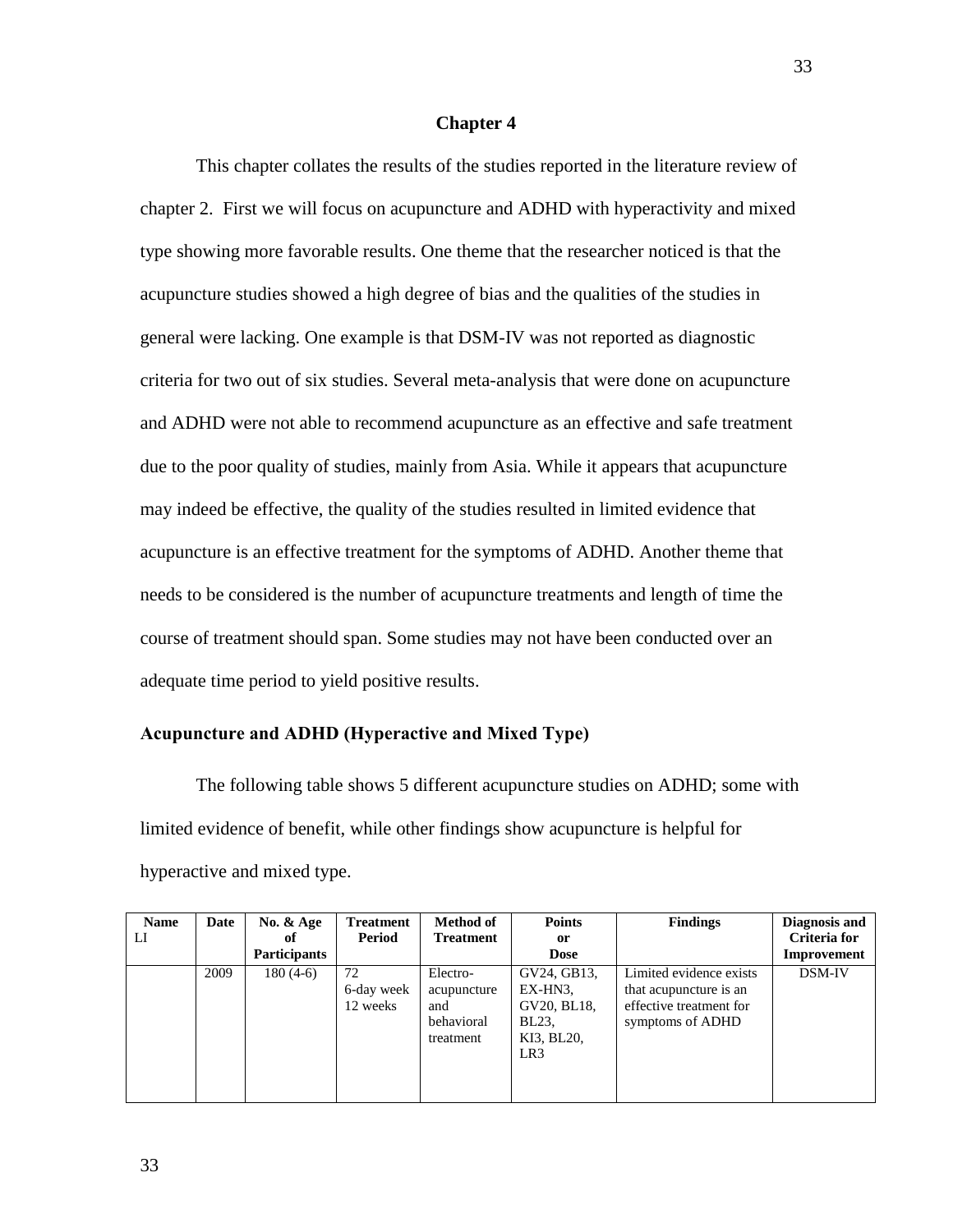| XU  | 2007 | $68(6-16)$      | 2-3x week<br>30 days                                                     | Acupuncture                                           | GV14, CV8                                                                                                                                                                | Limited evidence exists<br>that acupuncture is an<br>effective treatment for<br>symptoms of ADHD                                                                                        | n.r.   |
|-----|------|-----------------|--------------------------------------------------------------------------|-------------------------------------------------------|--------------------------------------------------------------------------------------------------------------------------------------------------------------------------|-----------------------------------------------------------------------------------------------------------------------------------------------------------------------------------------|--------|
| Liu | 2007 | $60(4-18)$      | 90 3x day<br>$(30 \text{ days})$                                         | Auricular<br>acupuncture                              | Auricular<br>points:<br>kidney, heart,<br>brain<br>system, shen<br>men,<br>excitation                                                                                    | Limited evidence exists<br>that acupuncture is an<br>effective treatment for<br>symptoms of ADHD                                                                                        | n.r.   |
| Lai | 1999 | $155(4-14)$     | 60 5x week<br>for 2 weeks<br>as a course<br>of<br>treatment<br>6 courses | Acupuncture<br>on<br>scalp and<br>body<br>vs. Ritalin | Si Shen Cong,<br>Nao San<br>Zhen, GV17,<br>GB19,and<br>Nie San Zhen<br>were<br>main points.<br>Additional<br>points were<br>added on<br>body<br>depending on<br>sub-type | Hyperactive, and mixed<br>sub-types more effective<br>than inattentive subtype.<br>82 58% treatment<br>effect. Results were<br>sustained at 82% one<br>month after stopping<br>therapy. | DSM-IV |
| Lai | 1999 | $\overline{58}$ | 5 days<br>week<br>3 mo. total                                            | Acupuncture<br>VS.<br>Ritalin                         | Ritalin 7.5mg<br>up to<br>30 <sub>mg</sub>                                                                                                                               | 87% treatment effect.<br>One month after<br>Ritalin treatment effect<br>decreased to 32.8%                                                                                              | DSM-IV |

n.r. = not reported

Of the five acupuncture studies which total 521 participants, it appears that acupuncture is more effective in hyperactive and mixed type ADHD and less effective in inattentive type ADHD. Younger participants in the study near age 6 also appeared to experience more benefit from acupuncture than children 12 years or older. One possible reason the younger participants may have received greater benefit is that their brains are still in a relatively early state of development compared with children 12 years and older. Boys often appeared to benefit more from acupuncture than girls. Perhaps this is due to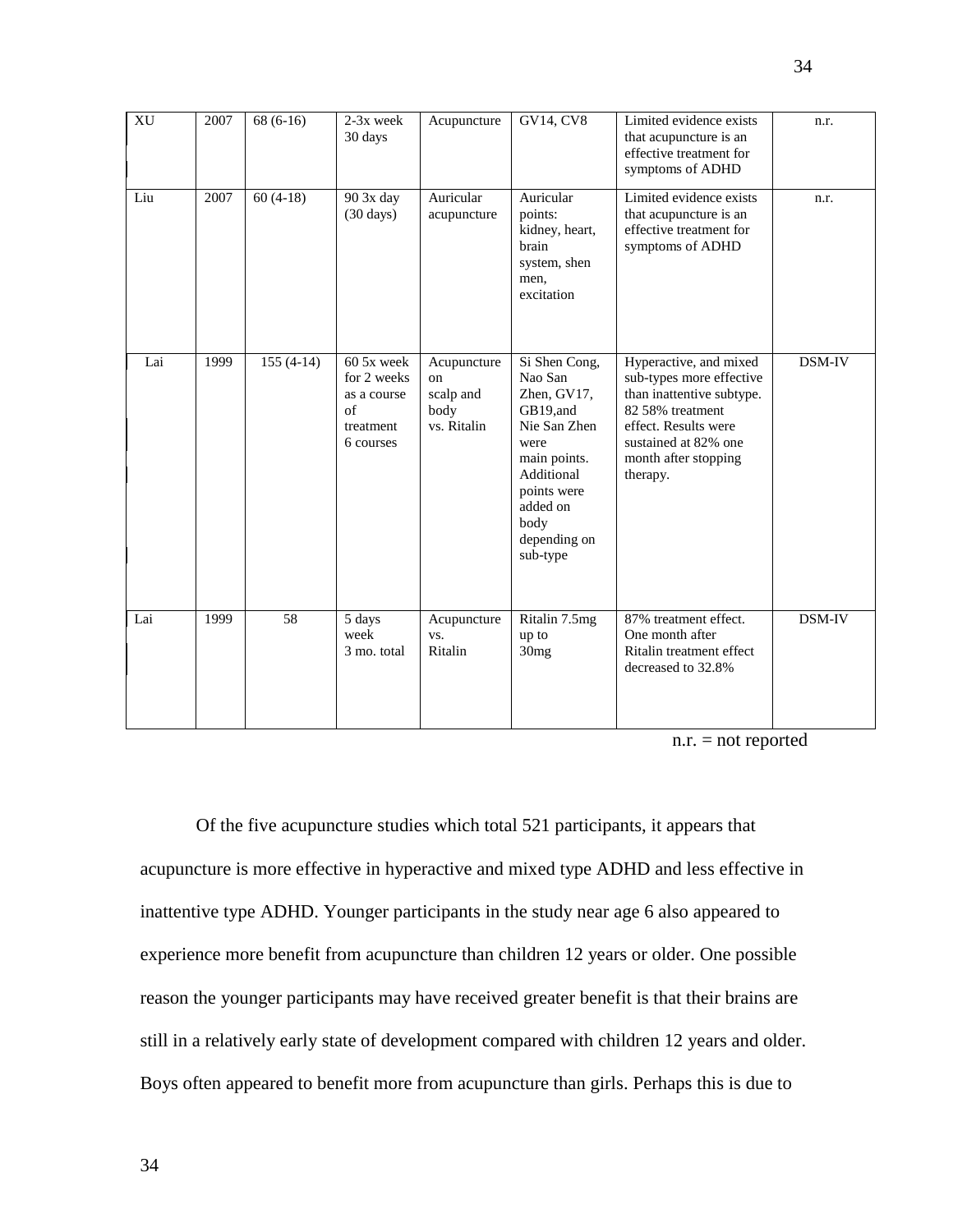the notion that boys tend to have the hyperactive or mixed type more often than girls, who often are inattentive type.

In a standout from the Lai acupuncture study in 1999 that compared acupuncture to Ritalin, both methods significantly reduced symptoms in the hyperactive and mixed subtypes, although the benefits of acupuncture were sustained even one month after therapy was discontinued. The acupuncture benefits were sustained at 82% while the Ritalin group sustained at only 32.8%. Acupuncture appears to support balance of the primary symptoms of ADHD by improving the overall balance of the individual. This is distinct from drug treatment and the effects apparently are longer lasting with acupuncture.

Traditional herbal medicine, THM and amino acids have shown promise in helping to reduce symptoms of inattentiveness and short attention span as indicated by improvements on the TOVA (Test of Variables of Attention) and ADHD-RS rating scales frequently used in the U.S. to measure symptoms of ADHD. Both of the studies in the following table used DSM-IV as a diagnosis for all participants and the two studies included a combined total of 205 participants.

In the THM study participants used a liquid herbal compound given three times a day by a parent or teacher/aid and dose compliance records were filled in and checked at 3 to 4 week intervals during the 4-month study. Improvements in attention, cognition and impulse control were noted.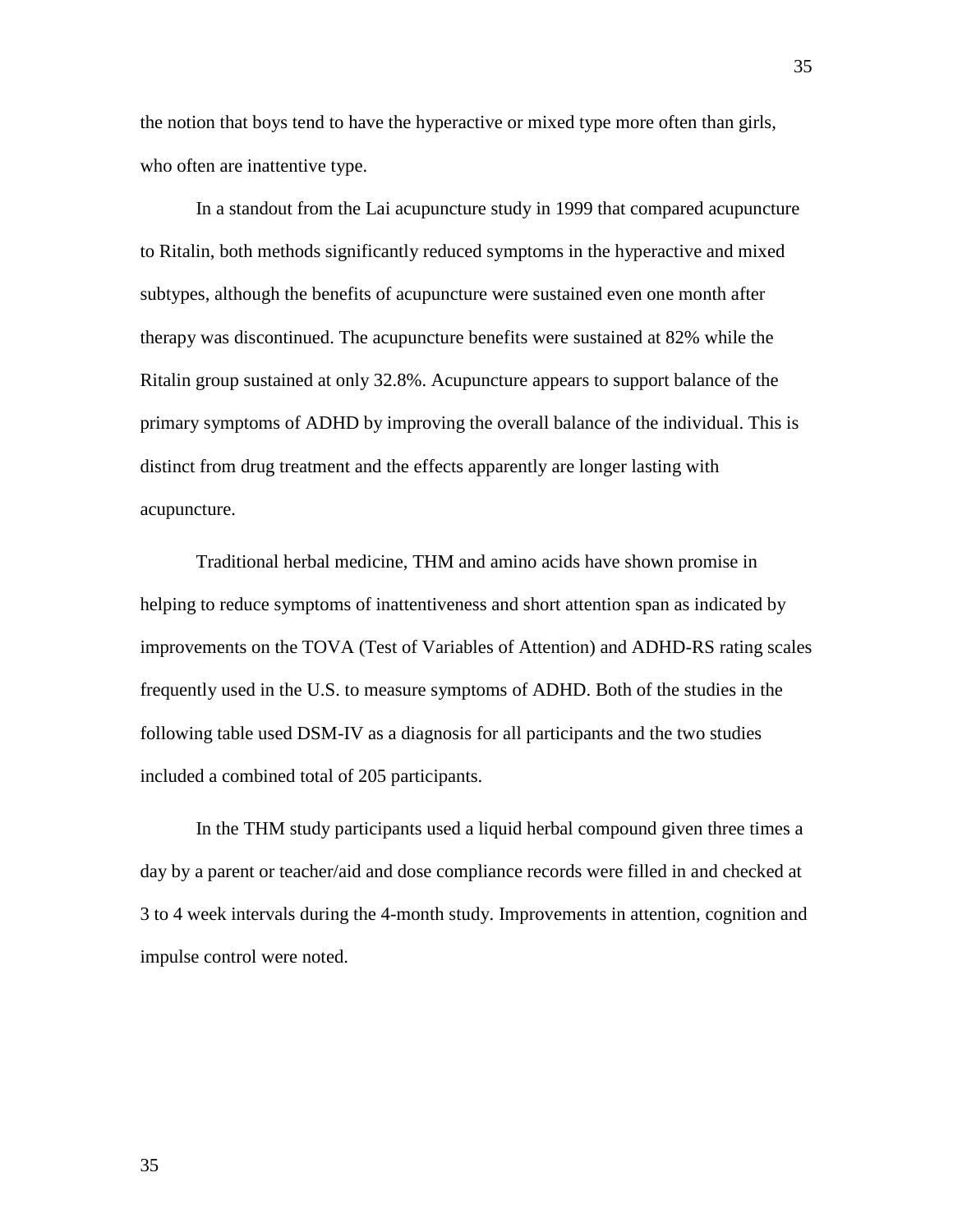# **THM & Amino Acids**

The following two studies indicate significant improvement in key ADHD symptoms using THM in one study and Amino Acid precursors in another study. TOVA and ADHD-RS respectively were used to measure improvement before and after treatment.

| <b>Name</b> | Date | No. & Age           | <b>Treatment</b> | <b>Method of</b>                                 | <b>Dose</b>                                                                   | <b>Findings</b>                                                                                                                                                                                                                     | Diagnosis &                                                          |
|-------------|------|---------------------|------------------|--------------------------------------------------|-------------------------------------------------------------------------------|-------------------------------------------------------------------------------------------------------------------------------------------------------------------------------------------------------------------------------------|----------------------------------------------------------------------|
|             |      | of                  | Period           | <b>Treatment</b>                                 |                                                                               |                                                                                                                                                                                                                                     | <b>Critera for</b>                                                   |
|             |      | <b>Participants</b> |                  |                                                  |                                                                               |                                                                                                                                                                                                                                     | Improvement                                                          |
| Katz et al  | 2010 | $120(6-12)$         | 4 months         | Traditional<br>herbal<br>medicine<br>vs. placebo | 3 x per day.<br>Compliance<br>records<br>checked at 3-<br>4 week<br>intervals | Improved<br>attention, cognition<br>and impulse<br>control                                                                                                                                                                          | DSM-IV<br><b>TOVA</b>                                                |
| Hinz et al  | 2011 | $85(4-18)$          | 8-10 weeks       | Amino acid<br>therapy                            | $2-3x$ per day                                                                | Significantly<br>reduced symptoms<br>of ADHD per<br>ADHD rating<br>scale. More males<br>experienced a<br>decrease in<br>symptoms in<br>ADHD-RS, from<br>8.9 to 2.3; vs.<br>females.<br>decreasing in<br>symptoms from<br>7.1 to 2.2 | DSM-IV<br><b>ADHD-RS</b><br>77% showed<br>significant<br>improvement |

Inattentiveness and Impulsivity are symptoms of ADHD that may persist in adolescents and adults. Acupuncture may yield slow or marginal results in these symptoms, which are more difficult to treat. In the above studies, using Traditional Herbal Medicine combining Chinese and Ayurvedic herbs in the study by Katz and Amino Acid Therapy in the study by Hinz (2011), promising results were indicated for these more challenging symptoms. Often time's girls will have the Inattentive Type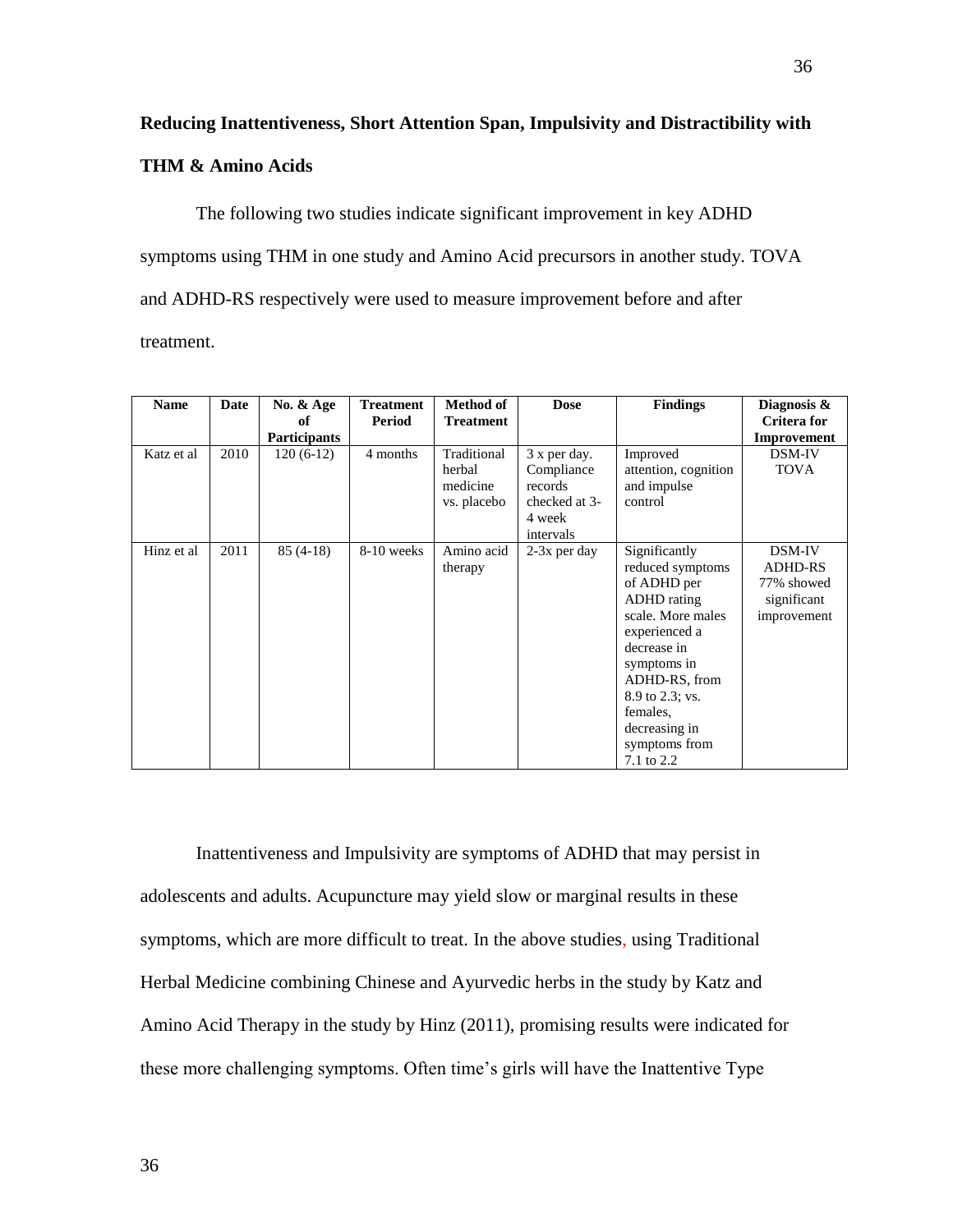ADHD with much lower incidence of hyperactivity. In the past, girls were often not diagnosed with ADHD even though they had this condition, owing to the fact that they have the less obvious, non-hyperactive form "Inattentive Type ADHD". These two methods offer natural supplements with virtually no side effects that yield very good results for the symptoms of ADHD, including inattentiveness and impulsivity.

One important difference in these two methods of treatment is that the traditional herbal medicine is administered in liquid form and does not require taking pills. There are as many as 3 or more divided doses throughout the day. In terms of compliance, for some individuals and families this may be a more desirable option. Traditional herbal medicine can also reduce symptoms of anxiety, mild to moderate depression and insomnia.

The amino acid method, which balances levels of serotonin and dopamine, also helps with emotional balance; thus reducing co-morbidity of anxiety, mild to moderate depression and insomnia.

For individuals who prefer not to seek acupuncture treatment for ADHD these two methods potentially offer a stand-alone, non-drug path to managing symptoms of ADHD when combined with supportive diet and lifestyle choices.

# **Positive Results Using Acupuncture Increased Nocturnal Melatonin Secretion and Reduction in Insomnia and Anxiety**

This study looks at the effect of acupuncture on modulating melatonin and it's effect on sleep, the subjective improvements in sleep quality and mood improvement.

| <b>Name</b> | <b>Date</b> | No. $&$ Age<br>оf<br><b>Participants</b> | Treatment<br>Period                       | <b>Method of</b><br><b>Treatment</b> | <b>Points</b><br>or<br><b>Dose</b> | <b>Findings</b>                                                 | Diagnosis and<br>Criteria for<br>Improvement             |
|-------------|-------------|------------------------------------------|-------------------------------------------|--------------------------------------|------------------------------------|-----------------------------------------------------------------|----------------------------------------------------------|
| Spence      | 2004        | 18 Adults<br>ages (18-55)<br>mean age    | 5 weeks, 2<br>sessions per<br>week, total | Acupuncture                          | n. r.                              | Normalization of<br>endogenous melatonin<br>metabolite 6-sulpha | Diagnosis based on<br>international<br>classification of |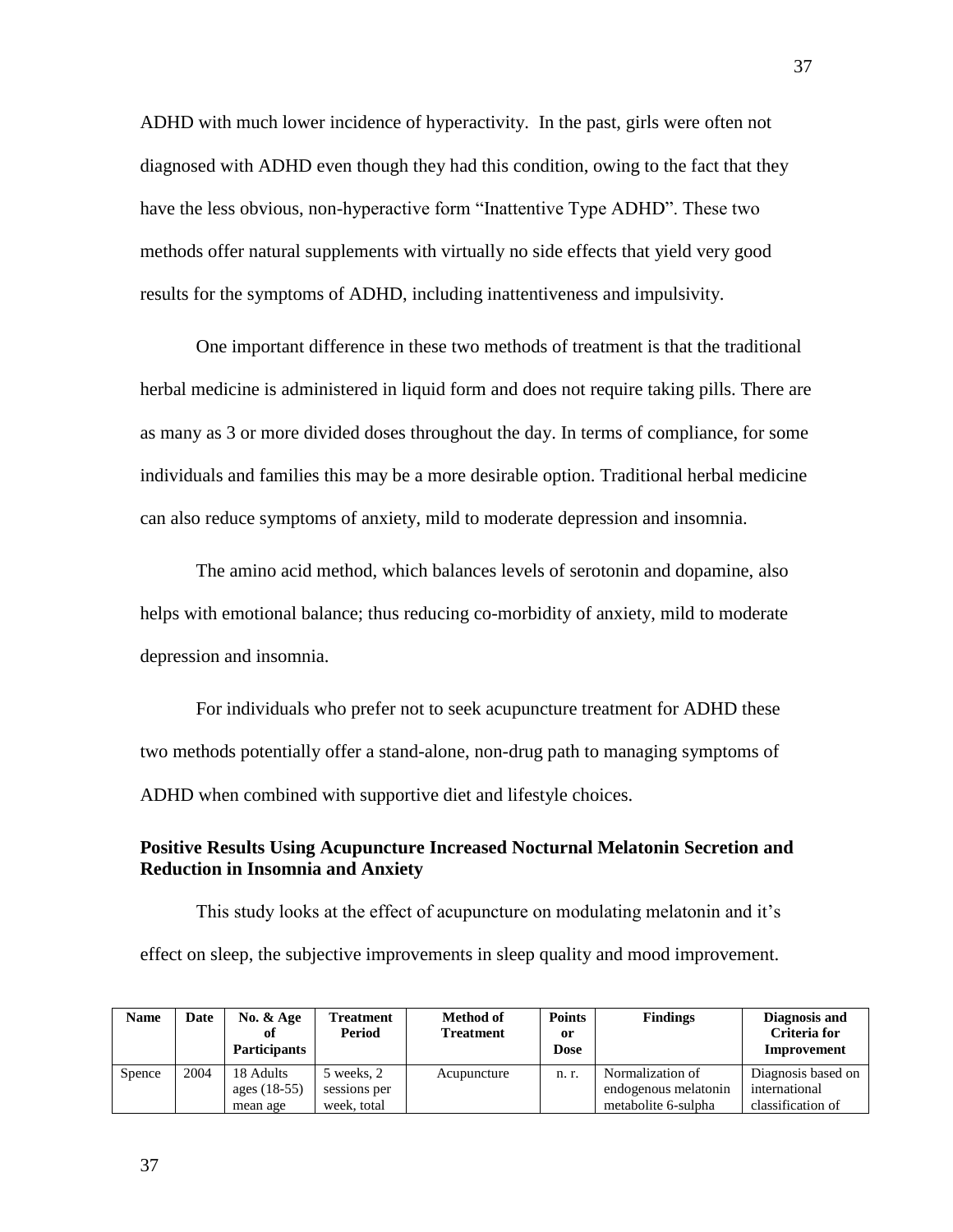|  | $39.0 +/-$ | 10 sessions |  | toxy melatonin in                      | sleep disorders. |
|--|------------|-------------|--|----------------------------------------|------------------|
|  |            |             |  | urine.                                 | Subjects had at  |
|  |            |             |  | Polysomnography                        | least 2 symptoms |
|  |            |             |  | tests showed a number                  | of insomnia,     |
|  |            |             |  | of objectively                         | preceding        |
|  |            |             |  | measured                               | polysomnography  |
|  |            |             |  | improvements in sleep                  | and acupuncture. |
|  |            |             |  | architecture.                          |                  |
|  |            |             |  | psycho-metric tests                    |                  |
|  |            |             |  | indicated these                        |                  |
|  |            |             |  | subjective                             |                  |
|  |            |             |  | improvements:                          |                  |
|  |            |             |  | Self-accessed feelings                 |                  |
|  |            |             |  |                                        |                  |
|  |            |             |  |                                        |                  |
|  |            |             |  | following acupuncture.                 |                  |
|  |            |             |  | of depression $&$<br>anxiety decreased |                  |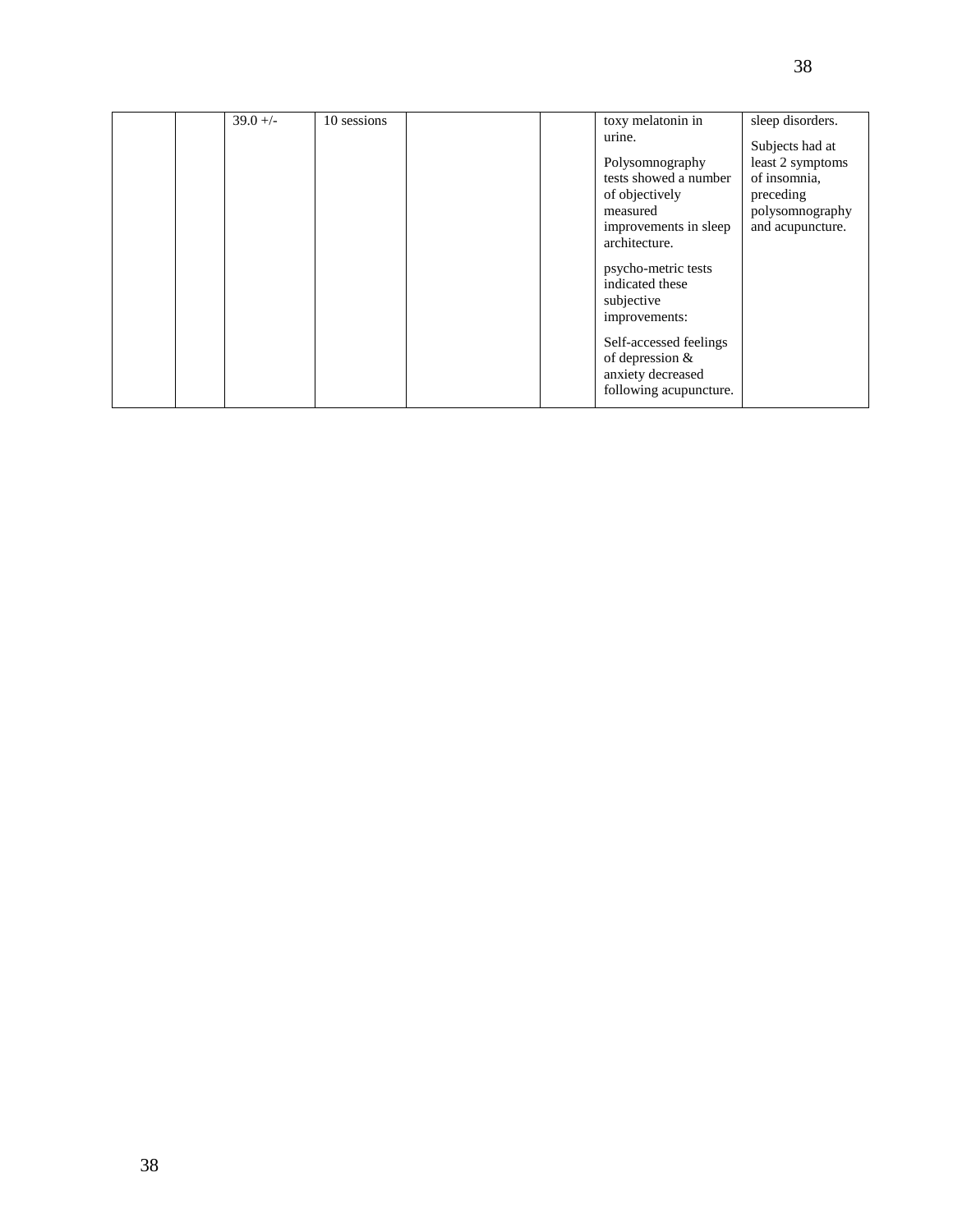In this study acupuncture shows positive results in normalizing sleep and easing symptoms of anxiety and mild to moderate depression. Acupuncture has a general regulatory effect on melatonin. This study showed that while melatonin levels were increased at night following acupuncture treatment, melatonin levels decreased during the morning and daytime following the normal cycle of endogenous melatonin production.

Concerning insomnia, there is a very high correlation between daytime anxiety and insomnia. In fact this dual diagnosis is the main pattern of insomnia seen in sleep disorder clinics currently. Acupuncture basically taps into endogenous stores of neurally active substances and has a modulating effect on these substances while having a far superior side effect history compared to prescription drugs. This particular study was unique in that it measured both subjective sleep improvement while objectively measuring & monitoring nocturnal and diurnal neuro-chemical changes in melatonin over a 24-hour period. Melatonin has also been shown to be a CNS depressant with antianxiety and mood influencing effects. One key improvement noted by participants in the study was the subjective improvement in quality of sleep following acupuncture.

# **Amino Acid L-Theanine for Improving Sleep and Other ADHD Symptoms**

These three studies indicate the usefulness of the amino acid L-Theanine in sleep, focus, cognitive function, alertness and relaxation.

| Name | Date | No. & Age<br>of<br>Participants | Treatment<br>Period   | Method of<br>Treatment | Dose                                                                    | Findings                                                        | Diagnosis<br>and Criteria<br>for<br>Improvement |
|------|------|---------------------------------|-----------------------|------------------------|-------------------------------------------------------------------------|-----------------------------------------------------------------|-------------------------------------------------|
| Lyon | 2011 | 98 Male<br>Children (8-<br>12)  | consecutive<br>nights | L-Theanine<br>Tablets  | 2 tablets<br>am $&\,\mathrm{pm}$ ,<br>totaling<br>400mg day<br>of $L$ - | <b>PSO</b><br>subjective<br>findings<br>were not<br>significant | <b>DSM-IV</b><br>(PSQ)<br>Pediatric<br>Sleep    |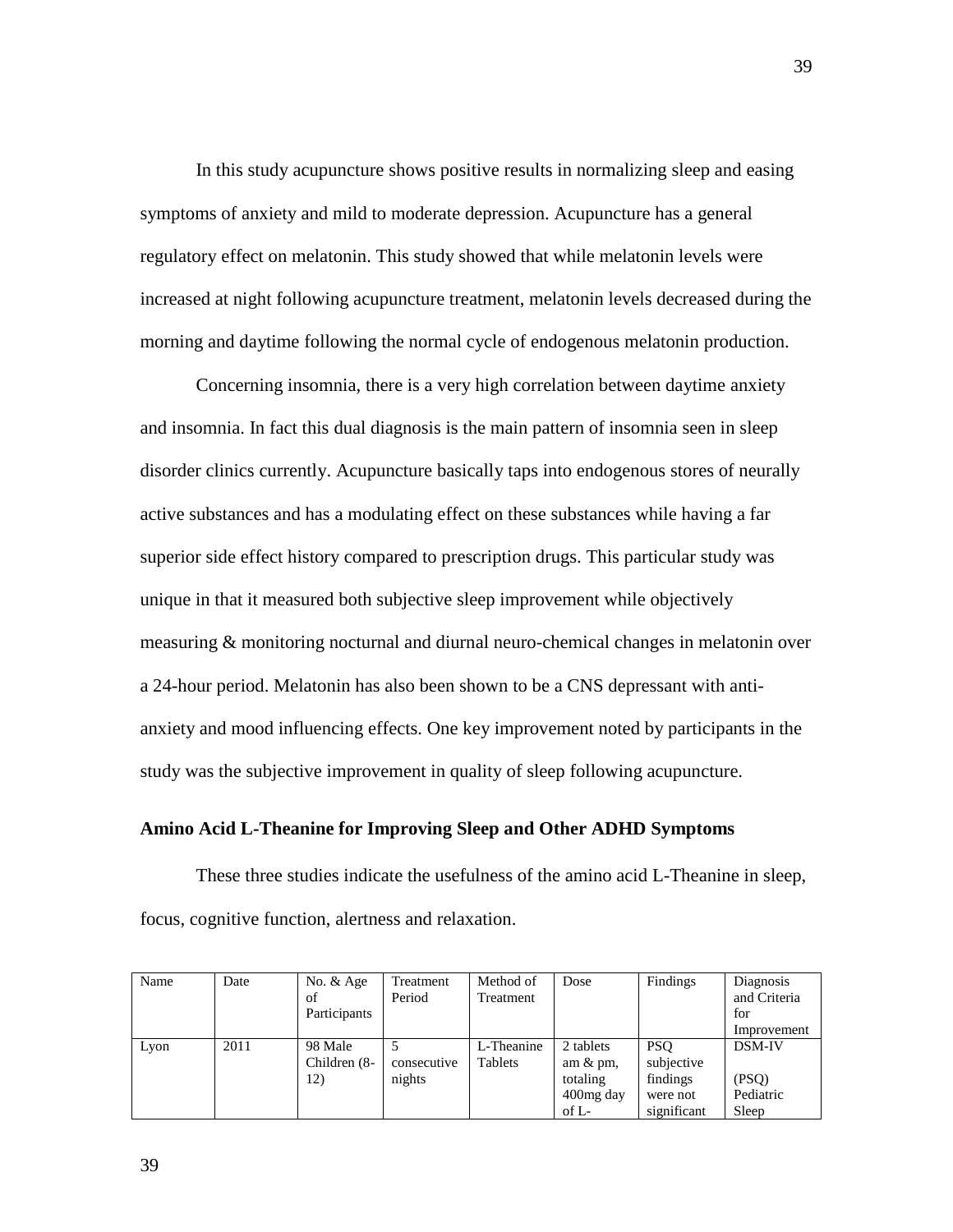|  |  | Thanine | nor did they             | Questionnaire |
|--|--|---------|--------------------------|---------------|
|  |  |         | correlate                |               |
|  |  |         | with                     | Actigraph     |
|  |  |         | objective                |               |
|  |  |         | findings                 |               |
|  |  |         | Actigraph                |               |
|  |  |         | subjective               |               |
|  |  |         | findings                 |               |
|  |  |         | $\operatorname{show}$    |               |
|  |  |         | significantly            |               |
|  |  |         | higher sleep             |               |
|  |  |         | percentage               |               |
|  |  |         | $\&$ sleep               |               |
|  |  |         | efficiency               |               |
|  |  |         | scores.                  |               |
|  |  |         | Sleep                    |               |
|  |  |         | latency and              |               |
|  |  |         | duration<br>were not     |               |
|  |  |         | significantly            |               |
|  |  |         | improved.                |               |
|  |  |         |                          |               |
|  |  |         | These                    |               |
|  |  |         | findings                 |               |
|  |  |         | applied to               |               |
|  |  |         | boys on                  |               |
|  |  |         | stimulant                |               |
|  |  |         | medication               |               |
|  |  |         | and those<br>who were    |               |
|  |  |         | not.                     |               |
|  |  |         |                          |               |
|  |  |         | Other                    |               |
|  |  |         | studies                  |               |
|  |  |         | indicate that            |               |
|  |  |         | L-Theanine               |               |
|  |  |         | improves                 |               |
|  |  |         | mood and                 |               |
|  |  |         | alertness                |               |
|  |  |         | although<br>this was not |               |
|  |  |         | verified on              |               |
|  |  |         | this ADHD                |               |
|  |  |         | study                    |               |
|  |  |         |                          |               |
|  |  |         |                          |               |

| Name       | Date | No. & Age<br>of<br>Participants  | Treatment<br>Period                                        | Method of<br>Treatment                            | Dose                                      | Findings                                                                                                                                   | Diagnosis<br>and Criteria<br>for<br>Improvement                                                                                        |
|------------|------|----------------------------------|------------------------------------------------------------|---------------------------------------------------|-------------------------------------------|--------------------------------------------------------------------------------------------------------------------------------------------|----------------------------------------------------------------------------------------------------------------------------------------|
| Giesbrecht | 2010 | 44 young<br>adults $(18-$<br>34) | 96 to 320<br>cognitive<br>task trials<br>were<br>performed | Powder<br>dissolved in<br>Tea based<br>soft drink | 97mgL<br>Theanine<br>and 40mg<br>Caffeine | Improvement<br>in accuracy,<br>focus, self-<br>reported<br>alertness and<br>reduced self-<br>reported<br>tiredness<br>especially<br>during | Cognitive<br>Tasks<br>included<br>Choice-<br>reaction time<br>task, Visual-<br>search task,<br>Egocentric<br>mental-<br>rotation task. |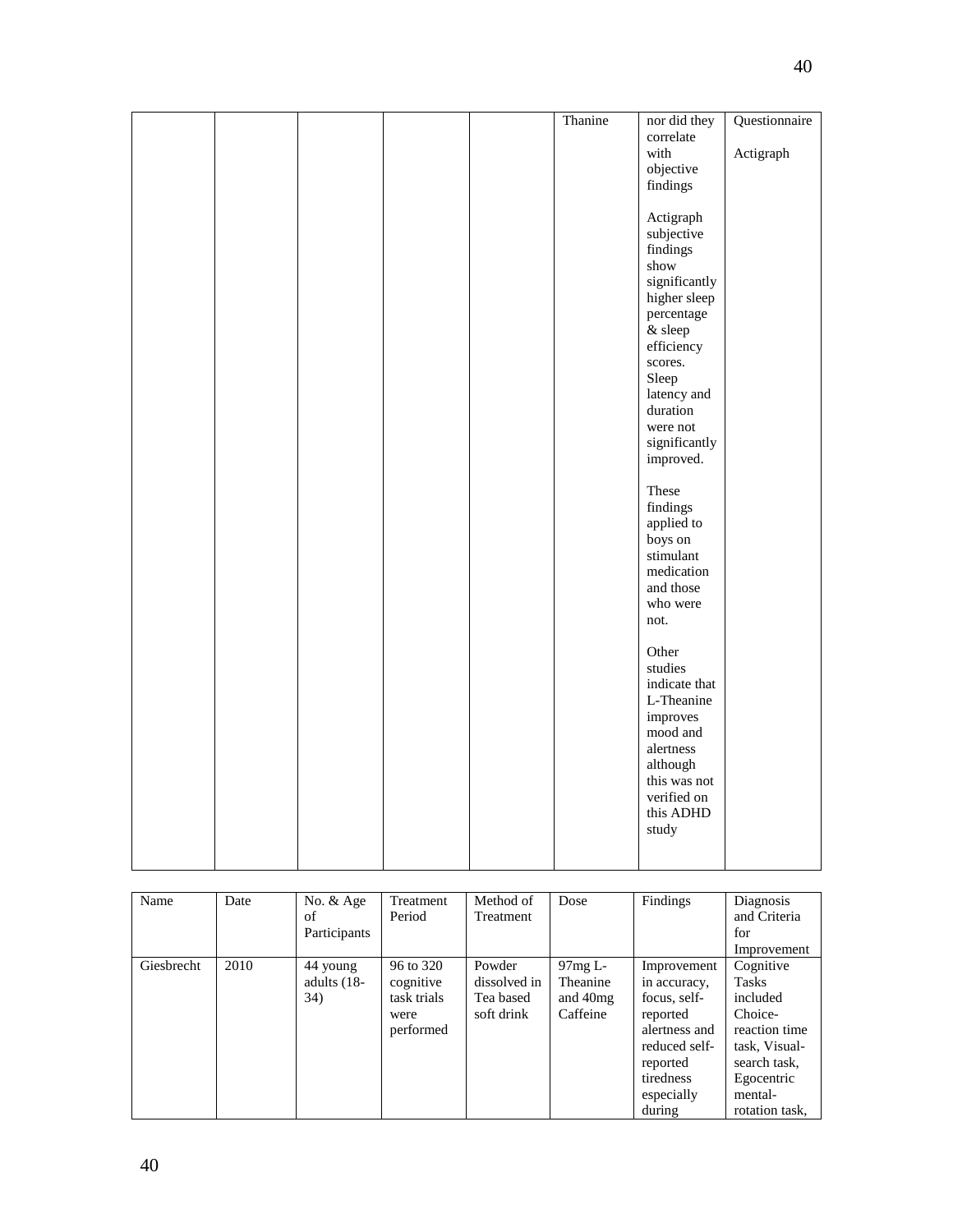|  |  |  | cognitively<br>demanding<br>tasks. | attention-<br>switching<br>task<br>Self-report<br>measure<br>including<br>Task demand<br>rating scale,<br>Bond-Lader<br>visual<br>analogue<br>mood scale.<br>Physiological<br>measures<br>included<br>Systolic and<br>Diastolic<br>blood<br>pressure and |
|--|--|--|------------------------------------|----------------------------------------------------------------------------------------------------------------------------------------------------------------------------------------------------------------------------------------------------------|
|  |  |  |                                    | heart rate                                                                                                                                                                                                                                               |
|  |  |  |                                    | measurement.                                                                                                                                                                                                                                             |

| Name   | Date | No. & Age<br>of<br>Participants   | Treatment<br>Period      | Method of<br>Treatment | Dose                      | Findings                                                                                                                                                                                                   | Diagnosis<br>and Criteria<br>for<br>Improvement                                                         |
|--------|------|-----------------------------------|--------------------------|------------------------|---------------------------|------------------------------------------------------------------------------------------------------------------------------------------------------------------------------------------------------------|---------------------------------------------------------------------------------------------------------|
| Juneja | 1999 | 50 female<br>adults $(18-$<br>22) | Two month<br>test period |                        | $50-200$ mg<br>L-Theanine | Relaxation<br>effect<br>without<br>drowsiness.<br>L-Theanine<br>promotes<br>Alpha brain<br>waves,<br>which are<br>known to<br>induce an<br>awake, alert<br>and relaxed<br>physical<br>and mental<br>state. | Manifest<br>Anxiety<br>Scale (MAS)<br>Brain wave<br>patterns<br>measured on<br><b>Brain</b><br>surface. |

In the study by Lyons (2011), it was found that L-Theanine is a non-drug method in helping sleep quality in children and early adolescents. Among children and adolescents with ADHD there is an upwards of 50 percent incidence of various forms of sleep disturbance. There is a very high incidence of problems with sleep latency (time it takes to fall asleep), frequent night arousals and parents reporting difficulty waking their ADHD child or adolescent in the morning, often followed by daytime tiredness. Clearly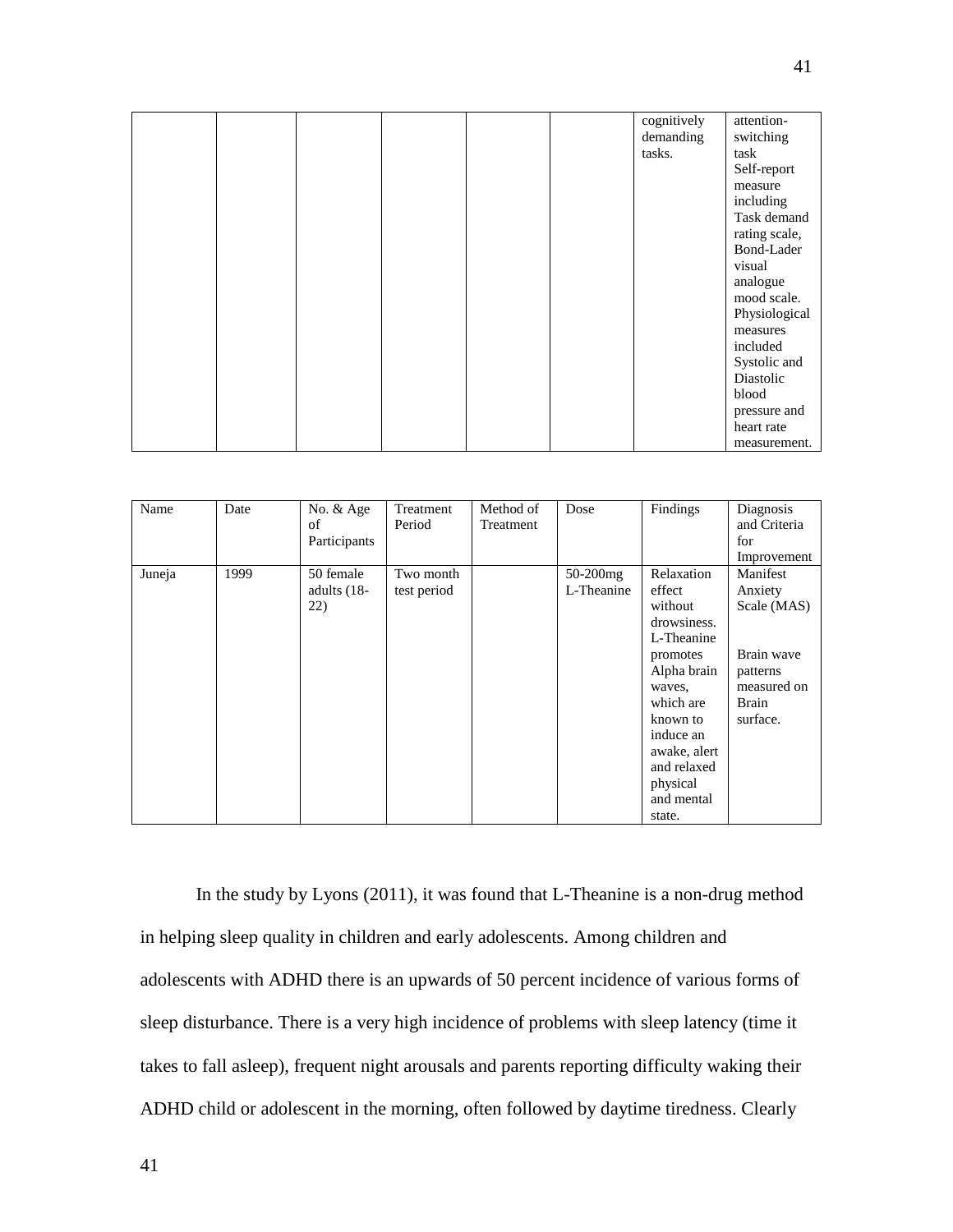there is a need for a safe and effective way to improve sleep in this group of individuals and these studies show L-Theanine to be an effective choice, at least for some aspects of sleep. Sleep latency appears not to be affected by L-Theanine and yet quality of sleep was improved (sleep efficiency) and nocturnal restlessness reduced. Since disturbed sleep can contribute to, or exacerbate other symptoms of ADHD such as mood, cognition and behavior, it is very important to improve sleep in a safe way for these individuals. This study also showed that parents are typically not fully aware of the poor quality of sleep that these children and adolescents experience. The use of the actigraph and the parent's answers on the Pediatric Sleep Questionnaire usually did not correlate in this study.

The study by Giesbrecht shown in the above tables indicates that L-Theanine along with green tea improve relaxation, focus and reduced tiredness that can accompany mentally taxing tasks. This is important because many people with ADHD have trouble switching attention from one task to another and may become anxious when feeling the pressure of cognitively demanding tasks such as quizzes and exams in school. L-Theanine and green tea appear to help those with ADHD to remain relatively calm and focused while maintaining good energy under cognitively demanding situations.

In the study by Juneja, 50 females reported good results using L-Theanine to help reach an alpha brain wave state, which equates to relaxed, focused attentive state. This state of relaxation was marked by both physical and mental relaxation in young women 18-22 years of age. For those with ADHD and anxiety this could be a very useful adjunct to their mood support program.

In summary, the L-Theanine studies support ADHD and many of its comorbities. Some key areas of support are improved sleep quality even for those taking stimulant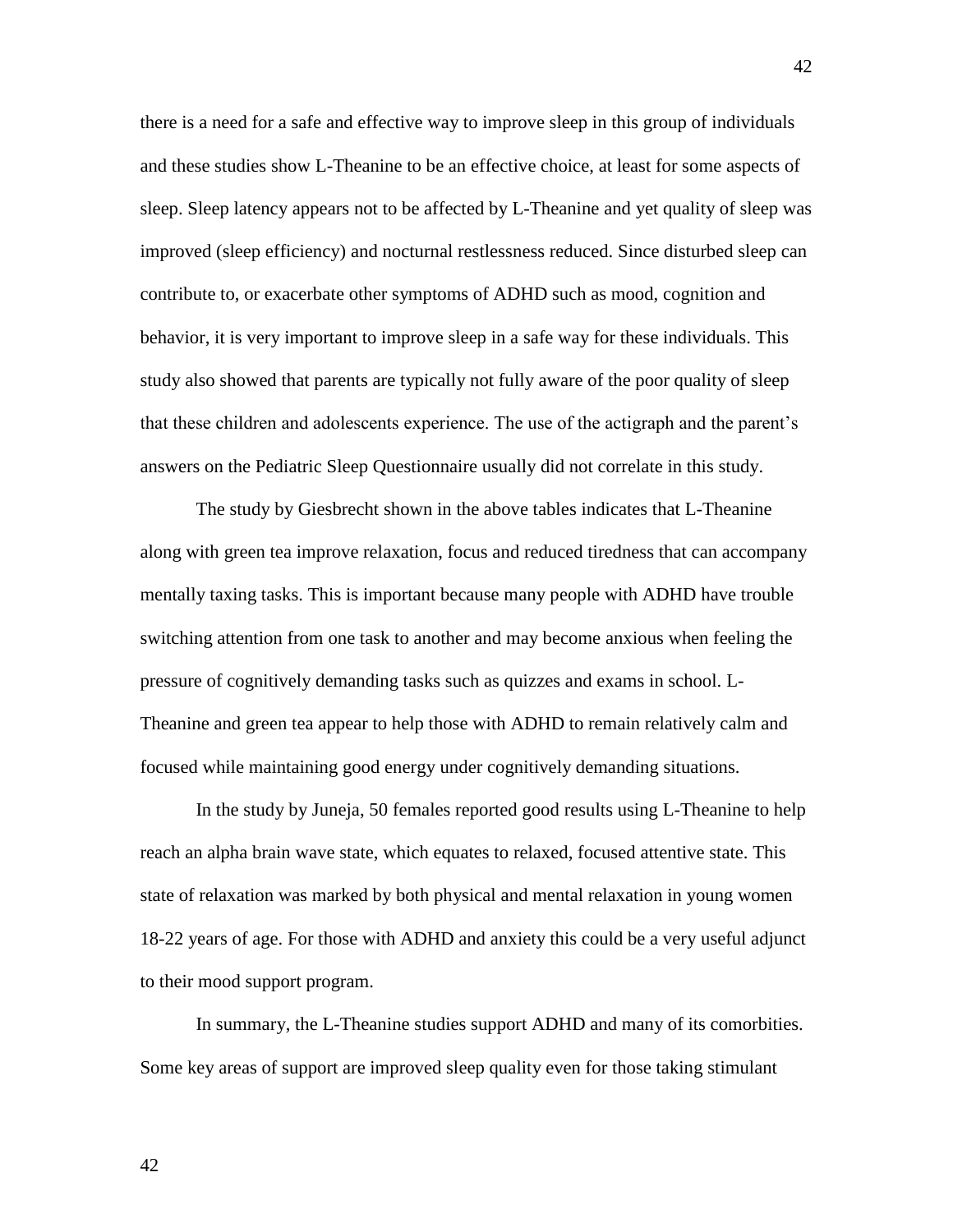medications, reduced feeling of tiredness following mentally challenging activities or tests, improved focus, alertness and relaxation without drowsiness.

Traditional herbal medicine and Amino Acid Therapy both improve a range of key ADHD symptoms including inattentiveness and impulsivity while also helping to stabilize moods of anxiety and mild to moderated depression.

Acupuncture is effective in improving sleep by modulating melatonin, which also helps with reducing anxiety and mild to moderate depression. Since almost 50% of individuals with ADHD have problems with sleep there are many other secondary benefits to improved sleep for this population. Acupuncture may also be useful for reducing hyperactivity as it has a general regulatory effect on the nervous system. However, more rigorous studies need to be designed and completed to verify this.

#### **Chapter 5**

# **Discussion**

In this chapter we will summarize the findings and discuss the implications of this information.

ADHD is on the rise in the last decade and not only affects children; in the majority of cases it persists into adolescence and adulthood. The impact of ADHD on a person's life runs the gamut from academic achievement, social/relationship functioning and success, mental emotional health, substance abuse, incarceration to career achievement.

The standard treatment of ADHD is pharmacological and while improvement in some of the key symptoms of ADHD often occurs, research has primarily been done on the short-term effects and side effects of stimulant medications. Clearly there are side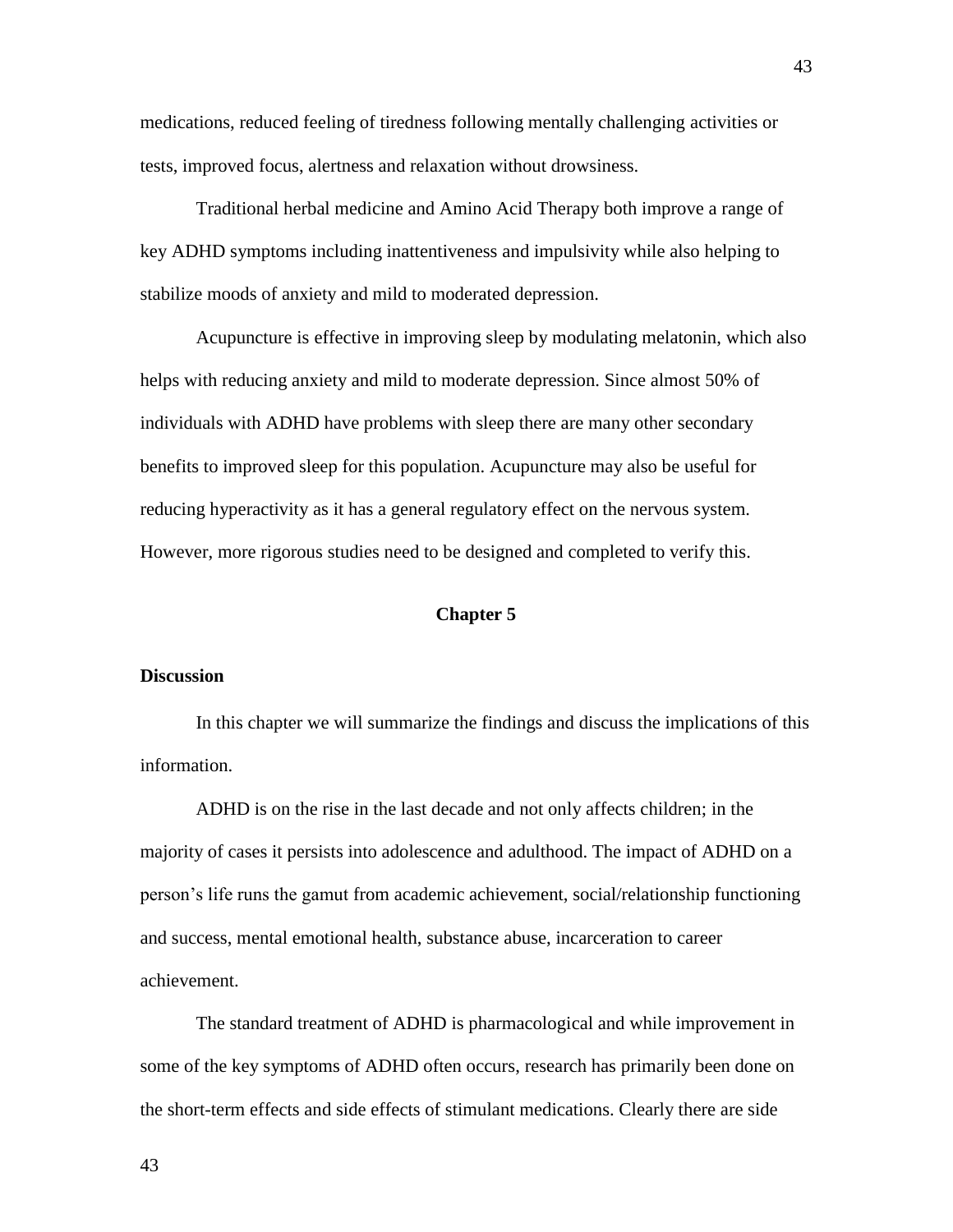effects to these medications and some of them are serious. Insomnia that frequently accompanies ADHD is usually not helped by medication and in some cases is made worse.

There is a need to find non-drug methods to reduce or resolve the symptoms of ADHD while avoiding the side effects of prescription medications. Chinese medicine, including acupuncture and traditional herbal medicine, shows promise in helping those with ADHD. Amino Acid Therapy, essential fatty acids and some minerals that have antioxidant characteristics also show promise. As part of a non-drug approach it is also necessary that a healthy diet, exercise and behavior therapy become an active part of the program.

Acupuncture may be used effectively to ease hyperactivity, calm the nervous system, ease anxiety and depression, improve sleep and contribute to overall balance of the individual. Studies using acupuncture to treat ADHD are generally not well designed and need to be consistent in terms of methods of diagnosis, criteria to measure improvement and frequency/duration of treatment. It appears that while acupuncture can make a significant contribution to improving symptoms of ADHD, more rigorous studies with large numbers of participants are clearly needed.

Traditional herbal medicine and Amino Acid Therapy show promise in significantly reducing the symptoms of ADHD with the added benefit of diminishing comorbidity symptoms in many individuals. Traditional herbal medicine combines groups of herbs in such a way that the formulas may be tailored to individual needs. Amino Acid Therapy may be individualized as needed with urine lab testing to reduce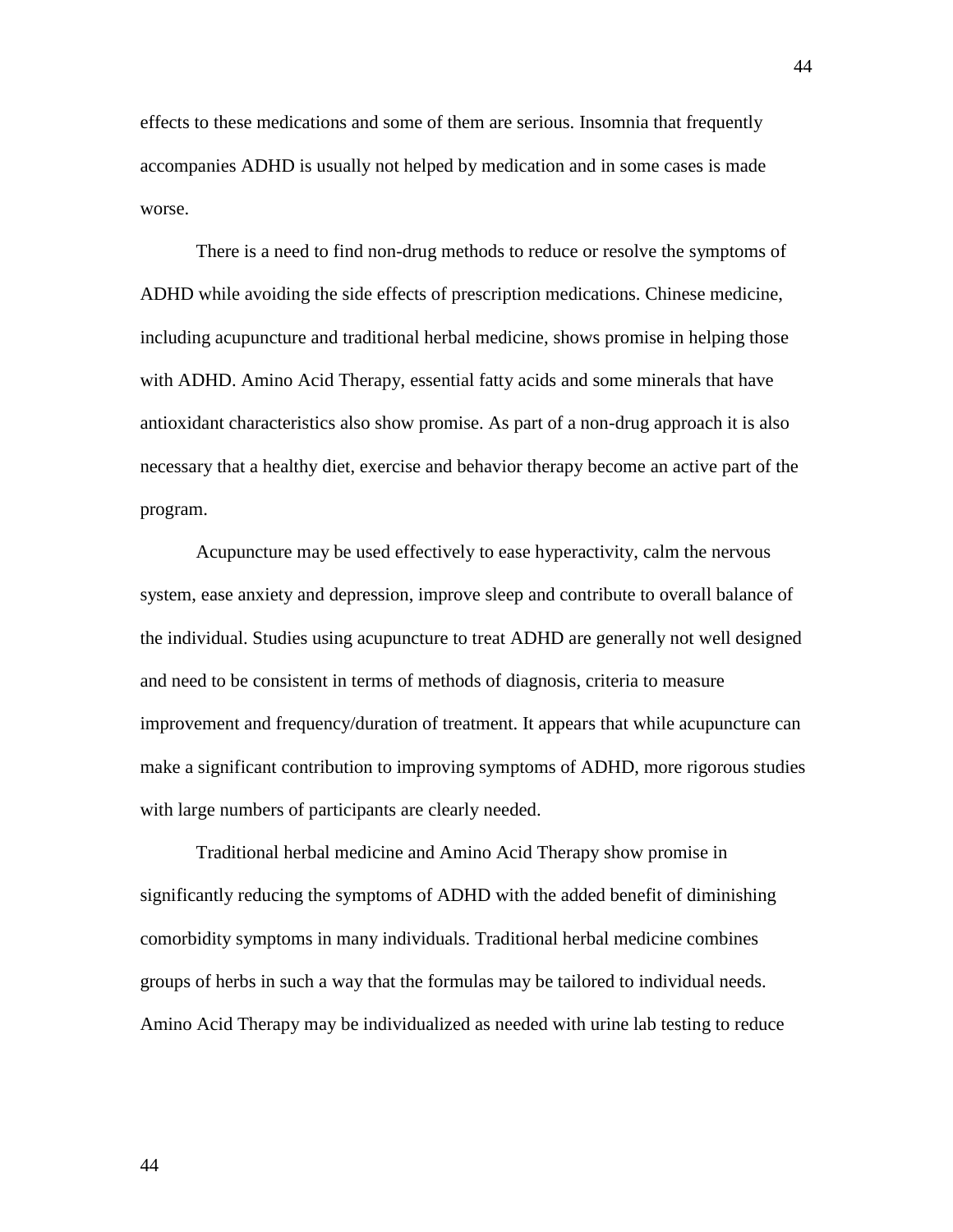symptoms of ADHD while also helping with comorbidity such as anxiety, depression and insomnia.

Prescribing medication is largely based on the dopamine deficit model of ADHD causality. While this often helps with focus and impulsivity it often does little to help with emotional dysregulation. Research is beginning to expand the horizons for other causes of ADHD besides genetics and dopamine deficiency. This is beginning to give rise to more research showing possible help from food therapy (elimination diets), essential fatty acids, antioxidants, including specific vitamins and minerals and other natural nondrug methods.

## **Implications for Theory**

The findings in this synthesis review of literature indicate that there are viable modalities using acupuncture, herbs, amino acids and other nutrients to develop a modular treatment approach for individuals who have ADHD at any stage in their lives. ADHD is a very complex condition that manifests in unique ways from person to person. The author believes that it is effective, safe and sustainable over time to treat a person based on their individual expression of ADHD symptoms using this non-drug modular approach. This is not a case where I am recommending only one modality to treat ADHD and any comorbidity that is present. Instead the recommended program would be a set of therapies chosen to address the key presenting symptoms of each individual coupled with dietary strategies, exercise, healthy lifestyle choices and enhanced communication in relationships.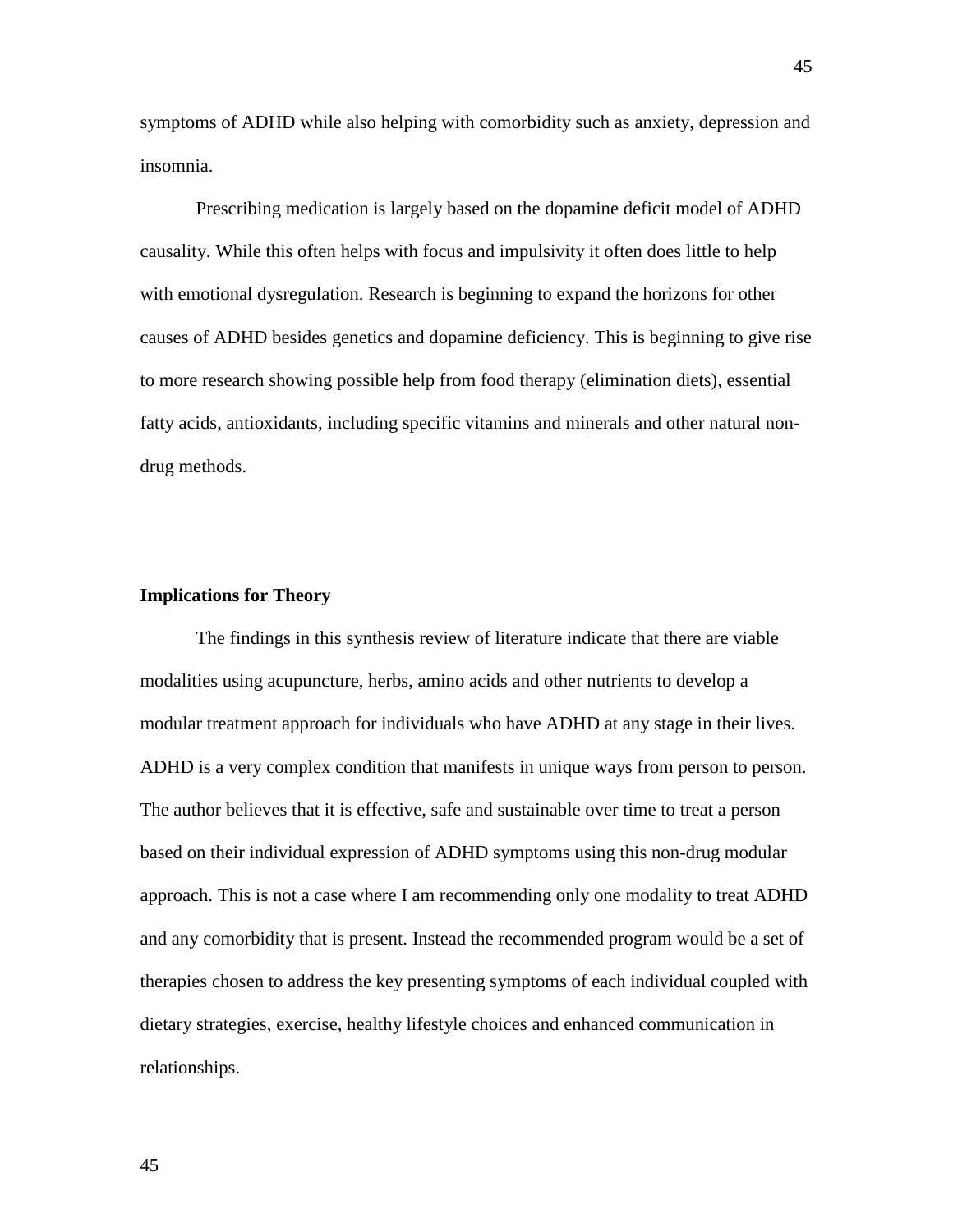# **Implications for Practice**

The implications for practice point to other ways to support individuals with ADHD who do not tolerate medication or would prefer to treat the condition without prescription drugs. It has been the author's experience over the past 11 years that in most cases very good results can be realized by a person with ADHD who is willing to consistently follow a program using this modular approach, possibly consisting of acupuncture, traditional herbal medicine, amino acids, other nutrients and modified food consumption. Depending on the person, not all of these modalities need to be put into place. Often times two primary therapies along with a healthy diet, exercise and effective communication from parents, teachers and family will make a significant reduction in the symptoms of ADHD.

Treating ADHD has been a personal journey for the author. Our daughter was diagnosed with ADHD in the third grade and medication was suggested as a treatment to pursue by the Ph.D. who tested our daughter. My wife and I decided that I should continue researching a non-drug method to reduce or resolve her symptoms. This was over 11 years ago. The story of my daughter and two other children I have treated for ADHD in a non-drug strategy, while not part of the research synthesis, are added as a potential guide for those wanting examples of how an effective program using Chinese medicine and clinical nutrition to treat ADHD looks. Over the past 11 years I have had many more successful cases than those listed here.

In the fall of our daughter Moorea's fourth grade, I attended a seminar on Amino Acid Therapy and learned of a way to treat ADHD by balancing both serotonin and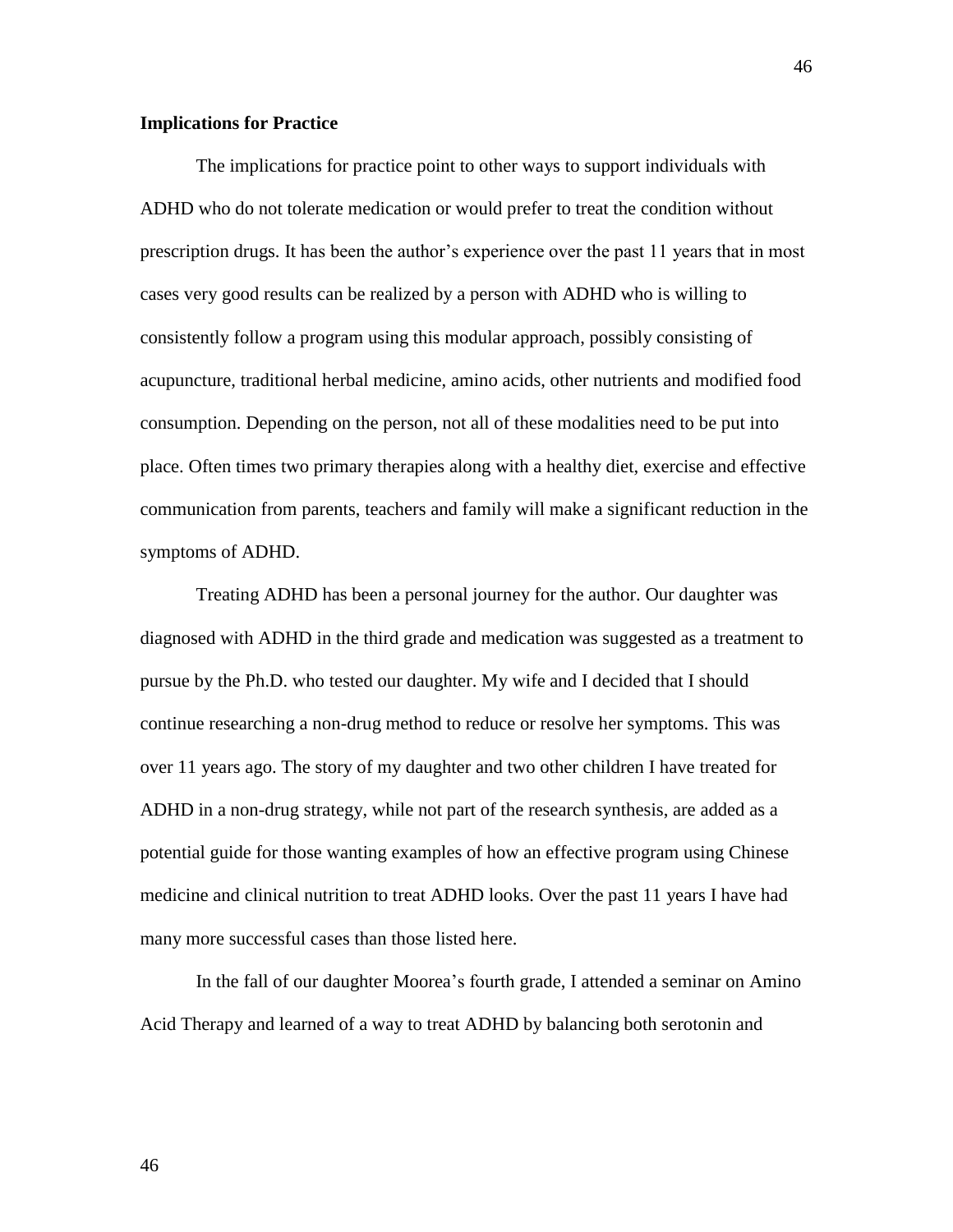dopamine to resolve the symptoms and comorbidities. Our daughter was the classic ADHD hyperactive predominant type and became anxious and frustrated when reading.

About 10 days after we started our daughter on amino acids we attended a parent teacher conference regarding our daughter. The first thing the teacher asked was. "Have you done anything different lately with Moorea?" When I responded, "Why are you asking?" she said that she noticed a difference in her during the last week or so. The difference was that for the first time this semester she was tracking the teacher, and keeping her eyes on her as she walked around the room teaching. The teacher also remarked that during a class project earlier in the week our daughter was very focused as she worked on creating an architectural design model, even though there was a lot of noise and distraction with all the other students working on their projects. My wife and I then realized we were on to something significant in treating our daughter's ADHD.

During this time I also began treating my daughter with acupuncture and acupressure for ADHD. I continued treating her with both amino acids and acupuncture for 15 months. During this period of time the symptoms of ADHD basically resolved, including anxiety with reading, and our daughter thrived in school for the first time. She had no adverse response while taking amino acids and has continued to do well since. In terms of her lifestyle she exercises vigorously on a regular basis and eats an excellent diet. During her high school years she was an honor roll student every semester. Currently she is a Sports Medicine major at Pepperdine University.

A fourteen-year old boy with ADHD received great results when treated by the author. The boy was diagnosed with ADHD Inattentive Type and was not able to do well academically in public school. This boy was frequently in trouble for not completing his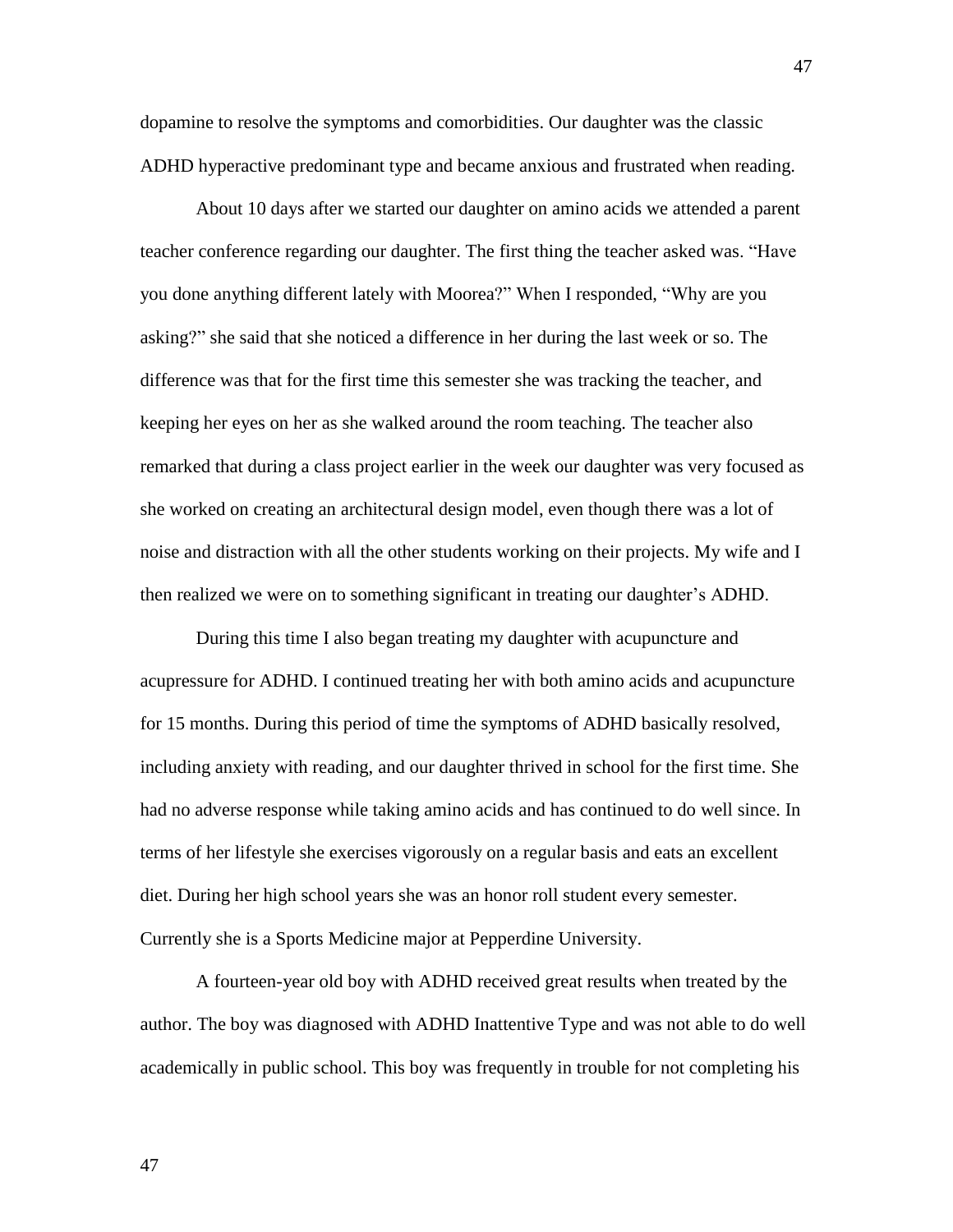assignments and occasionally had behavior problems at school that threatened suspension. His parents transferred him to a smaller, private school with a more conducive setting that helped students with learning and focus issues.

This boy was treated with acupuncture and amino acid therapy guided with laboratory testing of serotonin and dopamine. Initially the results were mixed and when I asked about the boy's compliance in taking amino acids, I found out he was missing some doses each week. With Amino Acid Therapy it is imperative that the daily dose is taken in order to maintain a therapeutic effect.

The boy's symptoms improved once he was consistent in taking the amino acids and as acupuncture point selection was expanded from body points to include auricular points for oppositional behavior and ADHD. I also recommended that he increase his physical exercise. His parents took their son to boxing lessons two times a week, along with one of his good friends. Weekly reports from the boy's teacher indicated a noticeable trend toward improvement and increasing success at turning in assignments when due. His father also remarked that his son was doing much better overall and that his relationship with his son was much improved. One interesting observation was that from time to time the boy protested at taking the amino acids and would stop. Within a week or so, he would tell his parents that he wanted to restart the amino acids because he wasn't doing well in school and was getting into trouble more frequently. He would restart the program and his ADHD symptoms would improve significantly.

A 12-years old girl who was diagnosed with ADHD, primarily Inattentive Type, was often anxious and worried about making various mistakes. She had done well academically until  $6<sup>th</sup>$  grade, yet was anxious and at times obsessive. She now grew more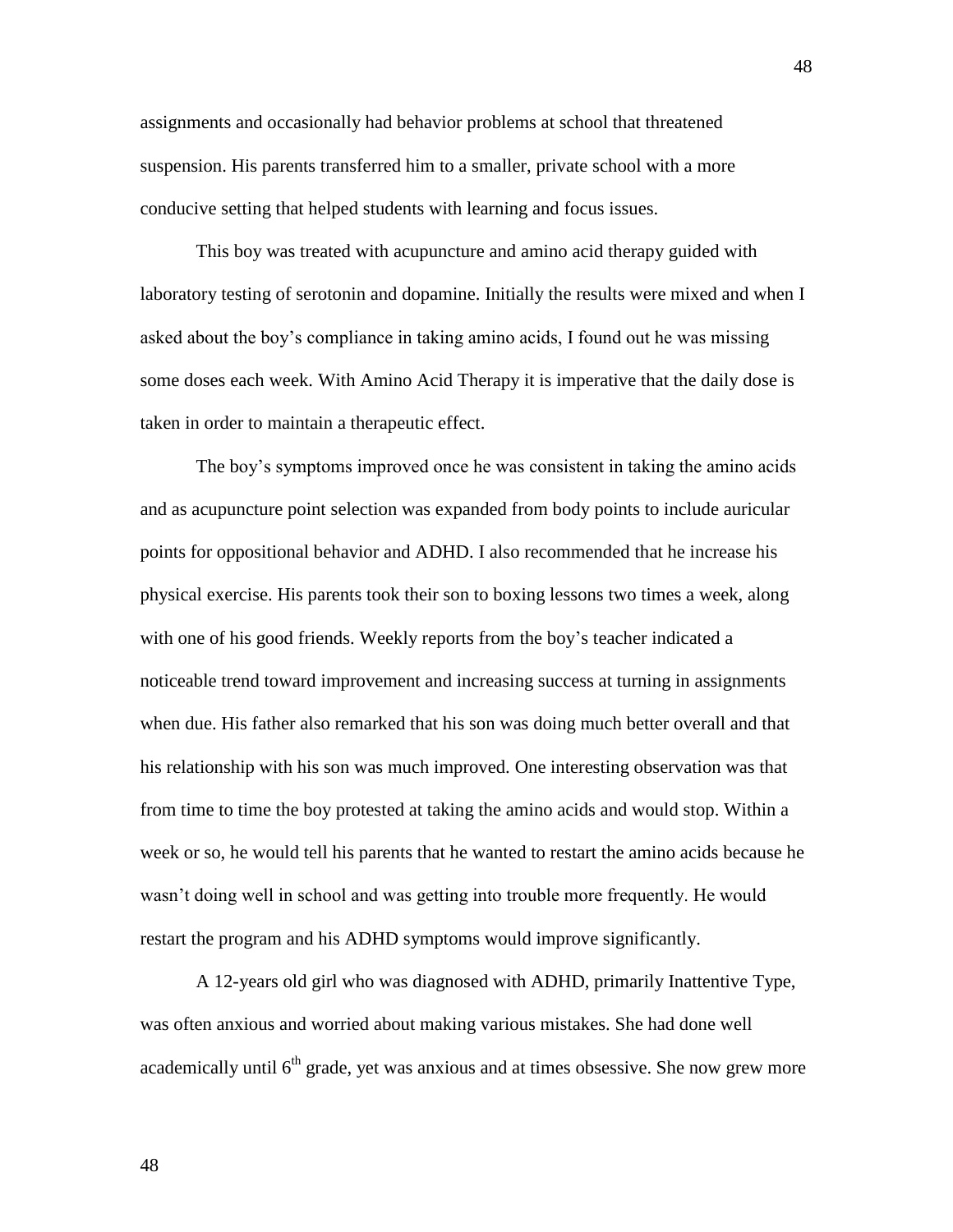anxious about completing homework assignments and her ability to keep up in math class. Initially I recommended amino acids. However, due to her holiday schedule at the time of start up, a timely lab test was not performed and she did not feel any change from taking the amino acids. She decided to quit and wasn't willing to take the pills.

Approximately 60% of the time, Amino Acid Therapy takes a process of three or four lab tests and subsequent dosage changes in order to reach a therapeutic level where ADHD symptoms resolve or greatly improve. This process can take six to eight weeks or more before an effective therapeutic dose is achieved.

I then recommended two Chinese liquid herbal formulas based on the girl's presenting symptoms according to Chinese medicine and her preference for liquid herbs rather than pills. I told her mother that she must have her daughter take the herbs three times per day in order to achieve results. The girl's focus improved and her anxiety and worry dramatically decreased over a period of two to three weeks, according to her mother and tutor. I also noticed a change in her poise and demeanor. She is currently only taking the Chinese herb formulas based on her presenting symptoms and not coming regularly for acupuncture. The two formulas were Bupleurum and Peony drops (a classic Chinese formula) and a combination of Chinese herbs for focus and inattentiveness containing; He Huan Pi, Ye Jiao Teng, Gou Teng, Fu Ling, Chuan Xiong, Chai Hu, Bai Zhu, Dang Gui, Huang Qin, Ban Xia, Shi Chang Pu and mix-fried Gan Cao.

#### **Other Important Considerations: Elimination Diet & Mindfulness Meditation**

Other factors that impact ADHD and may be secondary causes are toxins in our environment such as heavy metals, pesticides, food coloring, food preservatives, organophosphates as well as food sensitivities or allergies. Diet and nutrition are often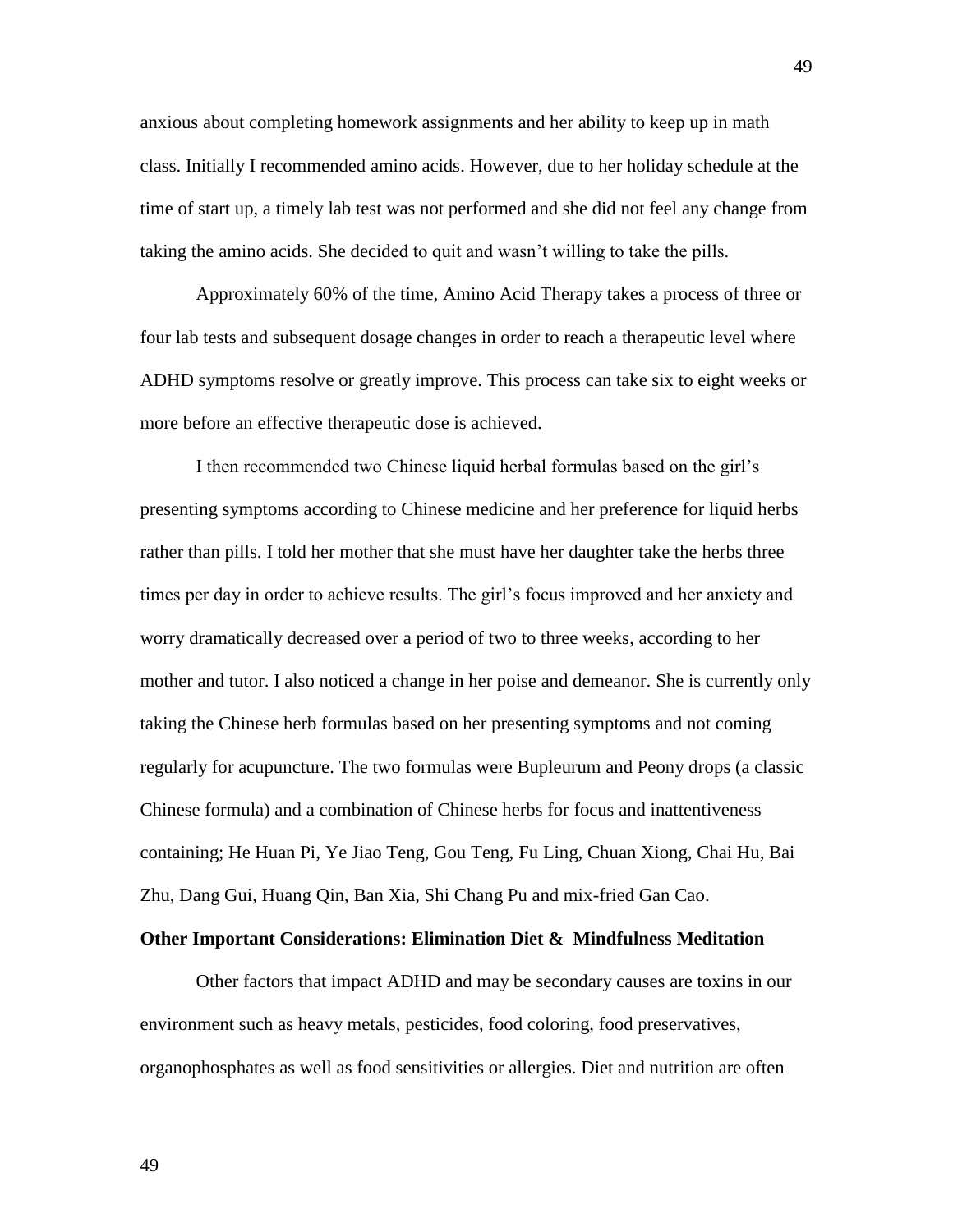overlooked as important influences on ADHD, hyperactivity and behavior in children. While research indicates certain subgroups of ADHD children may be influenced by foods, others seem to be only marginally affected (Schnoll, R., Burshteyn, D., Cea-Aravena, J., 2003; Stevenson, J., 2006.

A study in the Netherlands published 2009, treated children with ADHD using an Elimination Diet for 6 months and found a 50% improvement at week 9 in symptoms of 62% of the participants with ADHD. This is a major result using no drugs, herbs or supplements. For people willing to follow this method coupled with exercise and other communication and social skills guidance it appears that very good results could be realized (Pelsser, L.M.J., et al. 2009).

An example of an Elimination Diet is one that excludes these items for 3 weeks or more: Sugar, Alcohol, Soy, Wheat, Rye, Barley, Oats, Kamut, Spelt, Rice, Corn, Millet, Milk, Cheese, Ice Cream, Butter, Yogurt, Baker's & Brewers Yeast, Fermented Foods, Oranges, Lemon, Lime, Tangerine, Grapefruit, Tomato, Peppers, Potato, Eggplant, Synthetic Colors, Flavors, Sweeteners, Preservatives & Additives.

Foods that are included in the Elimination Diet Include: Legumes & Beans in moderation, Healthy Fats like Seeds, Nuts & Nut Butters, Avocado, Coconut, Healthy Oils such as Coconut Oil, Flax Oil and Olive Oil, High-Quality Animal Proteins, Non-Starchy Vegetables, Low Glycemic Fruits in small amounts, Starchy Vegetables in small amounts, Unsweetened Almond Milk, Rice Milk and Coconut Milk.

Meditation also has shown very good, repeated results for improving focus and emotional health. Dr. David Rabiner, at Duke University, recommends mindfulness meditation as a way of training adolescents and adults with ADHD to notice when they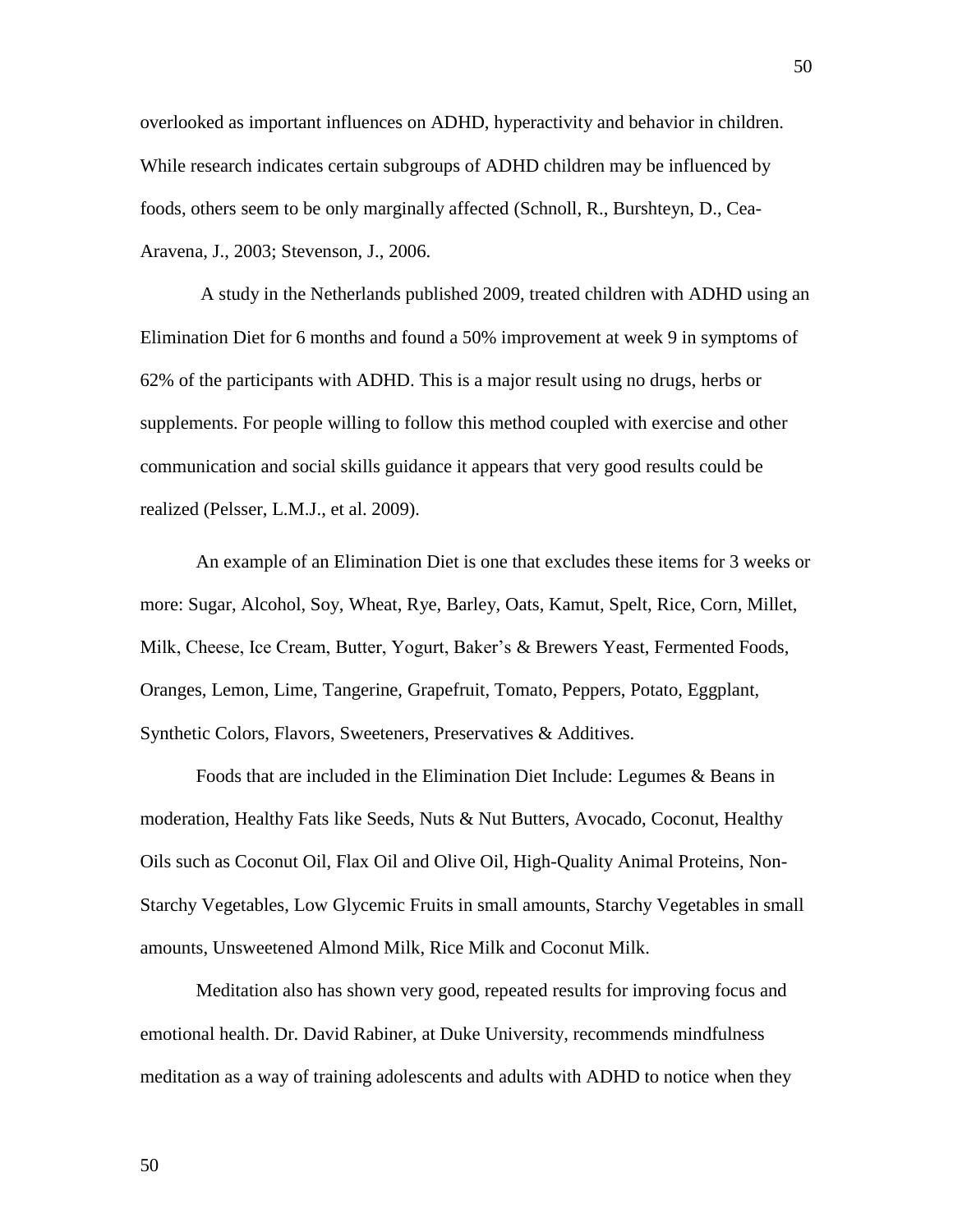are becoming distracted and then gently bring their attention back to an "attentional anchor" such as breathing.

Basically one focuses on the breath as they meditate and then notices when they drift away from focusing on the breath, followed by bringing their attention back to the breath. In this way the end result is an attention training session that occurs during meditation and participants also tend to feel more emotional calm during the session.

In a Study on Mindfulness Meditation in adults and adolescents with ADHD, 78% reported subjective improvement in attention and the adults also felt a reduction in anxiety and depression. Interestingly, the adolescents did not report a reduction in anxiety and depression. The participants met an average of 7 times over an 8-week period for meditation training. The adults practiced at home an average of 4.6 times per week for 20 minutes, while the adolescents practiced an average of 4 times per week for 11 minutes. Numerous other ADHD and Meditation research has shown similar improvements in ADHD. Meditation is reasonably easy to learn and something that can be done at home.

In a 2014 study called "Mindfulness-Based Intervention of Children's Attention Regulation", the results showed improvement in attentional self-regulation of children (Felver, J. C., Tipsord, J.M., Morris, M.J., Racer K.H., Dishion, T.J., 2014).

There are also programs being offered to teachers and school district administrators in mindfulness in the classroom. One such resource for this training is UCLA Mindful Awareness Research Center. In general the benefits for mindfulness in the classroom may include improved levels of attention, more self-control, improvements in relationships among students and staff. Other benefits could be better decision-making and more even emotions in the classroom.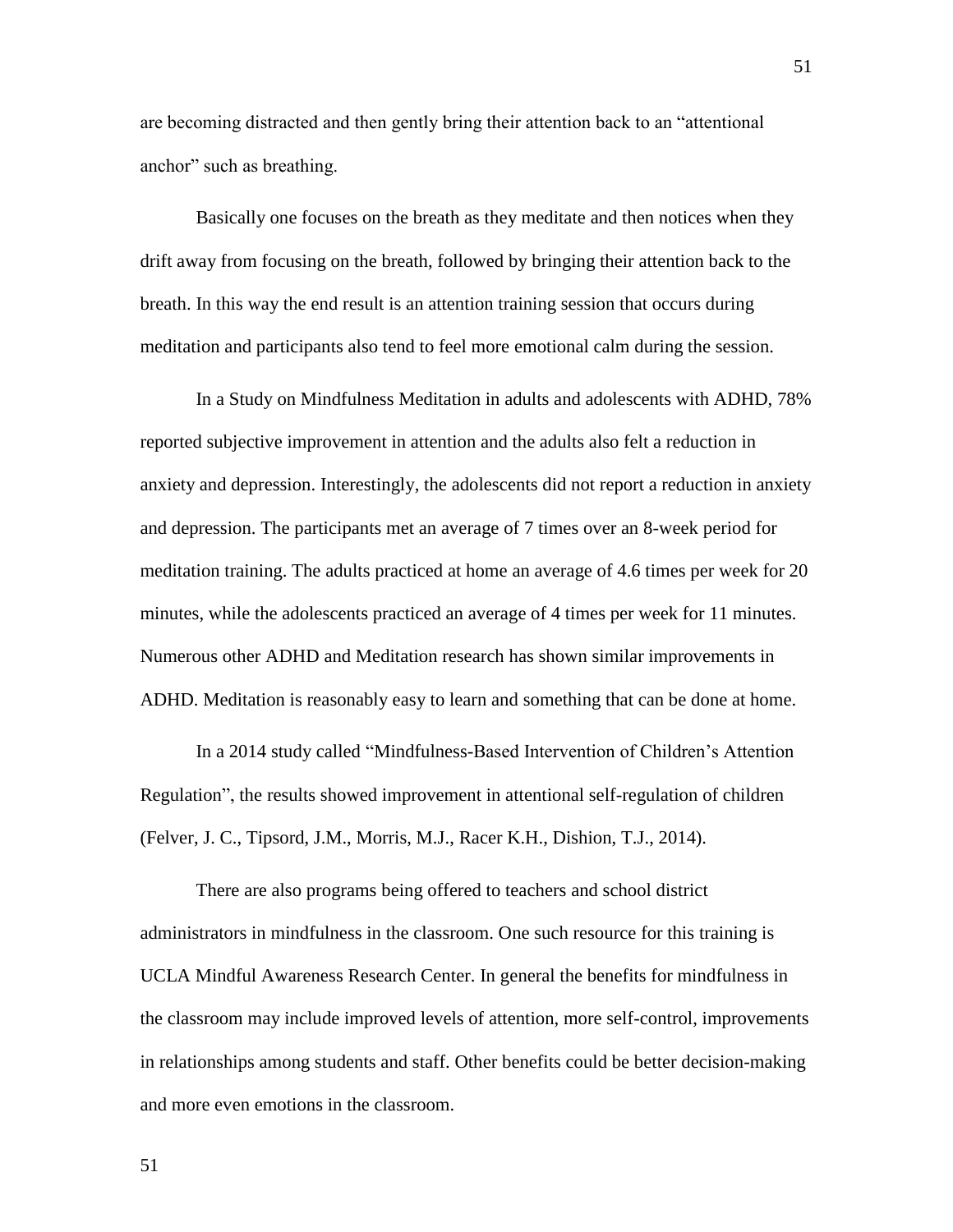## **Limitations of the Study**

The very nature of ADHD is quite complex. Even though The DSM-IV lists 3 separate types of ADHD, experts on the subject have discovered 7 types of ADHD.

Research shows that ADHD and its comorbities are difficult to treat with only one drug or one non-drug modality. Research synthesis of non-drug methods, such as acupuncture, is typically not standardized; often resulting in limited evidence. The size of the population being researched was often small and it is not quite clear how frequent the treatment sessions should occur and how long the study needs to be conducted to show legitimate results. If we have a larger population and standardize the duration and frequency of acupuncture treatment, this may show that acupuncture is even more effective than current research indicates.

#### **Recommendations for Future Research**

International standards need to be set for diagnosis and rating scales for the symptoms of ADHD. These standards can be used as a baseline and then as criteria to measure improvement from the chosen treatment modalities. Future studies on the nondrug treatment of ADHD should use multiple modalities and account for lifestyle and diet of the individual as well. This strategy allows for fitting the treatment plan to the individual and the unique way that each individual with ADHD is presenting. A strategy, which combines multiple modalities, allows each modality to contribute toward the resolution of specific symptoms, covering a wider range of symptoms, including the comorbidities that so frequently accompany ADHD.

#### **Conclusion**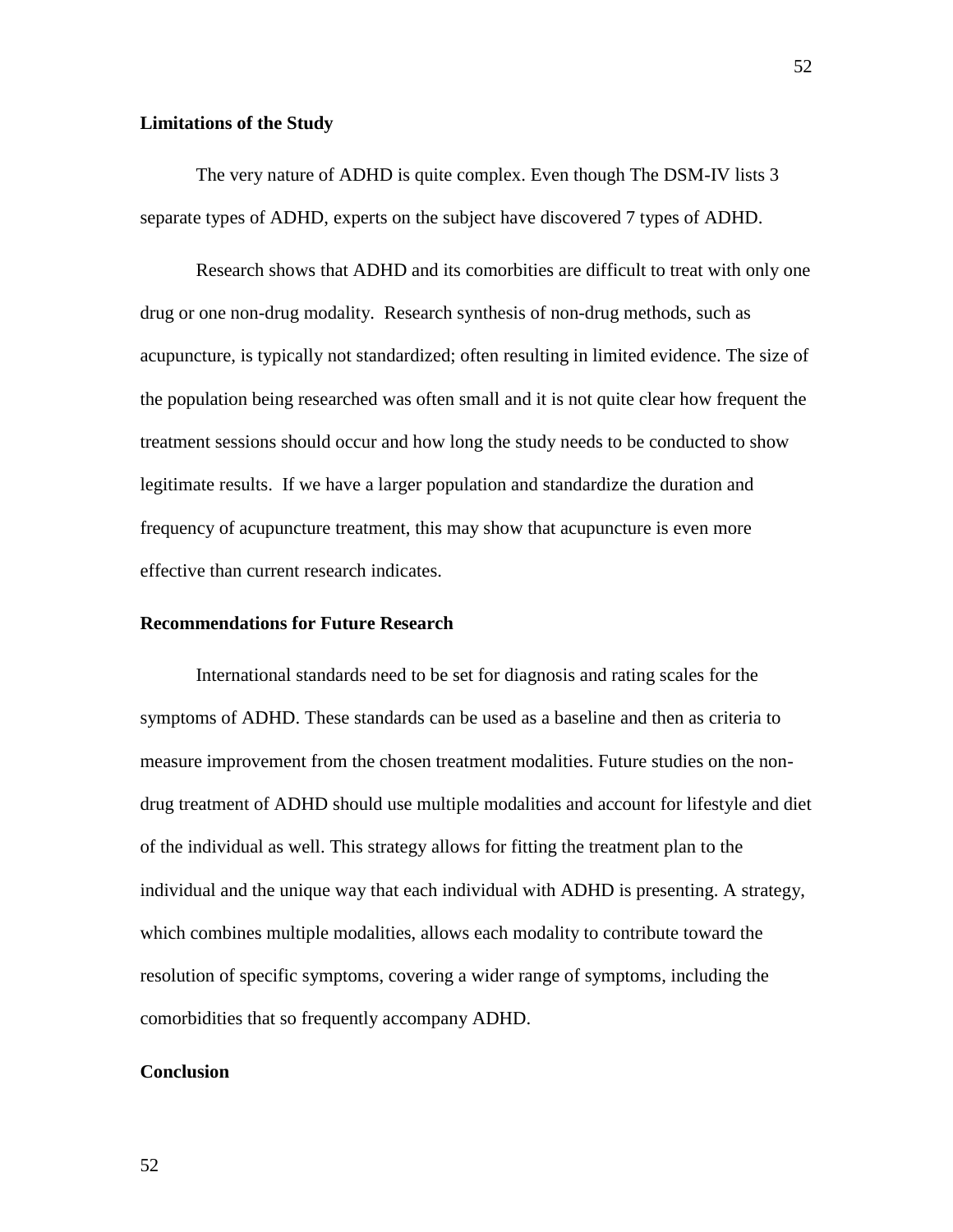After a thorough review and research synthesis of acupuncture, traditional herbal medicine and amino acids in the treatment of ADHD, the hypothesis was correct that using the Traditional Chinese Medicine approach to treating the individual in a non-drug manner shows significant improvement in the symptoms of ADHD when these modalities are used together rather than separately. An integral part of this strategy includes dietary modification or an elimination diet, healthy lifestyle choices, regular exercise, mindfulness meditation, and improving skills and awareness through behavioral intervention.

If we use acupuncture treatment to reduce the symptoms of hyperactivity and improve sleep, Traditional Herbal Medicine to improve attentiveness and reduce impulsivity, amino acids to improve focus, impulsivity and mood regulation, and modify the diet to further support behavior and focus; we can achieve clinically significant results that are safe, holistic and effective. This strategy takes into account the wide range of individual variations in ADHD and combines the appropriate modalities most suited to the individual to reduce or resolve symptoms and improve quality of life.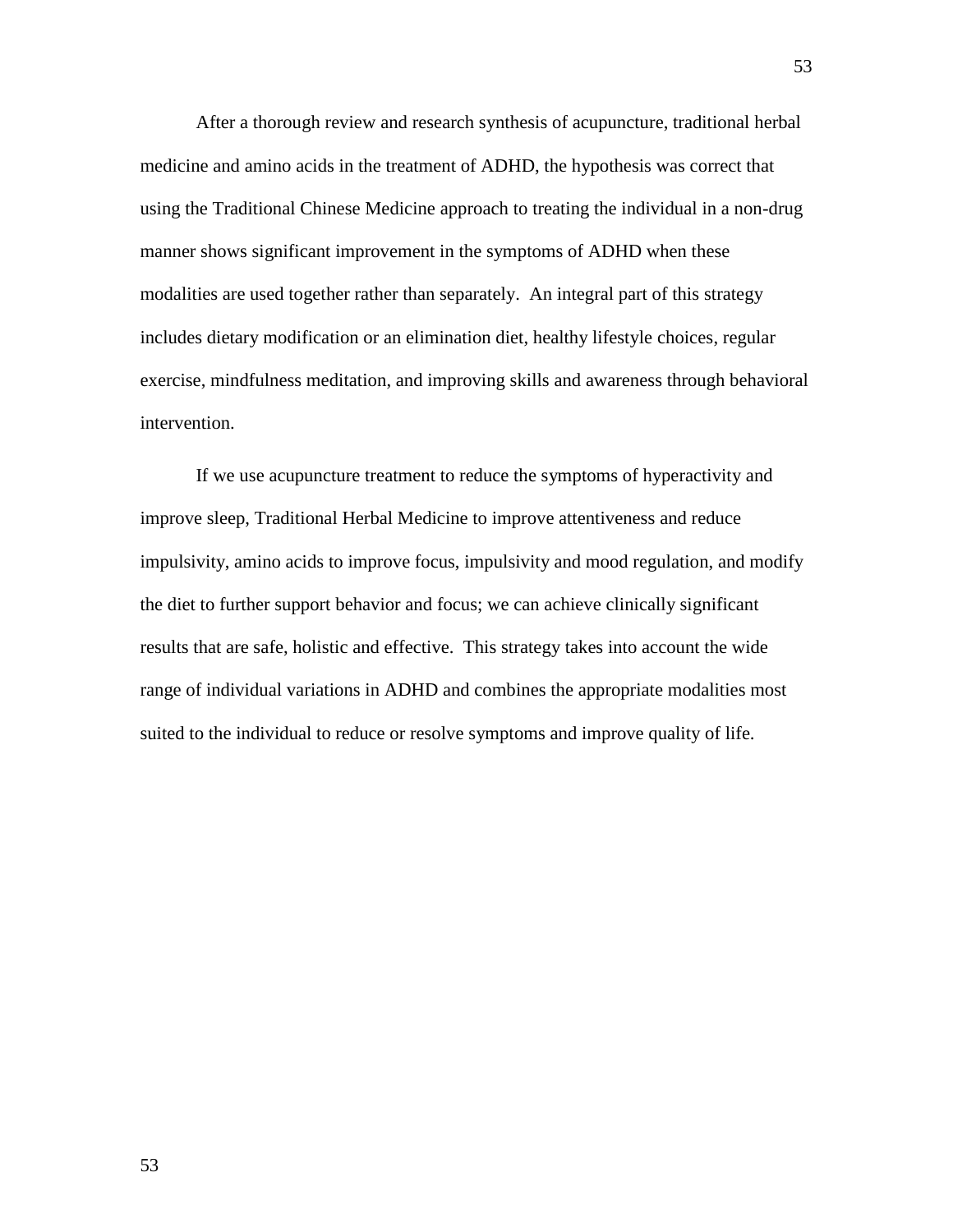#### **References**

- Althoff, R. R., Verhulst, F. C., Rettew, D. C., Hudziak, J. J., & van der Ende, J. (2010). Adult outcomes of childhood dysregulation: a 14-year follow-up study. *Journal of the American Academy of Child and Adolescent Psychiatry*, 49(11), 1105–1116.
- Amen, D.G., (2015) *Change Your Brain Change Your Life, Revised and Expanded*. New York, NY: Harmony Books
- Amen, D.G., (2001) *Healing ADD The Breakthrough Program That Allows You to See and Heal the 6 Types of ADD.* pgs 87-92, New York, NY: The Berkley Publishing Group
- Arora, N., & Pandey Rai, S. (2012). Celastrus paniculatus, an endangered Indian medicinal plant with miraculous cognitive and other therapeutic properties: an overview. *International Journal of Pharma and Biosciences*, 3, 290–303.
- Ball, J.D., Tiernan, M., Janusz, J., Furr, A. (1997), Sleep patterns among children with attention-deficit hyperactivity disorder: a reexamination of parent perceptions. *Journal of Pediatric Psychology* 22:389-398.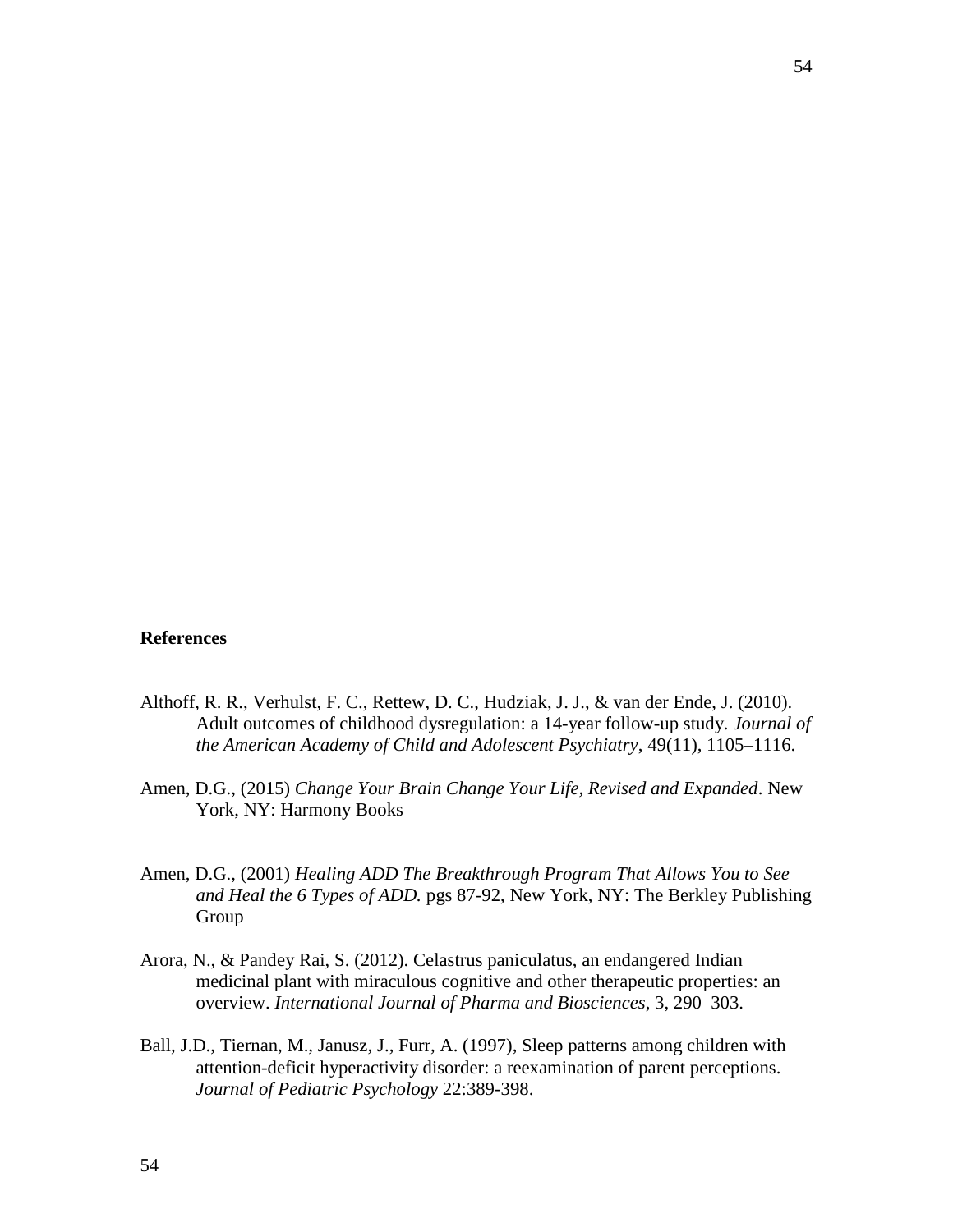- Barkley, R. A., McMurray, M. B., Edelbrock, C.S., Robbins, K., (1990), Side effects of methyphenidate in children with attention deficit hyperactivity disorder: a systematic, placebo-controlled evaluation. *Pediatrics* 86:184–192.
- Baron-Cohen, S. 2008, Empathy Mindblindness and Theory of Mind, Psychology Today online, posted 2008, retrieved from https://www.psychologytoday.com/blog/aspergers-diary/200805/empathymindblindness-and-theory-mind
- Becker, S. A. (2001). A Ritalin alternative: Acupuncture in the treatment of ADHD. *Chinese Medical Psychiatry: A Textbook & Clinical Manual,* Blue Poppy Press, Boulder, CO Jan. 2001.
- Bouchard, M. F., Bellinger, D. C, Wright, R. O. & Weisskopf, M. G. (2010), Attention-Deficit/Hyperactivity Disorder and Urinary Metabolites of Organophosphate Pesticides. *Pediatrics* 125;e1270
- Bunford, N., Evans, S. W., & Wymbs, F. (2015). ADHD and Emotion Dysregulation Among Children and Adolescents. *Clinical Child and Family Psychology Review*, 18(3), 185–217.
- Bin Sayeed, M. S., Shams, T., Fahim Hossain, S., Rahman, M. R., Mostofa, A., Fahim Kadir, M., Asaduzzaman, M. (2014). Nigellasativa L. seeds modulate mood, anxiety and cognition in healthy adolescent males. *Journal of Ethnopharmacology*, 152(1), 156–162.
- Center for Disease Control (2010) ADHD Data & Statistics, New Data: Medication and Behavior Treatment. Retrieved from [http://www.cdc.gov./ncbddd/adhd/data.html#us.](http://www.cdc.gov./ncbddd/adhd/data.html#us)
- Center for Disease Control (2014). State and Local Area Integrated Telephone Survey, National Survey of the Diagnosis and Treatment of ADHD and Tourette Syndrome. Retrieved from http://cdc.gov/nchs/slaits/ns\_data.htm
- Charach, A., Ickowicz, A., & Schachar, R. (2004). Stimulant Treatment Over Five Years: Adherence, Effectiveness, and Adverse Effects. *Journal of the American Academy of Child & Adolescent Psychiatry*, 43(5), 559–567.
- Clements, S. D. (1966), Minimal brain dysfunction in children: *Terminology and identification: Phase one of a three phase project*. US Dept. of Health, Education and Welfare; (for sale by the Supt. of Docs., US Govt. Print. Off.).
- Cone, M.(2012, September). Kids exposed to mercury or lead more likely to have ADHD symptoms, Canadian study finds. Environmental Health News .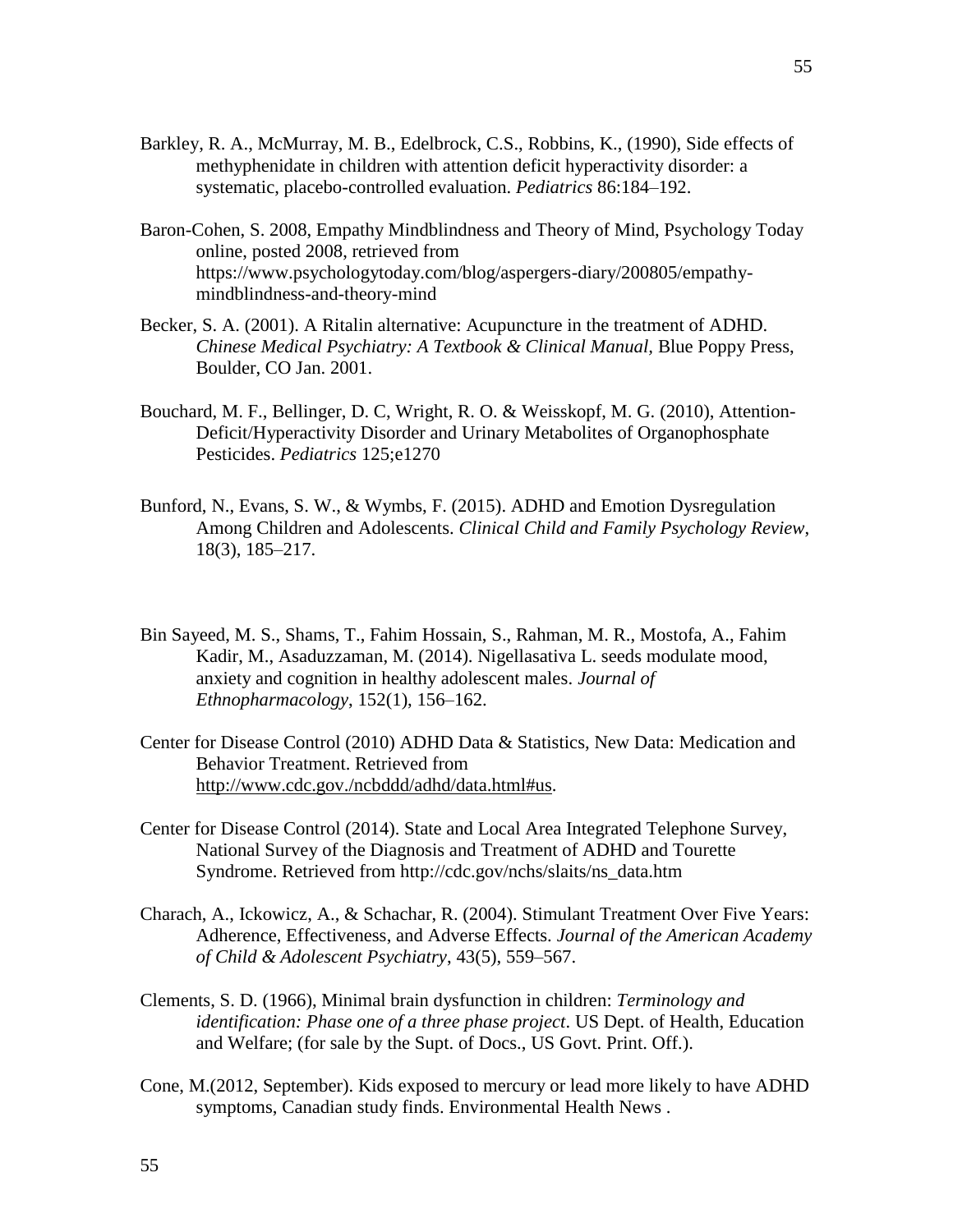http://www.environmentalhealthnews.org/ehs/new/2012/adhd-lead-and-mercury LUO, H., MENG, F., JIA, Y. and ZHAO, X. (1998), Clinical research on the therapeutic effect of the electro-acupuncture treatment in patients with depression. Psychiatry and Clinical Neurosciences, 52: S338–S340. doi: 10.1111/j.1440- 1819.1998.tb03262.x

- Corkum, P., Tannnock, R., Moldofsky, H. (1998) Sleep disturbances in children with attention-deficit/hyperactivity disorder. *J Am Acad Child Adolescent Psychiatry,*  37:637–646.
- Dyck M.J., Ferguson K., Shochet I.M. (2001), Do autism spectrum disorders differ from each other and from non-spectrum disorders on emotion recognition tests? *European Child Adolescent Psychiatry*, 10(2):105–16.
- Felver, J. C., Tipsord, J.M., Morris, M.J., Racer K.H., Dishion, T.J., 2014 The Effects of Mindfulness-Based Intervention on Children's Attention Regulation. Journal of Attentional Disorders, August 2014.
- Giesbrecht,T., Rycroft, J.A., Rowson, M.J., De Bruin, E. A., (2010) The combination of L-theanine and caffeine improves cognitive performance and increases subjective alertness. *Nutritional Neuroscience*, 13(6): 283–290.
- Gillberg, C., Melander, H., Von Knorring A., et al. (1997), Long-term stimulant treatment of children with attention-deficit hyperactivity disorder symptoms. A randomized, double-blind, placebo-controlled trial. *Archives of General Psychiatry* 54:857–864.
- Hilt, L.M., Hanson J.L., & Pollack, S.D., (2011) *Encyclopedia of Adolescence, Volume 3*, pp.160–169.
- Hinshaw, S.P., Klein, R.G., Abikoff, H.(1998), Childhood attention-deficit hyperactivity disorder: nonpharmacologic and combination treatments, In: *A Guide to Treatments that Work*, Nathan P.E., Gorman J. M.,eds. New York: Oxford University Press, 1:26–41.
- Hinz, M., Stein, A., Neff, R., Weinberg, R., & Uncini, T. (2011). Treatment of attention deficit hyperactivity disorder with monoamine amino acid precursors and organic cation transporter assay interpretation. *Neuropsychiatric Disease and Treatment*, 7, 31–38.
- Hinz, M., Stein A., Trachte, G., Uncini, T. (2010), Neurotransmitter testing of urine: A comprehensive analysis. *Open Access Journal of Urology* 2010; 177–183.
- Hyperactivity: *MedlinePlus Medical Encyclopedia*. (n.d.). Retrieved December 15, 2015, from https://www.nlm.nih.gov/medlineplus/ency/article/003256.htm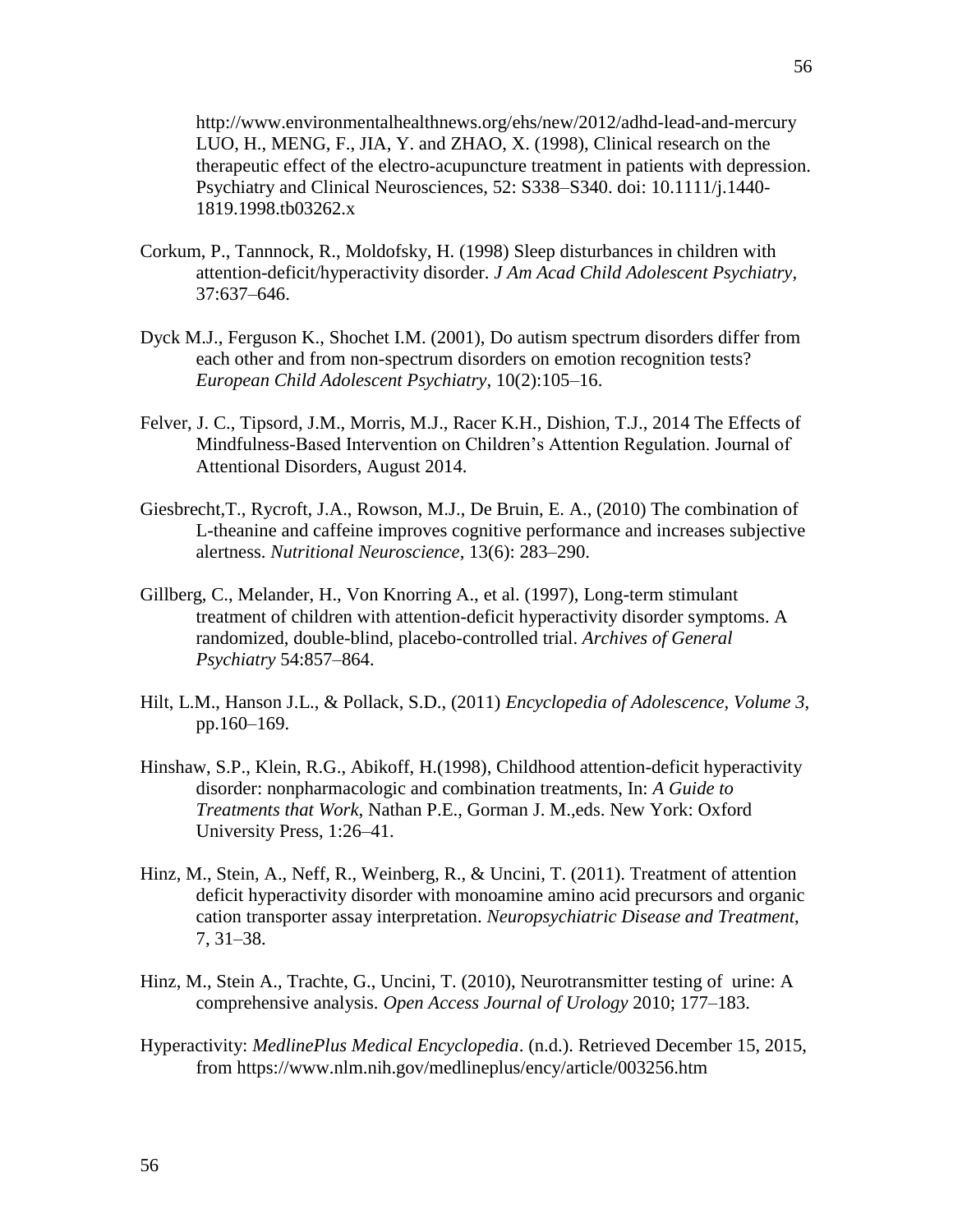- Jadad, A. R., Booker, L., Gauld, M., (1999), The Treatment of attention-deficit hyperactivity disorder: an annotated bibliography and critical appraisal of published systematic reviews and metaanalyses. *Can J Psychiatry* 44:1025–1035.
- Juneja, L. R., Chu, D.-C., Okubo, T., Nagato, Y., & Yokogoshi, H. (1999). L-theanine- a unique amino acid of green tea and its relaxation effect in humans. *Trends in Food Science & Technology*, 10(6–7), 199–204.
- Katz, M., Levine, A. A., Kol-Degani, H., & Kav-Venaki, L. (2010). A compound herbal preparation (CHP) in the treatment of children with ADHD: a randomized controlled trial. *Journal of Attention Disorders*, 14(3), 281–291.
- Kidd, P. M. (2007). Omega-3 DHA and EPA for cognition, behavior, and mood: clinical findings and structural-functional synergies with cell membrane phospholipids. *Alternative Medicine Review*, 12(3), 207–227.
- Klein, R. G., Mannuzza, S., Olazagasti, M. A. R., Roizen, E., Hutchison, J. A., Lashua, E. C., & Castellanos, F. X. (2012). Clinical and functional outcome of childhood attention-deficit/hyperactivity disorder 33 years later. *Archives of General Psychiatry*, 69(12), 1295–1303.
- Kongkeaw, C., Dilokthornsakul, P., Thanarangsarit, P., Limpeanchob, N., & Norman Scholfield, C. (2014). Meta-analysis of randomized controlled trials on cognitive effects of Bacopa monnieri extract. *Journal of Ethnopharmacology*, 151(1), 528– 535.
- Kumar, M. H. V., & Gupta, Y. K. (2002). Antioxidant property of Celastrus paniculatus Willd.: a possible mechanism in enhancing cognition. *Phytomedicine*, 9(4), 302– 311.
- Li S., Yu B., Zhou D., He C., Kang L., Wang X., Jiang S., Chen X. (2011), Acupuncture for Attention Deficit Hyperactivity Disorder (ADHD) in children and adolescents (Review), *The Cochrane Collaboration,* 1–29.
- Lin, C.-C. K., Cheng, W.-L., Hsu, S.-H., & Chang, C.-M. J. (2003). The effects of Ginkgo biloba extracts on the memory and motor functions of rats with chronic cerebral insufficiency. *Neuropsychobiology*, 47(1), 47–51.
- Luo, H., Meng, F., Jia, Y. and Zhao, X. (1998), Clinical research on the therapeutic effect of the electro-acupuncture treatment in patients with depression. Psychiatry and Clinical Neurosciences, 52: S338–S340 & 10.1111/j.1440-1819.
- Lyon, M. R., Kapoor, M. P., & Juneja, L. R. (2011). The effects of L-theanine (Suntheanine®) on objective sleep quality in boys with attention deficit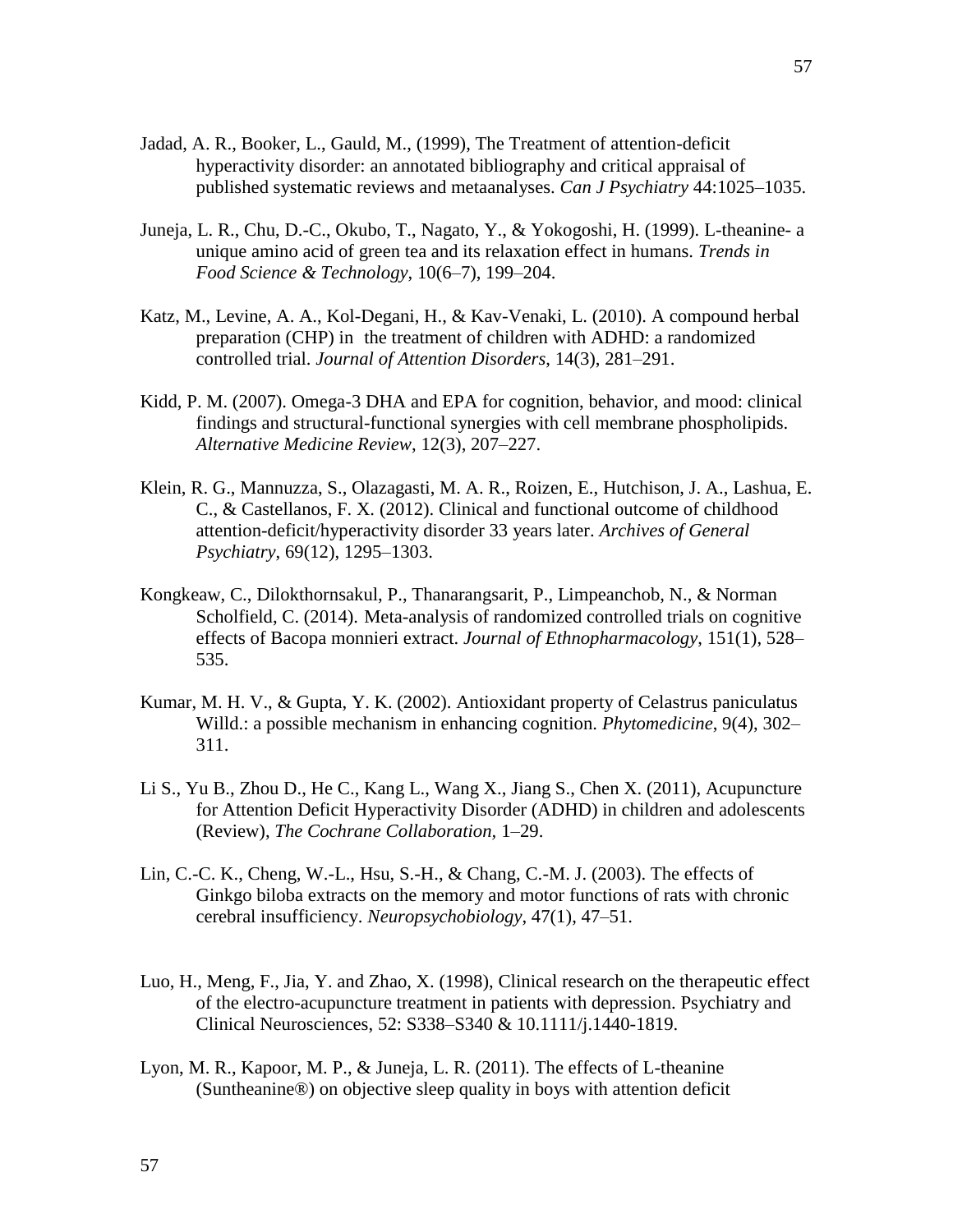hyperactivity disorder (ADHD): a randomized, double-blind, placebo-controlled clinical trial. *Alternative Medicine Review: A Journal of Clinical Therapeutic*, 16(4), 348–354.

- Ma,Y. , Ma, M., Cho Z. (2005) *Biomedical Acupuncture for Pain Management An Integrative Approach*. St. Louis, MO: Elsevior.
- Montgomery, P., Burton, J. R., Sewell, R. P., Spreckelsen, T. F., & Richardson, A. J. (2014). Fatty acids and sleep in UK children: subjective and pilot objective sleep results from the DOLAB study- a randomized controlled trial. *Journal of Sleep Research*, 23(4), 364–388.
- Munk, K., Gormsen, L., Kim, W. Y., Andersen, N. H., (2015). Cardiac Arrest following a Myocardial Infarction in a Child Treated with Methylphenidate. *Case Reports in Pediatrics*, *2015.*
- Pelsser, L. M. J., Frankena, K., Toorman, J., Savelkoul, H. F. J., Pereira, R. R., Buitelaar, J. K. (2009) A randomized controlled trial into the effects of food on ADHD. *Eur Child Psychiatry*, 18:12–19.
- Powell, S. G., Frydenberg, M., & Thomsen, P. H. (2015). The effects of long-term medication on growth in children and adolescents with ADHD: an observational study of a large cohort of real-life patients. *Child and Adolescent Psychiatry and Mental Health*, 9(1), 50.
- Remschmidt, H. (2005). Global consensus on ADHD/HKD. *European Child & Adolescent Psychiatry*, 14(3), 127–137.
- Richardson, A. J. (2006). Omega-3 fatty acids in ADHD and related neurodevelopmental disorders. *International Review of Psychiatry* (Abingdon, England), 18(2), 155– 172.
- Richardson AJ1, Puri BK., 2002 A randomized double-blind, placebo-controlled study of the effects of supplementation with highly unsaturated fatty acids on ADHDrelated symptoms in children with specific learning difficulties. *Prog Neuropsychopharmacol Biol Psychiatry*, 26(2), 233–9.
- Rossi, E. (2010). Acupuncture and Tuina for Hyperactive Children. *Journal of Chinese Medicine*, (94), 9.
- Scharchar, R. J., Tannock, R., (1993), Childhood hyperactivity and psychostimulants: a review of extended treatment studies. *Journal of Child Adolescent Psychopharmacology*, 3:81–79.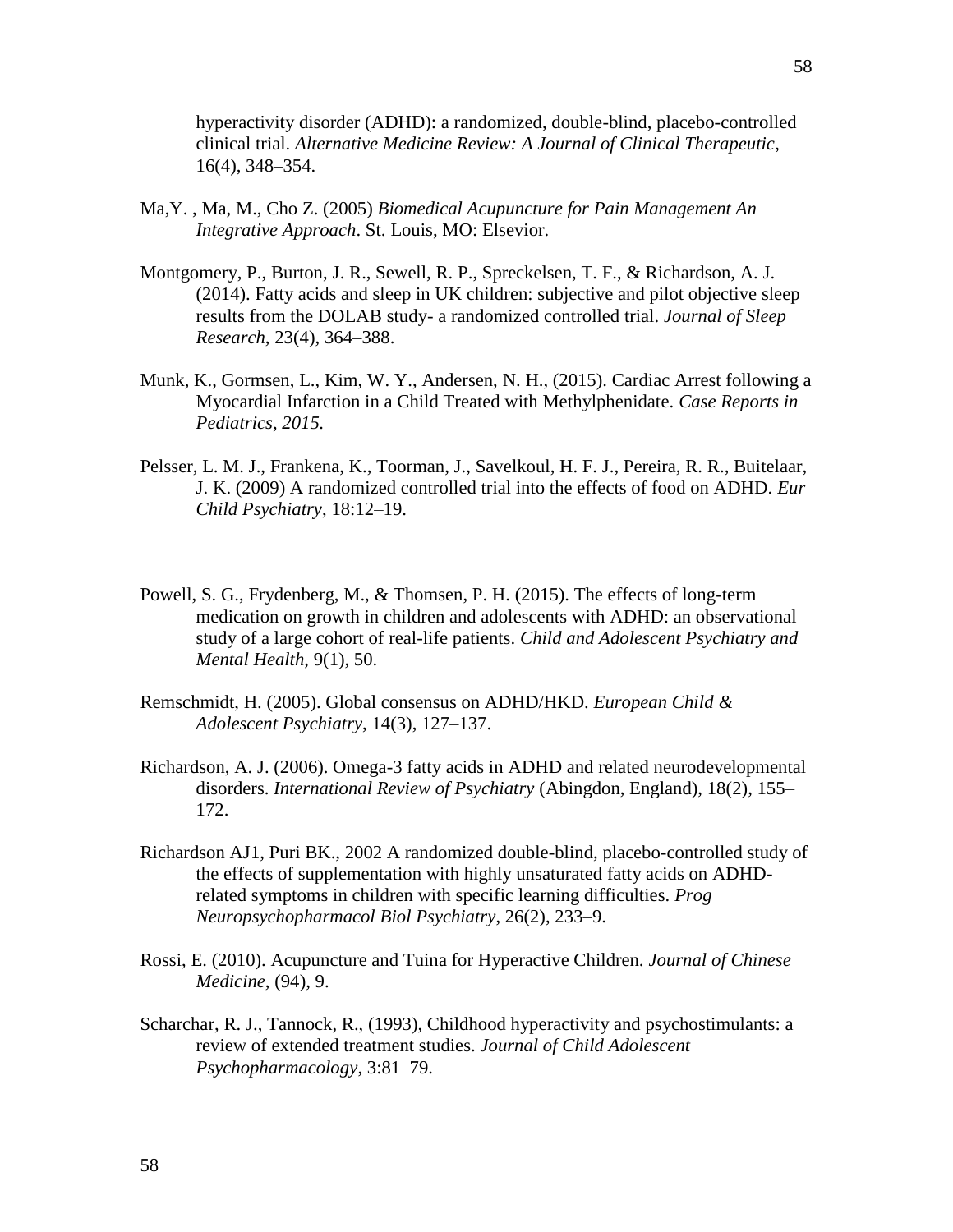- Schnoll, R., Burshteyn, D., & Cea-Aravena, J. (2003). Nutrition in the treatment of attention-deficit hyperactivity disorder: a neglected but important aspect. *Applied Psychophysiology and Biofeedback*, 28(1), 63–75.
- Shaw, P., Stringaris, A., Nigg, J., & Leibenluft, E. (2014). Emotion dysregulation in attention deficit hyperactivity disorder. *The American Journal of Psychiatry*, 171(3), 276–293.
- Shukla, S. D., Bhatnagar, M., & Khurana, S. (2012). Critical evaluation of ayurvedic plants for stimulating intrinsic antioxidant response. *Frontiers in Neuroscience*, 6, 112.
- Sinn, N., Bryan, J., & Wilson, C. (2008). Cognitive effects of polyunsaturated fatty acids in children with attention deficit hyperactivity disorder symptoms: a randomized controlled trial. *Prostaglandins, Leukotrienes, and Essential Fatty Acids*, 78(4-5), 311–32.
- Sinzig, J., Morsch, D., & Lehmkuhl, G. (2008). Do hyperactivity, impulsivity and inattention have an impact on the ability of facial affect recognition in children with autism and ADHD? *European Child & Adolescent Psychiatry*, 17(2), 63–72.
- Spence, D. W., Kayumov, L., Chen, A., Lowe, A., Jain, U., Katzman, M.A., … Shapiro, C. M. (2004). Acupuncture increases nocturnal melatonin secretion and reduces insomnia and anxiety: a preliminary report. *The Journal of Neuropsychiatry and Clinical Neurosciences*, 16(1), 19–28.
- Stevenson, J. (2006). Dietary influences on cognitive development and behavior in children. *The Proceedings of the Nutrition Society*, 65(4), 361–365.
- Takuchi, T., Fukumoto, Y., & Harada, E. (2002). Influence of a dietary n-3 fatty acid deficiency on the cerebral catecholomine ocntents, EEG and learning ability in rats. *Behavioral Brain Research,* 131, 193–203.
- UKAAN, (2013) Handbook for Attention Deficit Hyperactivity Disorder in Adults, pgs 5-8, Springer Healthcare 2013
- Visser, S. N., Zablotsky, B., Danielson, M. L., & Bitsko, R. H. (n.d.). *National Health Statistics Reports*. Retrieved from [http://psychcentral.com/blog/wp](http://psychcentral.com/blog/wp-)content/uploads/2015/11/nhsr081.pdf
- Vitiello, B. (2008). Understanding the Risk of Using Medications for ADHD with Respect to Physical Growth and Cardiovascular Function. *Child and Adolescent Psychiatric Clinics of North America*, 17(2), 459–xi.
- Wehmeier, P. M., Schacht, A., & Barkley, R. A. (2010). Social and emotional impairment in children and adolescents with ADHD and the impact on quality of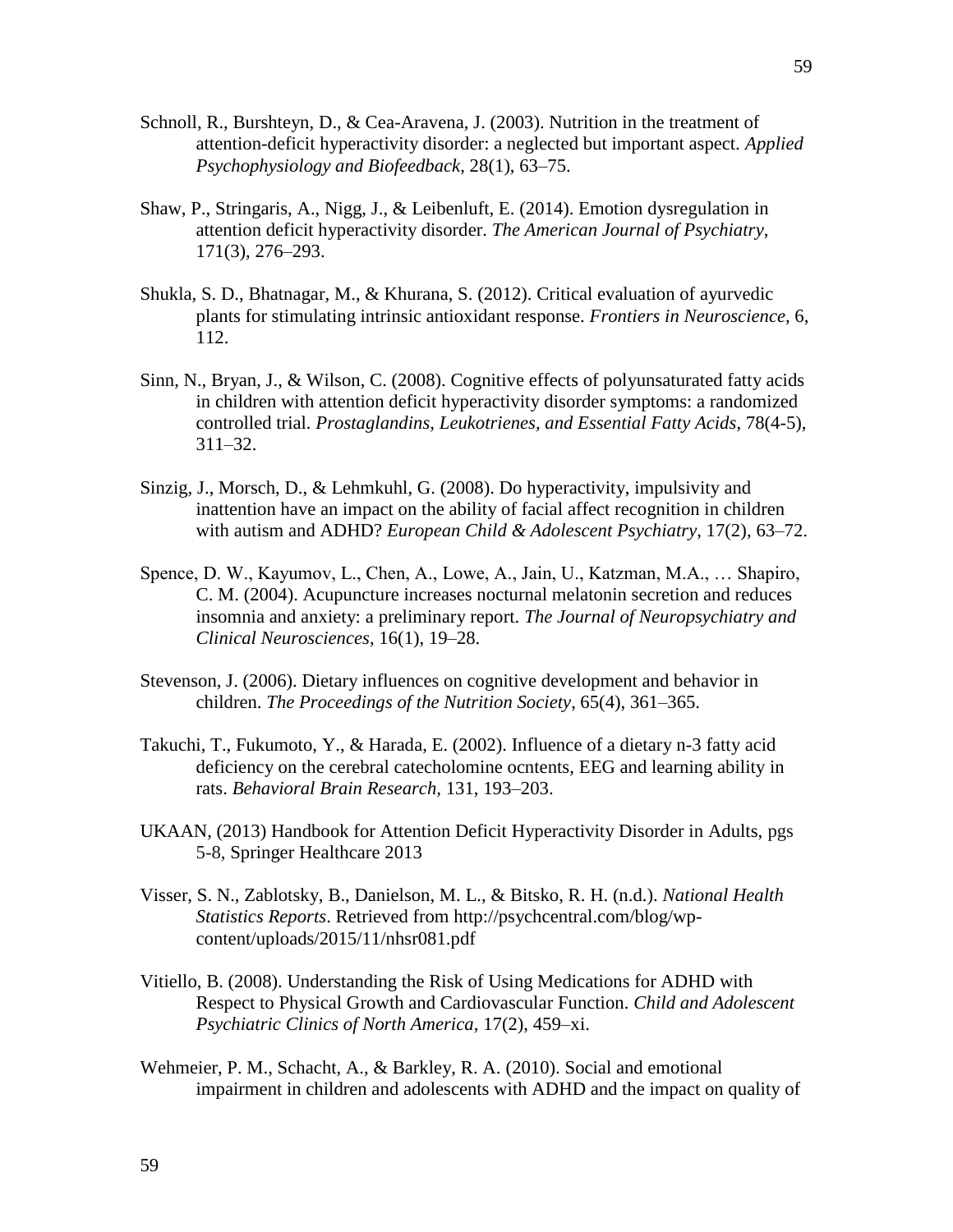life. *The Journal of Adolescent Health: Official Publication of the Society for Adolescent Medicine*, 46(3), 209–217.

- Wiggs, L., Montgomery, P., Stores, G., Actigraphic and parent reports of sleep patterns and sleep disorders in children with subtypes of attention-deficit hyperactivity disorder. *Sleep* 2005;28:1437-1445.
- Zachor, D. A., Roberts, A. W., Hodgens, J. B., Isaacs, J. S., & Merrick, J. (2006). Effects of long-term psychostimulant medication on growth of children with ADHD. *Research in Developmental Disabilities*, 27(2), 162–17.4.